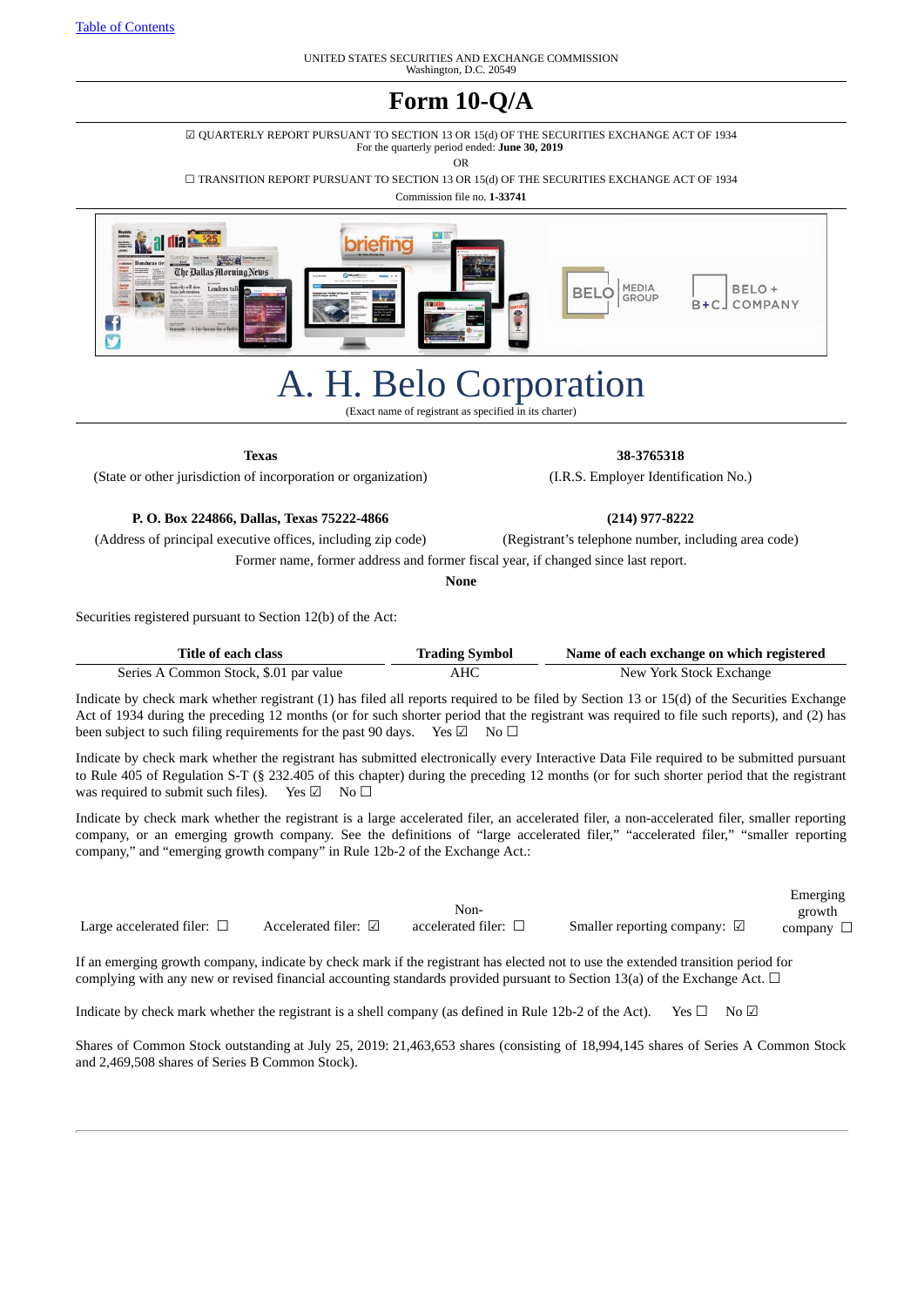#### **Explanatory Note**

This Amendment No. 1 on Form 10-Q/A (the "Form 10-Q/A") is being filed to amend A. H. Belo Corporation's (the "Company") Quarterly Report on Form 10-Q filed with the Securities and Exchange Commission on July 29, 2019, for the quarter ended June 30, 2019 (the "original Form 10-Q").

On March 18, 2020, the Company filed an Amendment No. 1 on Form 10-K/A (the "Form 10-K/A") to amend the Form 10-K filed with the Securities and Exchange Commission on March 14, 2019, for the fiscal year ended December 31, 2018. The Form 10-K/A was filed in order to reflect the appropriate timing of the noncash impairment charge for goodwill and long-lived assets associated with the Company's Marketing Services reporting unit and the appropriate methodology for calculation of the valuation allowance within the tax provision for 2018. In addition, on March 27, 2020, the Company filed an Amendment No. 1 on Form 10-Q/A to amend the Form 10-Q filed with the Securities and Exchange Commission on April 29, 2019, for the quarter ended March 31, 2019.

This Form 10-Q/A amends the Consolidated Balance Sheet as of June 30, 2019, related to the corrections disclosed in the December 31, 2018 Form 10-K/A. In connection with the restatement, the Company re-calculated the income tax provision for the three and six months ended June 30, 2019. The Company determined using an estimated annual effective tax rate to calculate the income tax expense or benefit for 2019 interim periods was appropriate, compared to the discrete year-to-date calculation of income tax expense or benefit used in prior interim periods and in the original Form 10-Q. The Consolidated Statements of Operations for the three and six months ended June 30, 2019, were restated to reflect the re-calculated income tax provision primarily resulting from using an estimated annual effective tax rate, a reduction in other income, net for additional interest expense related to uncertain tax positions, and the reversal of amortization expense related to the Marketing Services long-lived assets impairment disclosed in the Form 10-K/A. The use of an estimated annual effective tax rate in determining the income tax provision and a correction to the calculation of uncertain tax positions resulted in adjustments to other accrued expense, deferred income taxes, net, and other liabilities in the Consolidated Balance Sheet as of June 30, 2019.

In addition, in the third quarter of 2019, the Company determined that a new line of business associated with its acquisition of Cubic Creative, Inc. on April 1, 2019, where the Company acted as an agent was incorrectly accounted for in the original Form 10-Q. In the three and six months ended June 30, 2019, revenue and expense were immaterially overstated by the same amount, resulting in no impact to operating income (loss), net income (loss), retained earnings or earnings per share. The Company corrected this error and the restated Consolidated Statements of Operations for the three and six months ended June 30, 2019, reflect the revised amounts. See the Notes to the Consolidated Financial Statements, Note 2 – [Restatement](#page-9-0) of Financial Statements, for additional information.

In connection with the identification of these issues that led to the restatements described in this Form 10-Q/A, management of the Company re-evaluated the effectiveness of the Company's disclosure controls and procedures as of the end of the period covered by this report. As a result, management concluded that as of the end of the period covered by this report, due to material weaknesses in internal control over financial reporting described in Management's Report on Internal Control Over Financial Reporting in the Company's Annual Report on Form 10-K/A for the year ended December 31, 2018, the Company's disclosure controls and procedures were not effective. See Part I, [Item](#page-28-0) 4.

Except for the items noted herein, no other changes have been made to the original Form 10-Q. This Form 10-Q/A has not been updated for events occurring after the filing of the original Form 10-Q and no attempt has been made in this Form 10-Q/A to modify or update other disclosures as presented in the original filing of the Form 10-Q, except as disclosed in Note 15 – [Subsequent](#page-19-0) Events and Part II, Item 1A. Risk [Factors](#page-30-0). The following sections have been amended as a result of the restatement:

- · Part I, Item 1. Financial Information
- Part I, Item 2. Management's Discussion and Analysis of Financial Condition and Results of Operations
- Part I, Item 4. Controls and Procedures

No other significant changes have been made to the original Form 10-Q except:

- The updating throughout this report of references to Form 10-Q to Form 10-Q/A
- The re-numbering throughout this report of references to the Notes to the Consolidated Financial Statements to reflect the addition of Note 2

In accordance with applicable SEC rules, this Form 10-Q/A includes certifications from our Chief Executive Officer and Principal Financial Officer dated as of the date of this filing.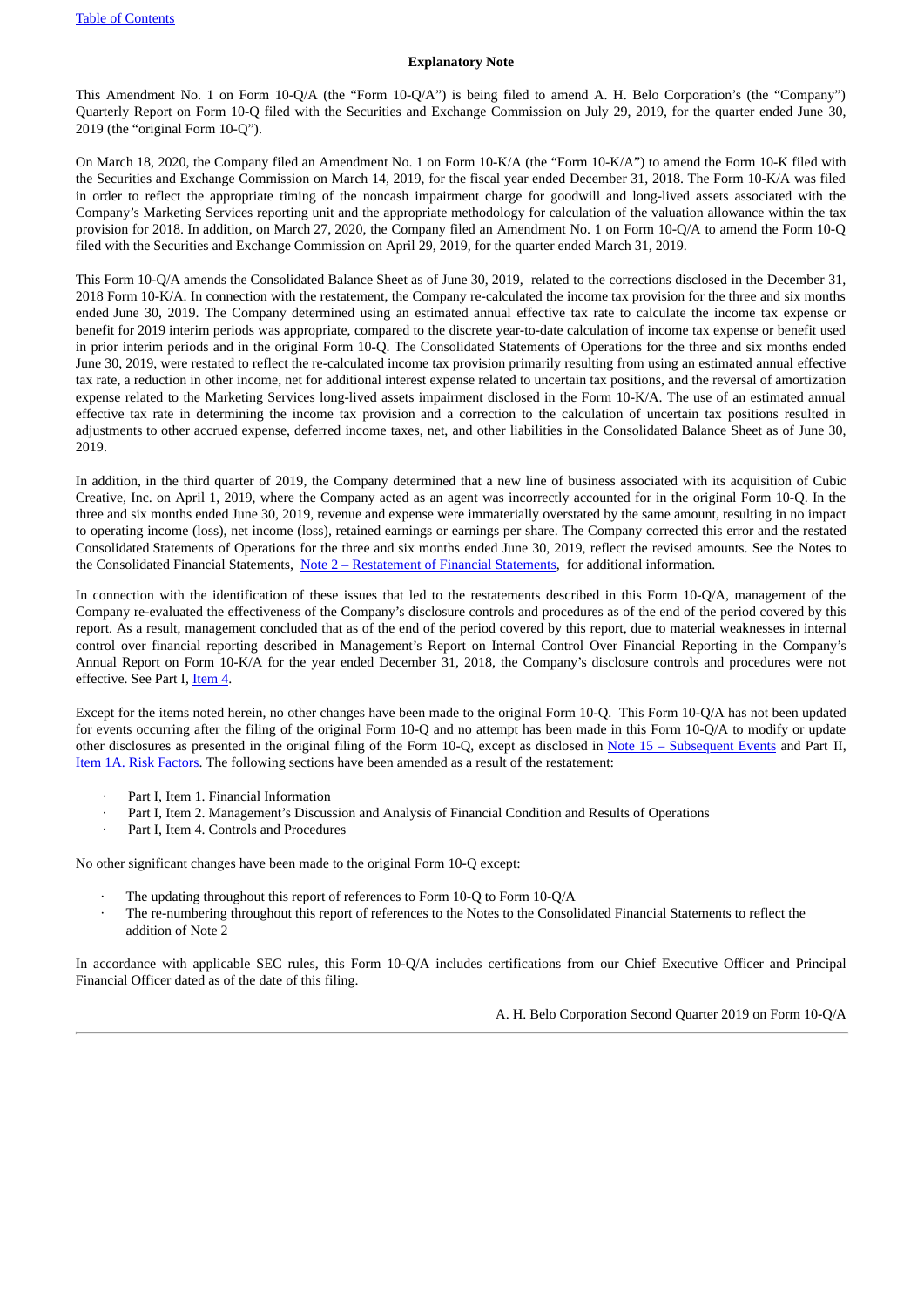# <span id="page-2-0"></span>**A. H. BELO CORPORATION**

# **FORM 10-Q/A**

# **TABLE OF CONTENTS**

|                      |                                                                                                  | Page           |
|----------------------|--------------------------------------------------------------------------------------------------|----------------|
| <b>PART I</b>        |                                                                                                  |                |
| Item 1.              | <b>Financial Information (Restated)</b>                                                          | PAGE 4         |
| Item 2.              | Management's Discussion and Analysis of Financial Condition and Results of Operations (Restated) | <b>PAGE 22</b> |
| Item 3.              | <b>Quantitative and Qualitative Disclosures about Market Risk</b>                                | <b>PAGE 29</b> |
| Item 4.              | <b>Controls and Procedures (Restated)</b>                                                        | PAGE 29        |
|                      |                                                                                                  |                |
| <b>PART II</b>       |                                                                                                  |                |
| Item 1.              | <b>Legal Proceedings</b>                                                                         | <b>PAGE 31</b> |
| Item 1A.             | <b>Risk Factors</b>                                                                              | <b>PAGE 31</b> |
| Item 2.              | Unregistered Sales of Equity Securities and Use of Proceeds                                      | <b>PAGE 31</b> |
| Item 3.              | Defaults Upon Senior Securities                                                                  | <b>PAGE 31</b> |
| Item 4.              | <b>Mine Safety Disclosures</b>                                                                   | PAGE 31        |
| Item 5.              | <b>Other Information</b>                                                                         | <b>PAGE 31</b> |
| Item 6.              | <b>Exhibits</b>                                                                                  | <b>PAGE 32</b> |
| <b>Signatures</b>    |                                                                                                  | <b>PAGE 35</b> |
| <b>Exhibit Index</b> |                                                                                                  | <b>PAGE 36</b> |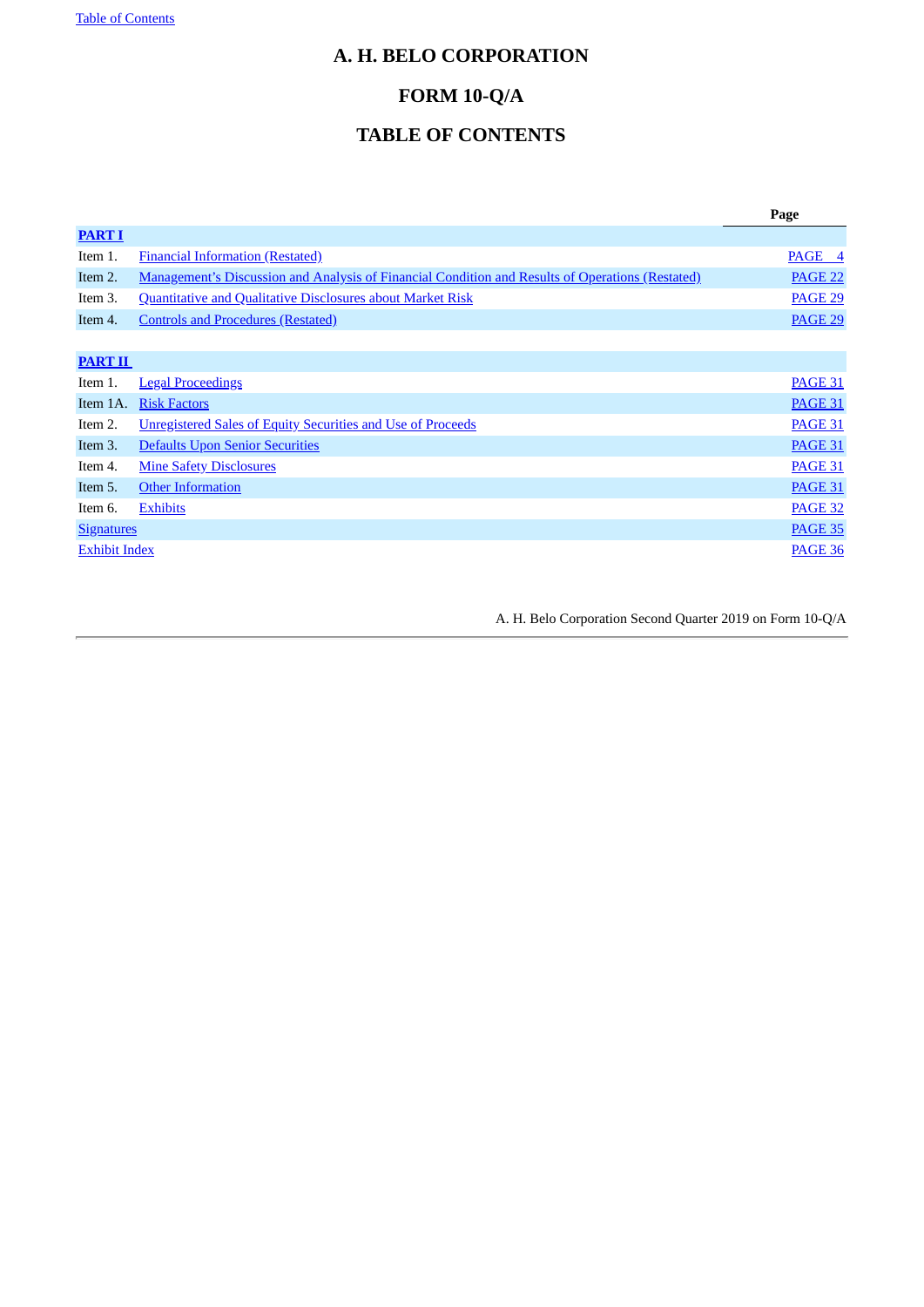## <span id="page-3-0"></span>**PART I**

#### <span id="page-3-1"></span>**Item 1. Financial Information (Restated)**

#### **A. H. Belo Corporation and Subsidiaries Consolidated Statements of Operations**

|                                                                 | Three Months Ended June 30, |             | Six Months Ended June 30, |            |                |            |  |  |
|-----------------------------------------------------------------|-----------------------------|-------------|---------------------------|------------|----------------|------------|--|--|
| In thousands, except share and per share<br>amounts (unaudited) | 2019                        | 2018        |                           | 2019       |                | 2018       |  |  |
|                                                                 | (Restated)                  |             |                           | (Restated) |                |            |  |  |
| <b>Net Operating Revenue:</b>                                   |                             |             |                           |            |                |            |  |  |
| Advertising and marketing services                              | \$<br>25,300 \$             | 26,397 \$   |                           | 49,341 \$  |                | 52,138     |  |  |
| Circulation                                                     | 17,013                      | 17,921      |                           | 34,286     |                | 35,668     |  |  |
| Printing, distribution and other                                | 4,802                       | 6,851       |                           | 10,077     |                | 12,816     |  |  |
| Total net operating revenue                                     | 47,115                      | 51,169      |                           | 93,704     |                | 100,622    |  |  |
| <b>Operating Costs and Expense:</b>                             |                             |             |                           |            |                |            |  |  |
| Employee compensation and                                       |                             |             |                           |            |                |            |  |  |
| benefits                                                        | 19,828                      | 21,529      |                           | 40,952     |                | 46,201     |  |  |
| Other production, distribution and                              |                             |             |                           |            |                |            |  |  |
| operating costs                                                 | 23,845                      | 22,833      |                           | 46,029     |                | 45,847     |  |  |
| Newsprint, ink and other supplies                               | 4,022                       | 5,461       |                           | 8,769      |                | 10,772     |  |  |
| Depreciation                                                    | 2,333                       | 2,535       |                           | 4,719      |                | 5,008      |  |  |
| Amortization                                                    | 140                         | 200         |                           | 216        |                | 400        |  |  |
| Gain on sale of assets, net                                     | (25,908)                    |             |                           | (25,908)   |                |            |  |  |
| Asset impairments                                               |                             | (22)        |                           |            |                | (22)       |  |  |
| Total operating costs and expense                               | 24,260                      | 52,536      |                           | 74,777     |                | 108,206    |  |  |
| Operating income (loss)                                         | 22,855                      | (1, 367)    |                           | 18,927     |                | (7, 584)   |  |  |
| Other income, net                                               | 1,133                       | 891         |                           | 1,962      |                | 1,779      |  |  |
| <b>Income (Loss) Before Income Taxes</b>                        | 23,988                      | (476)       |                           | 20,889     |                | (5,805)    |  |  |
| Income tax provision (benefit)                                  | 7,460                       | 58          |                           | 6,496      |                | (1,257)    |  |  |
| <b>Net Income (Loss)</b>                                        | \$<br>16,528                | \$<br>(534) | $\mathfrak{F}$            | 14,393     | $\mathfrak{S}$ | (4,548)    |  |  |
| <b>Per Share Basis</b>                                          |                             |             |                           |            |                |            |  |  |
| Net income (loss)                                               |                             |             |                           |            |                |            |  |  |
| Basic and diluted                                               | \$<br>$0.77$ \$             | $(0.03)$ \$ |                           | 0.67       | \$             | (0.21)     |  |  |
| Number of common shares used in                                 |                             |             |                           |            |                |            |  |  |
| the per share calculation:                                      |                             |             |                           |            |                |            |  |  |
| Basic and diluted                                               | 21,525,971                  | 21,738,545  |                           | 21,578,014 |                | 21,756,678 |  |  |

*See the accompanying Notes to the Consolidated Financial Statements.*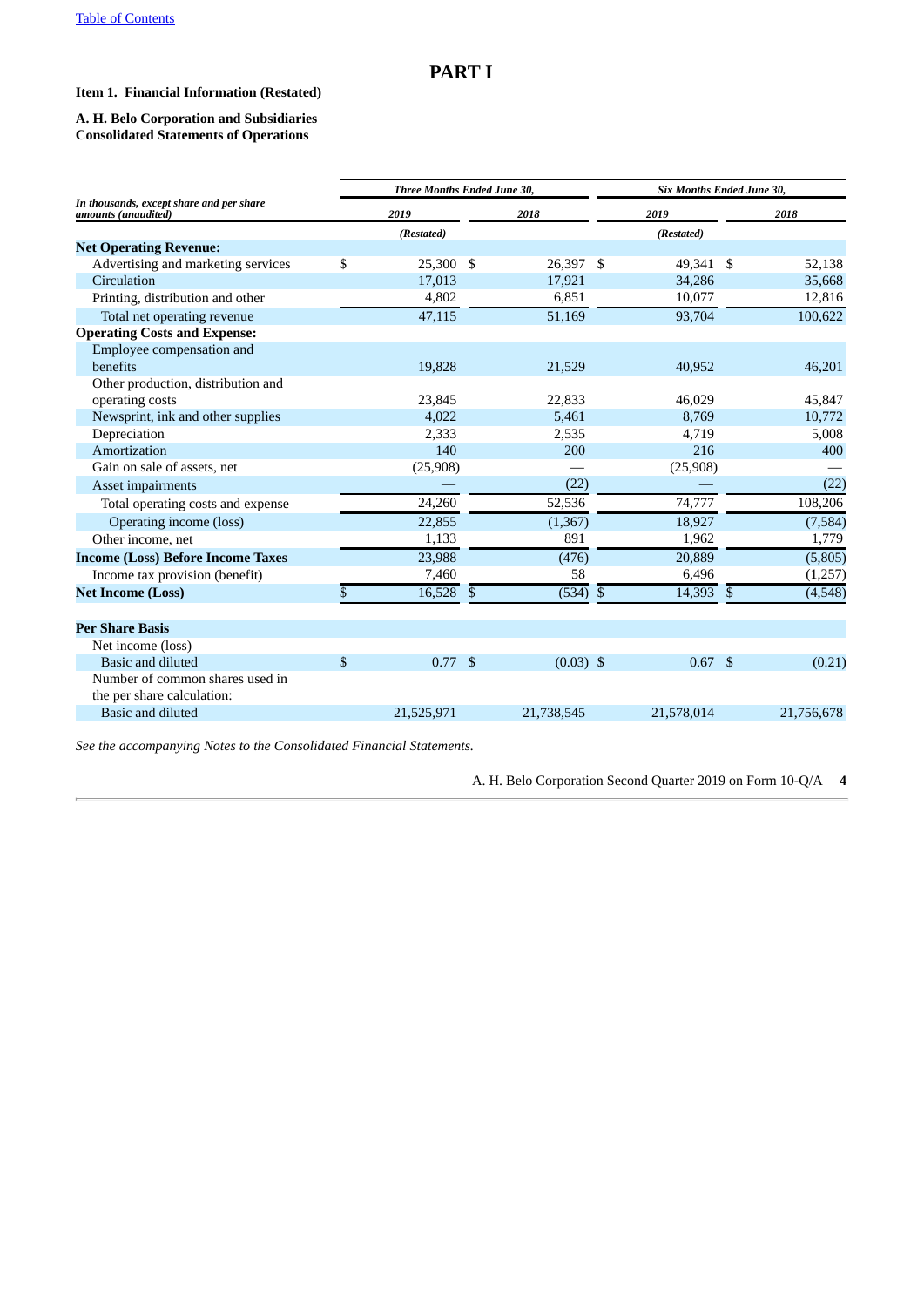#### **A. H. Belo Corporation and Subsidiaries**

**Consolidated Statements of Comprehensive Income (Loss)**

|                                           |   | Three Months Ended June 30, |            | Six Months Ended June 30, |         |
|-------------------------------------------|---|-----------------------------|------------|---------------------------|---------|
| In thousands (unaudited)                  |   | 2019                        | 2018       | 2019                      | 2018    |
|                                           |   | (Restated)                  |            | (Restated)                |         |
| <b>Net Income (Loss)</b>                  | S | 16,528 \$                   | $(534)$ \$ | 14,393 \$                 | (4,548) |
| Other Comprehensive Income (Loss), Net of |   |                             |            |                           |         |
| Tax:                                      |   |                             |            |                           |         |
| Amortization of actuarial losses          |   | 62                          | 157        | 125                       | 315     |
| Total other comprehensive income, net of  |   |                             |            |                           |         |
| tax                                       |   | 62                          | 157        | 125                       | 315     |
| <b>Total Comprehensive Income (Loss)</b>  |   | 16,590 \$                   | (377)      | 14,518 \$                 | (4,233) |
|                                           |   |                             |            |                           |         |

*See the accompanying Notes to the Consolidated Financial Statements.*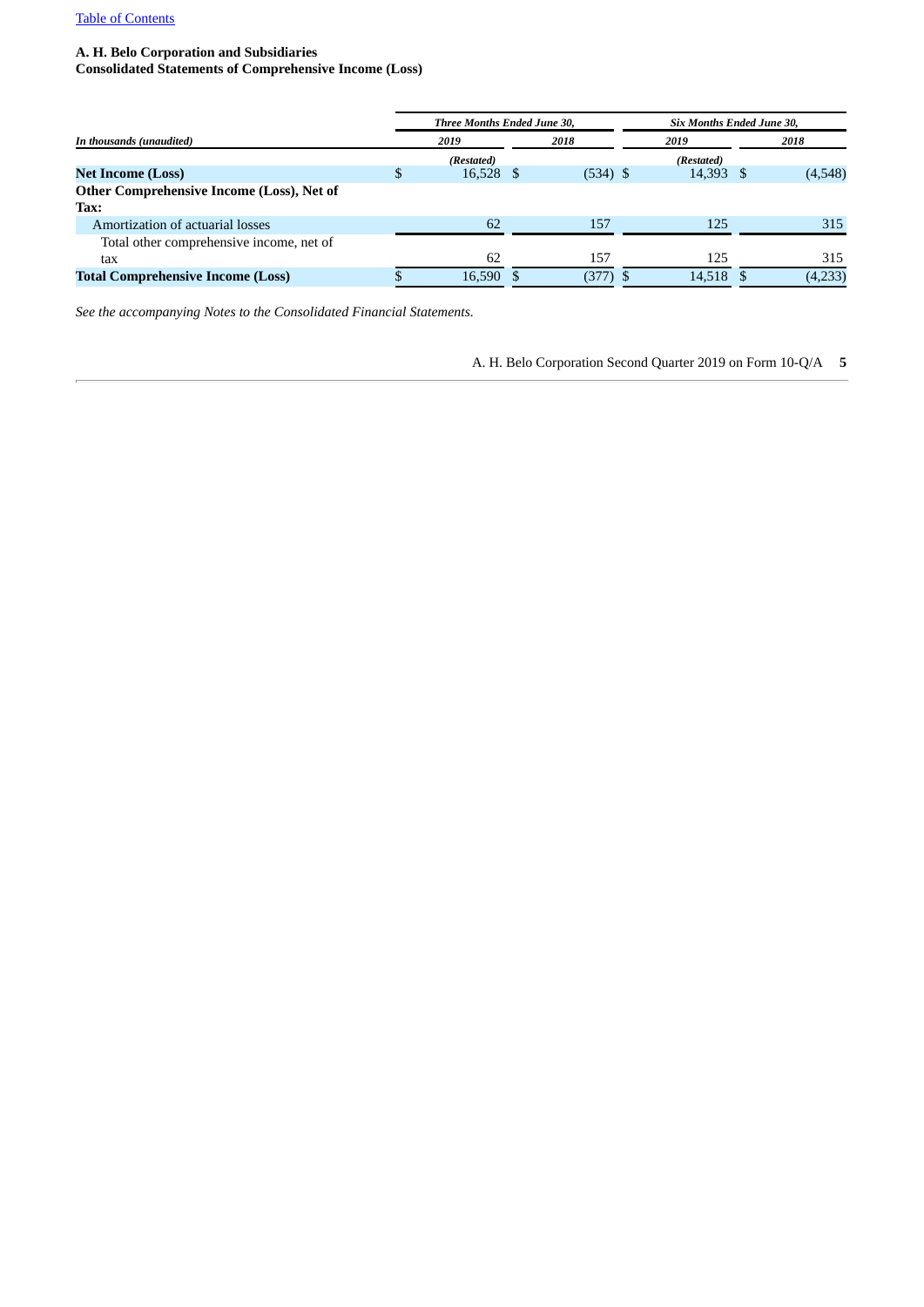#### **A. H. Belo Corporation and Subsidiaries Consolidated Balance Sheets**

| In thousands, except share amounts (unaudited)                                          | <b>June 30,</b><br>2019 |                | December 31,<br>2018 |
|-----------------------------------------------------------------------------------------|-------------------------|----------------|----------------------|
|                                                                                         | (Restated)              |                | (Restated)           |
| <b>Assets</b>                                                                           |                         |                |                      |
| Current assets:                                                                         |                         |                |                      |
| Cash and cash equivalents                                                               | \$<br>52,017            | $\mathfrak{F}$ | 55,313               |
| Accounts receivable (net of allowance of \$834 and \$581 at June 30, 2019               |                         |                |                      |
| and December 31, 2018, respectively)                                                    | 20,468                  |                | 22,057               |
| Inventories                                                                             | 3,454                   |                | 3,912                |
| Prepaids and other current assets                                                       | 5,808                   |                | 5,023                |
| Assets held for sale                                                                    |                         |                | 1,089                |
| Total current assets                                                                    | 81,747                  |                | 87,394               |
| Property, plant and equipment, at cost                                                  | 423,389                 |                | 422,966              |
| Less accumulated depreciation                                                           | (401, 393)              |                | (396, 705)           |
| Property, plant and equipment, net                                                      | 21,996                  |                | 26,261               |
| Operating lease right-of-use assets                                                     | 22,222                  |                |                      |
| Intangible assets, net                                                                  | 598                     |                | 304                  |
| Goodwill                                                                                | 1,593                   |                |                      |
| Deferred income taxes, net                                                              |                         |                | 3,572                |
| Long-term note receivable                                                               | 22,400                  |                |                      |
| Other assets                                                                            | 3,675                   |                | 5,029                |
| <b>Total assets</b>                                                                     | \$<br>154,231           | \$             | 122,560              |
| <b>Liabilities and Shareholders' Equity</b>                                             |                         |                |                      |
| Current liabilities:                                                                    |                         |                |                      |
| Accounts payable                                                                        | \$<br>6.062             | $\mathfrak{F}$ | 6,334                |
| Accrued compensation and benefits                                                       | 7,484                   |                | 8,294                |
| Other accrued expense                                                                   | 5,101                   |                | 5,586                |
| Advance subscription payments                                                           | 12,844                  |                | 11,449               |
| <b>Total current liabilities</b>                                                        | 31,491                  |                | 31,663               |
| Long-term pension liabilities                                                           | 30,105                  |                | 31,889               |
| Long-term operating lease liabilities                                                   | 23,631                  |                |                      |
| Other post-employment benefits                                                          | 1,158                   |                | 1,165                |
| Deferred income taxes, net                                                              | 1,718                   |                |                      |
| Other liabilities                                                                       | 4,775                   |                | 7,045                |
| <b>Total liabilities</b>                                                                | 92,878                  |                | 71,762               |
| Shareholders' equity:                                                                   |                         |                |                      |
| Preferred stock, \$.01 par value; Authorized 2,000,000 shares; none issued              |                         |                |                      |
| Common stock, \$.01 par value; Authorized 125,000,000 shares                            |                         |                |                      |
| Series A: issued 20,854,771 and 20,854,728 shares at June 30, 2019                      |                         |                |                      |
| and December 31, 2018, respectively                                                     | 209                     |                | 209                  |
| Series B: issued 2,469,512 and 2,469,555 shares at June 30, 2019                        |                         |                |                      |
| and December 31, 2018, respectively                                                     | 24                      |                | 24                   |
| Treasury stock, Series A, at cost; 1,828,983 and 1,697,370 shares held at June 30, 2019 |                         |                |                      |
| and December 31, 2018, respectively                                                     | (13, 128)               |                | (12,601)             |
| Additional paid-in capital                                                              | 494,389                 |                | 494,389              |
| Accumulated other comprehensive loss                                                    | (37,516)                |                | (37, 641)            |
| Accumulated deficit                                                                     | (382, 625)              |                | (393, 582)           |
| Total shareholders' equity                                                              | 61,353                  |                | 50,798               |
| Total liabilities and shareholders' equity                                              | \$<br>154,231           | \$             | 122,560              |

*See the accompanying Notes to the Consolidated Financial Statements.*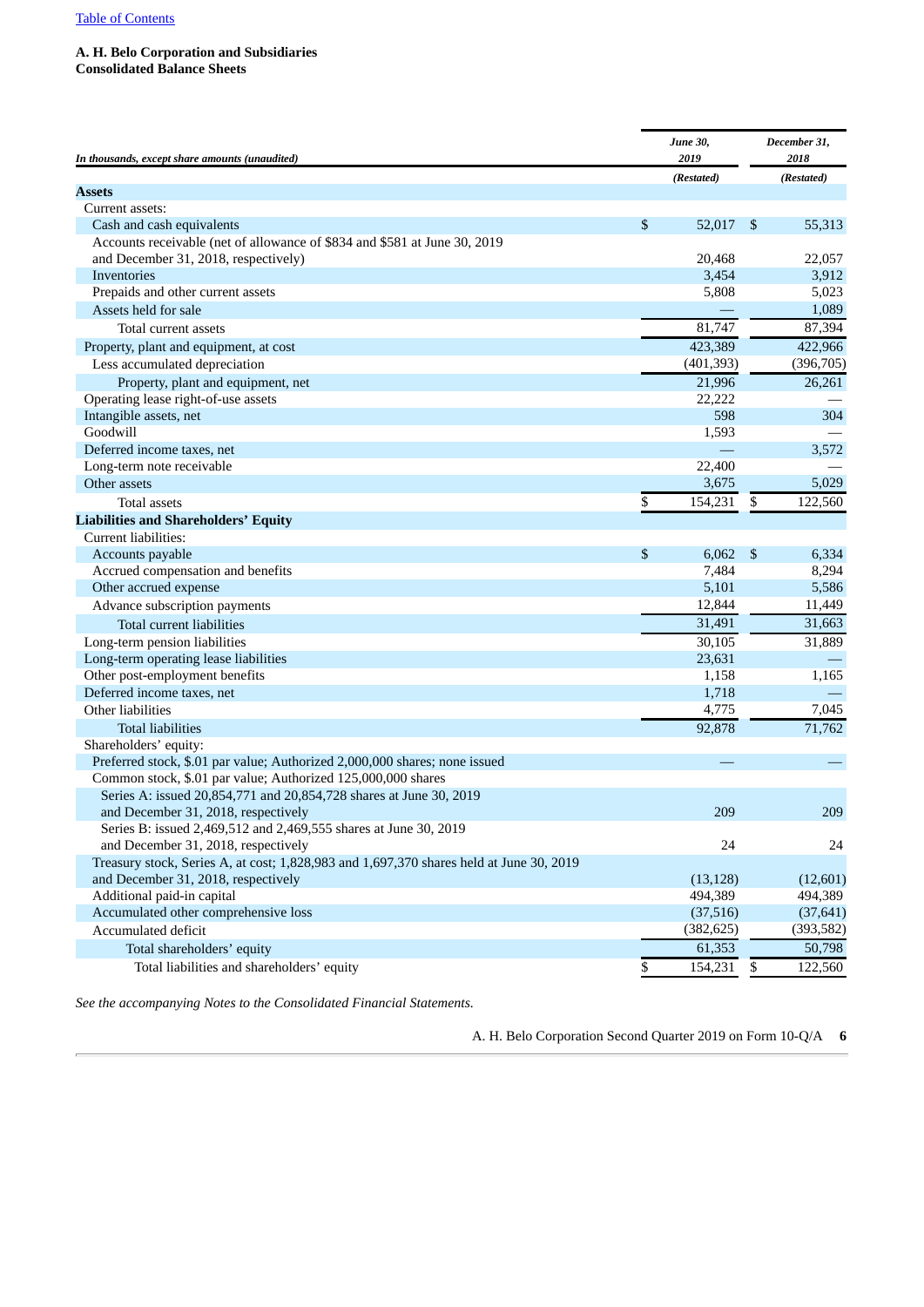#### **A. H. Belo Corporation and Subsidiaries**

**Consolidated Statements of Shareholders' Equity**

|                                                         | Six Months Ended June 30, 2019 and 2018 |                                  |               |               |    |                                         |                                  |    |               |     |                                                      |    |                               |               |              |
|---------------------------------------------------------|-----------------------------------------|----------------------------------|---------------|---------------|----|-----------------------------------------|----------------------------------|----|---------------|-----|------------------------------------------------------|----|-------------------------------|---------------|--------------|
|                                                         |                                         | <b>Common Stock</b>              |               |               |    |                                         | <b>Treasury Stock</b>            |    |               |     |                                                      |    |                               |               |              |
| In thousands, except share<br>amounts (unaudited)       | <b>Shares</b><br>Series A               | <b>Shares</b><br><b>Series B</b> |               | <b>Amount</b> |    | <b>Additional</b><br>Paid-in<br>Capital | <b>Shares</b><br><b>Series A</b> |    | <b>Amount</b> |     | <b>Accumulated</b><br>Other<br>Comprehensive<br>Loss |    | <b>Accumulated</b><br>Deficit |               | <b>Total</b> |
| Balance at December 31, 2017                            | 20,700,292                              | 2,469,755                        | $\mathcal{S}$ | 232           | \$ | 494,989                                 | (1,430,961)                      | S  | (11,302)      | \$  | (24, 932)                                            | \$ | (361, 288)                    | \$.           | 97,699       |
| Net loss                                                |                                         |                                  |               |               |    |                                         |                                  |    |               |     |                                                      |    | (4,548)                       |               | (4,548)      |
| Other comprehensive income                              |                                         |                                  |               |               |    |                                         |                                  |    |               |     | 315                                                  |    |                               |               | 315          |
| Shares repurchased                                      |                                         |                                  |               |               |    | $\overline{\phantom{0}}$                | (160, 180)                       |    | (825)         |     |                                                      |    |                               |               | (825)        |
| Issuance of shares for restricted<br>stock units        | 151,236                                 |                                  |               | $\mathbf{1}$  |    | (1)                                     |                                  |    |               |     |                                                      |    |                               |               |              |
| Share-based compensation                                |                                         |                                  |               |               |    | 720                                     |                                  |    |               |     |                                                      |    |                               |               | 720          |
| <b>Conversion of Series B to Series</b><br>$\mathsf{A}$ | 120                                     | (120)                            |               |               |    |                                         |                                  |    |               |     |                                                      |    |                               |               |              |
| Dividends declared (\$0.08 per<br>share, per quarter)   |                                         |                                  |               |               |    |                                         |                                  |    |               |     |                                                      |    | (3,564)                       |               | (3, 564)     |
| Balance at June 30, 2018                                | 20,851,648                              | 2,469,635                        | \$            | 233           | \$ | 495,708                                 | (1,591,141)                      | \$ | (12, 127)     | -\$ | (24, 617)                                            | \$ | (369, 400)                    | <sup>\$</sup> | 89,797       |
| Balance at December 31, 2018<br>(Restated)              | 20,854,728                              | 2,469,555                        |               | 233           | \$ | 494,389                                 | (1,697,370)                      | \$ | $(12,601)$ \$ |     | (37, 641)                                            | \$ | (393, 582)                    | \$            | 50,798       |
| Net income (Restated)                                   |                                         |                                  |               |               |    |                                         |                                  |    |               |     |                                                      |    | 14,393                        |               | 14,393       |
| Other comprehensive income                              |                                         |                                  |               |               |    |                                         |                                  |    |               |     | 125                                                  |    |                               |               | 125          |
| Shares repurchased                                      |                                         |                                  |               |               |    |                                         | (131, 613)                       |    | (527)         |     |                                                      |    |                               |               | (527)        |
| Conversion of Series B to Series<br>A                   | 43                                      | (43)                             |               |               |    |                                         |                                  |    |               |     |                                                      |    |                               |               |              |
| Dividends declared (\$0.08 per<br>share, per quarter)   |                                         |                                  |               |               |    |                                         |                                  |    |               |     |                                                      |    | (3, 436)                      |               | (3, 436)     |
| Balance at June 30, 2019<br>(Restated)                  | 20,854,771                              | 2,469,512                        |               | 233           |    | 494,389                                 | (1.828.983)                      | S. | (13.128)      | - S | (37, 516)                                            | S  | (382, 625)                    | -S            | 61,353       |

|                                                   | Three Months Ended June 30, 2019 and 2018 |                                  |    |               |    |                                         |                                  |               |               |      |                                                      |     |                               |               |              |
|---------------------------------------------------|-------------------------------------------|----------------------------------|----|---------------|----|-----------------------------------------|----------------------------------|---------------|---------------|------|------------------------------------------------------|-----|-------------------------------|---------------|--------------|
|                                                   |                                           | <b>Common Stock</b>              |    |               |    |                                         | <b>Treasury Stock</b>            |               |               |      |                                                      |     |                               |               |              |
| In thousands, except share<br>amounts (unaudited) | <b>Shares</b><br><b>Series A</b>          | <b>Shares</b><br><b>Series B</b> |    | <b>Amount</b> |    | <b>Additional</b><br>Paid-in<br>Capital | <b>Shares</b><br><b>Series A</b> |               | <b>Amount</b> |      | <b>Accumulated</b><br>Other<br>Comprehensive<br>Loss |     | <b>Accumulated</b><br>Deficit |               | <b>Total</b> |
| Balance at March 31, 2018                         | 20,817,514                                | 2,469,635                        | £. | 233           | \$ | 495,605                                 | (1,539,739)                      | S             | (11, 857)     | -S   | (24, 774)                                            | S   | (367,083)                     | <sup>\$</sup> | 92,124       |
| Net loss                                          |                                           |                                  |    |               |    |                                         |                                  |               |               |      |                                                      |     | (534)                         |               | (534)        |
| Other comprehensive income                        |                                           |                                  |    |               |    |                                         |                                  |               |               |      | 157                                                  |     |                               |               | 157          |
| Shares repurchased                                |                                           |                                  |    |               |    |                                         | (51, 402)                        |               | (270)         |      |                                                      |     |                               |               | (270)        |
| Issuance of shares for restricted<br>stock units  | 34,134                                    |                                  |    |               |    |                                         |                                  |               |               |      |                                                      |     |                               |               |              |
| Share-based compensation                          |                                           |                                  |    |               |    | 103                                     |                                  |               |               |      |                                                      |     |                               |               | 103          |
| Dividends declared (\$0.08 per<br>share)          |                                           |                                  |    |               |    |                                         |                                  |               |               |      |                                                      |     | (1,783)                       |               | (1,783)      |
| Balance at June 30, 2018                          | 20,851,648                                | 2,469,635                        | \$ | 233           | \$ | 495,708                                 | (1,591,141)                      | S             | (12, 127)     | - \$ | (24, 617)                                            | -\$ | (369, 400)                    | \$            | 89,797       |
| Balance at March 31, 2019<br>(Restated)           | 20,854,739                                | 2,469,544                        |    | 233           | \$ | 494,389                                 | (1,780,899)                      | \$.           | (12, 941)     | - \$ | (37, 578)                                            | \$  | (397, 437)                    | <sup>\$</sup> | 46.666       |
| Net income (Restated)                             |                                           |                                  |    |               |    |                                         |                                  |               |               |      |                                                      |     | 16,528                        |               | 16,528       |
| Other comprehensive income                        |                                           |                                  |    |               |    |                                         |                                  |               |               |      | 62                                                   |     |                               |               | 62           |
| Shares repurchased                                |                                           |                                  |    |               |    | --                                      | (48,084)                         |               | (187)         |      |                                                      |     | –                             |               | (187)        |
| Conversion of Series B to Series<br>A             | 32                                        | (32)                             |    |               |    |                                         |                                  |               |               |      |                                                      |     |                               |               |              |
| Dividends declared (\$0.08 per<br>share)          |                                           |                                  |    |               |    |                                         |                                  |               |               |      |                                                      |     | (1,716)                       |               | (1,716)      |
| Balance at June 30, 2019<br>(Restated)            | 20.854,771                                | 2,469,512                        |    | 233           | \$ | 494,389                                 | (1,828,983)                      | <sup>\$</sup> | (13, 128)     | -\$  | (37, 516)                                            | \$  | (382, 625)                    |               | 61,353       |

*See the accompanying Notes to the Consolidated Financial Statements.*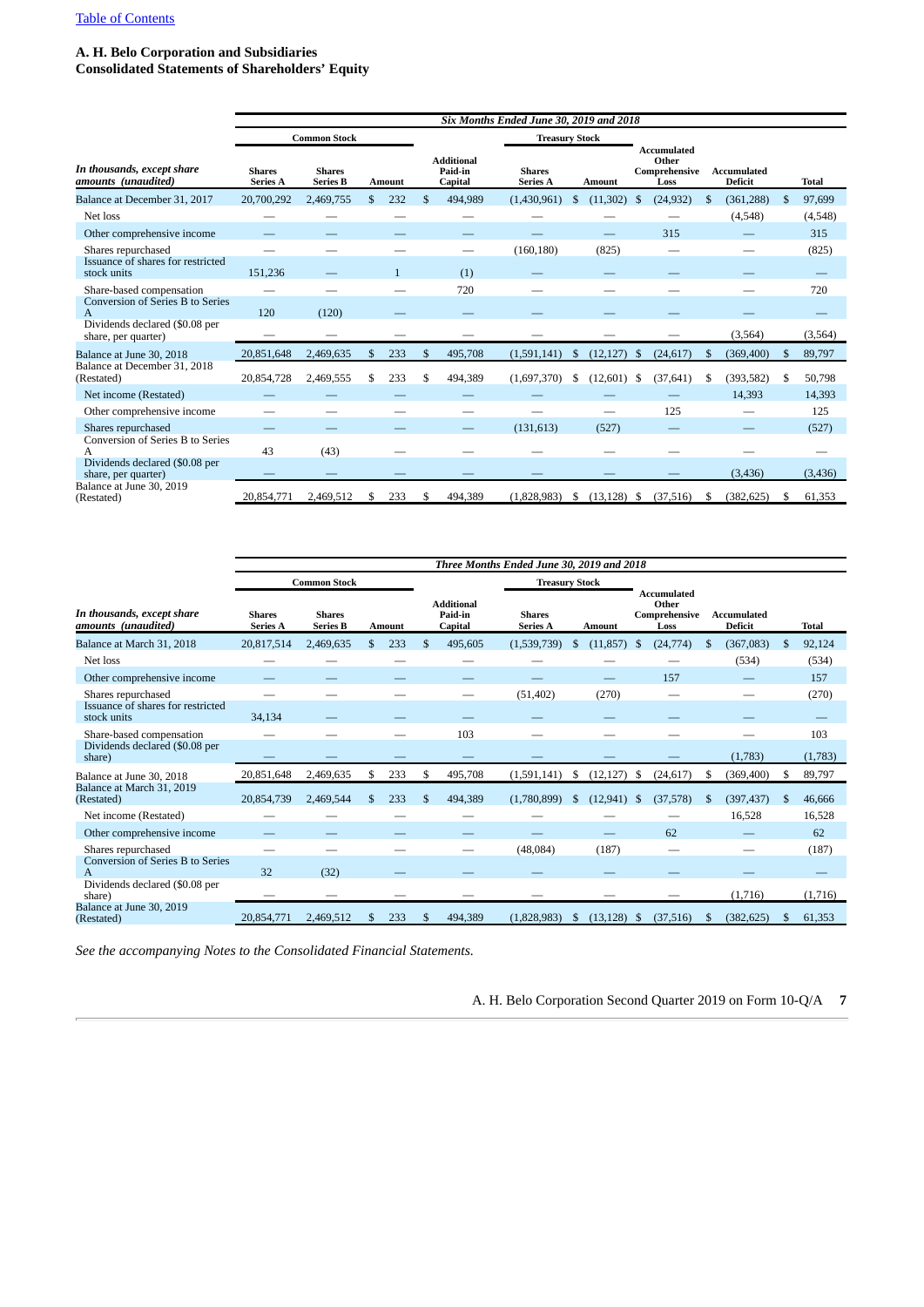#### **A. H. Belo Corporation and Subsidiaries**

**Consolidated Statements of Cash Flows**

|                                                                                             | Six Months Ended June 30, |               |          |
|---------------------------------------------------------------------------------------------|---------------------------|---------------|----------|
| In thousands (unaudited)                                                                    | 2019                      |               | 2018     |
|                                                                                             | (Restated)                |               |          |
| <b>Operating Activities</b>                                                                 |                           |               |          |
| Net income (loss)                                                                           | \$<br>14,393              | -\$           | (4,548)  |
| Adjustments to reconcile net income (loss) to net cash provided by (used for) operating     |                           |               |          |
| activities:                                                                                 |                           |               |          |
| Depreciation and amortization                                                               | 4,935                     |               | 5,408    |
| Net periodic pension and other post-employment benefit                                      | (1,637)                   |               | (1,861)  |
| Share-based compensation                                                                    |                           |               | 720      |
| Bad debt expense                                                                            | 474                       |               | 348      |
| Deferred income taxes                                                                       | 5,290                     |               | (1,696)  |
| (Gain) loss on sale/disposal of fixed assets                                                | (25,908)                  |               | 208      |
| Asset impairments                                                                           |                           |               | (22)     |
| Changes in working capital and other operating assets and liabilities, net of acquisitions: |                           |               |          |
| Accounts receivable                                                                         | 1,919                     |               | 6,461    |
| Inventories, prepaids and other current assets                                              | (327)                     |               | 2,289    |
| Other assets                                                                                | 1,354                     |               | 1,036    |
| Accounts payable                                                                            | (734)                     |               | (3,049)  |
| Compensation and benefit obligations                                                        | (1,503)                   |               | (497)    |
| Other accrued expenses                                                                      | 1,105                     |               | 3,414    |
| Advance subscription payments                                                               | (369)                     |               | (145)    |
| Other post-employment benefits                                                              | (29)                      |               | (901)    |
| Net cash provided by (used for) operating activities                                        | (1,037)                   |               | 7,165    |
| <b>Investing Activities</b>                                                                 |                           |               |          |
| Purchases of assets                                                                         | (457)                     |               | (3,697)  |
| Sales of assets                                                                             | 4,597                     |               |          |
| Acquisitions, net of cash acquired                                                          | (2, 425)                  |               |          |
| Net cash provided by (used for) investing activities                                        | 1,715                     |               | (3,697)  |
| <b>Financing Activities</b>                                                                 |                           |               |          |
| Dividends paid                                                                              | (3, 447)                  |               | (3,552)  |
| Shares repurchased                                                                          | (527)                     |               | (825)    |
| Net cash used for financing activities                                                      | (3,974)                   |               | (4, 377) |
| Net decrease in cash and cash equivalents                                                   | (3,296)                   |               | (909)    |
| Cash and cash equivalents, beginning of period                                              | 55,313                    |               | 57,660   |
|                                                                                             | \$<br>52,017              | \$            | 56,751   |
| Cash and cash equivalents, end of period                                                    |                           |               |          |
| <b>Supplemental Disclosures</b>                                                             |                           |               |          |
| Income tax paid, net (refund)                                                               | \$<br>895                 | <sup>\$</sup> | (2,315)  |
| Noncash investing and financing activities:                                                 |                           |               |          |
| Investments in property, plant and equipment payable                                        | 102                       |               | 170      |
| Dividends payable                                                                           | 1,720                     |               | 1,786    |
| Long-term note receivable for asset sales                                                   | 22,400                    |               |          |

*See the accompanying Notes to the Consolidated Financial Statements.*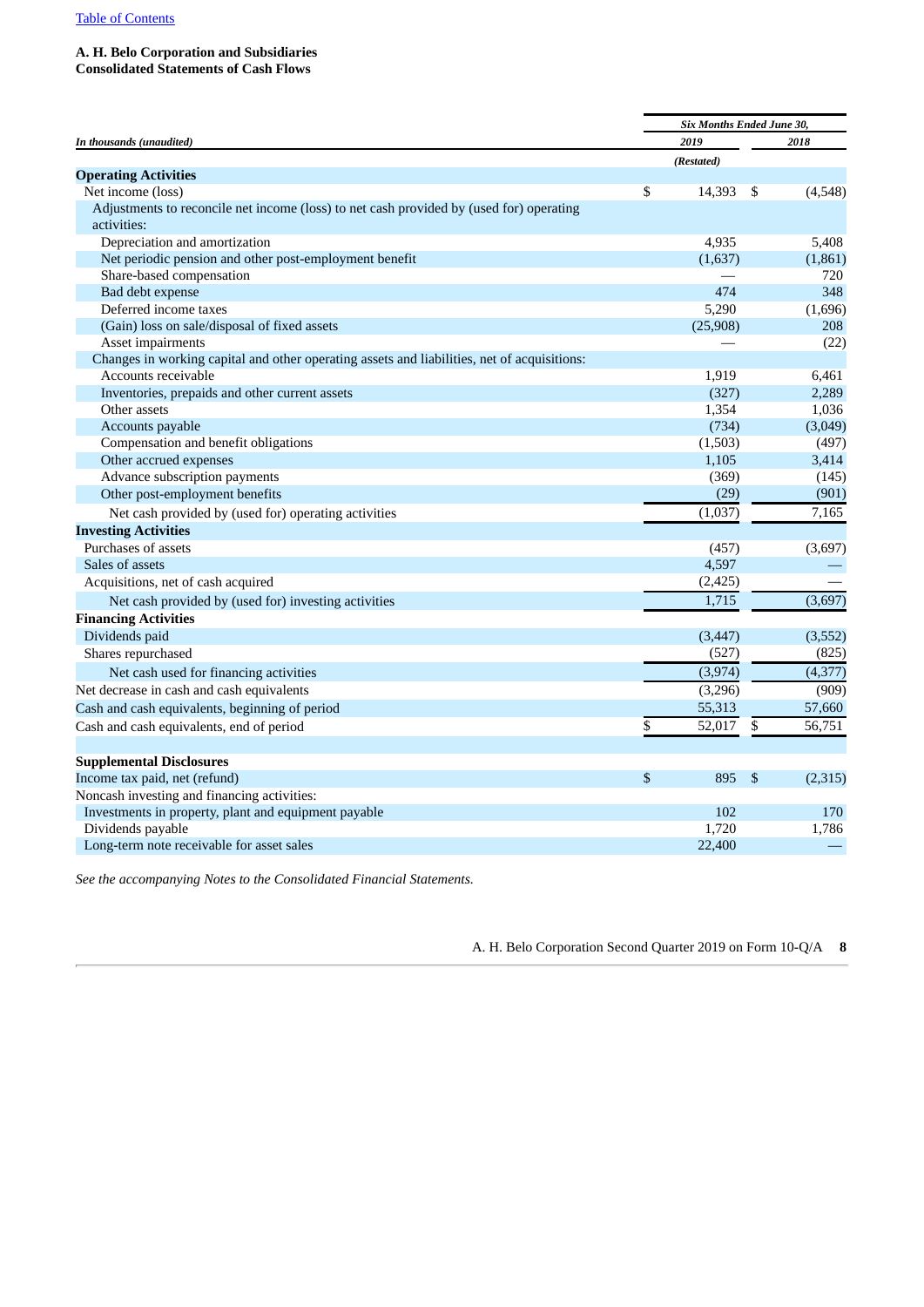#### **A. H. Belo Corporation and Subsidiaries Notes to the Consolidated Financial Statements**

#### **Note 1: Basis of Presentation and Recently Issued Accounting Standards**

**Description of Business.** A. H. Belo Corporation and subsidiaries are referred to collectively herein as "A. H. Belo" or the "Company." The Company, headquartered in Dallas, Texas, is the leading local news and information publishing company in Texas. The Company has commercial printing, distribution and direct mail capabilities, as well as a presence in emerging media and digital marketing. While focusing on extending the Company's media platforms, A. H. Belo delivers news and information in innovative ways to a broad range of audiences with diverse interests and lifestyles. The Company publishes *The Dallas Morning News* (*www.dallasnews.com*), Texas' leading newspaper and winner of nine Pulitzer Prizes, and various niche publications targeting specific audiences.

**Basis of Presentation.** The interim consolidated financial statements included herein are unaudited; however, they include adjustments of a normal recurring nature which, in the Company's opinion, are necessary to present fairly the interim consolidated financial information as of and for the periods indicated. All intercompany balances and transactions have been eliminated in consolidation. These financial statements should be read in conjunction with the consolidated financial statements and notes thereto included in the Company's Annual Report on Form 10-K/A for the fiscal year ended December 31, 2018. All dollar amounts presented herein, except share and per share amounts, are in thousands, unless the context indicates otherwise.

The preparation of financial statements in conformity with accounting principles generally accepted in the United States of America ("GAAP") requires management to make estimates and assumptions that affect (i) the reported amounts of assets and liabilities, (ii) the disclosure of contingent assets and liabilities known to exist as of the date the financial statements are published, and (iii) the reported amount of net operating revenues and expenses recognized during the periods presented. Adjustments made with respect to the use of estimates often relate to improved information not previously available. Uncertainties with respect to such estimates and assumptions are inherent in the preparation of financial statements; accordingly, actual results could differ from these estimates.

#### **Recently Adopted Accounting Pronouncements.**

In February 2016, the Financial Accounting Standards Board ("FASB") issued Accounting Standards Update ("ASU") 2016-02 – *Leases (Topic 842)*. This update requires an entity to recognize a right-of-use asset and a lease liability for virtually all of its leases. The liability will be equal to the present value of lease payments. The asset will generally be based on the liability. For income statement purposes operating leases will result in straight-line expense and finance leases will result in expenses similar to current capital leases. The guidance also requires additional disclosures to enable users of financial statements to understand the amount, timing and uncertainty of cash flows arising from leases. Since February 2016, the FASB issued clarifying updates to the new standard that did not change the core principle of ASU 2016-02. The new guidance will supersede virtually all existing lease guidance under GAAP and is effective for fiscal years beginning after December 15, 2018, including interim periods within those fiscal years. The Company adopted ASU 2016-02 on January 1, 2019, using the modified retrospective approach; see Note  $6 -$  [Leases](#page-14-0).

**New Accounting Pronouncements.** The FASB issued the following accounting pronouncements and guidance, which may be applicable to the Company but have not yet become effective.

In June 2016, the FASB issued ASU 2016-13 – *Financial Instruments – Credit Losses (Topic 326): Measurement of Credit Losses on Financial Instruments.* This update requires financial assets measured at amortized cost basis to be presented at the net amount expected to be collected. The measurement of expected credit losses is based on relevant information about past events, including historical experience, current conditions, and reasonable and supportable forecasts that affect the collectibility of the reported amount. Since June 2016, the FASB issued clarifying updates to the new standard. The guidance will be effective for fiscal years beginning after December 15, 2019. Early adoption is permitted. The Company is currently evaluating the requirements of this update and has not yet determined its impact on the Company's consolidated financial statements.

In August 2018, the FASB issued ASU 2018-14 – *Compensation – Retirement Benefits – Defined Benefit Plans – General (Subtopic 715- 20): Disclosure Framework* – *Changes to the Disclosure Requirements for Defined Benefit Plans.* This update modifies the disclosure requirements for employers that sponsor defined benefit pension or other postretirement plans by removing disclosures that are no longer considered cost beneficial, clarifying the specific requirements of disclosures and adding disclosure requirements identified as relevant. The guidance will be effective for fiscal years ending after December 15, 2020. Early adoption is permitted. The Company is currently evaluating the requirements of this update and has not yet determined its impact on the Company's financial statement disclosures.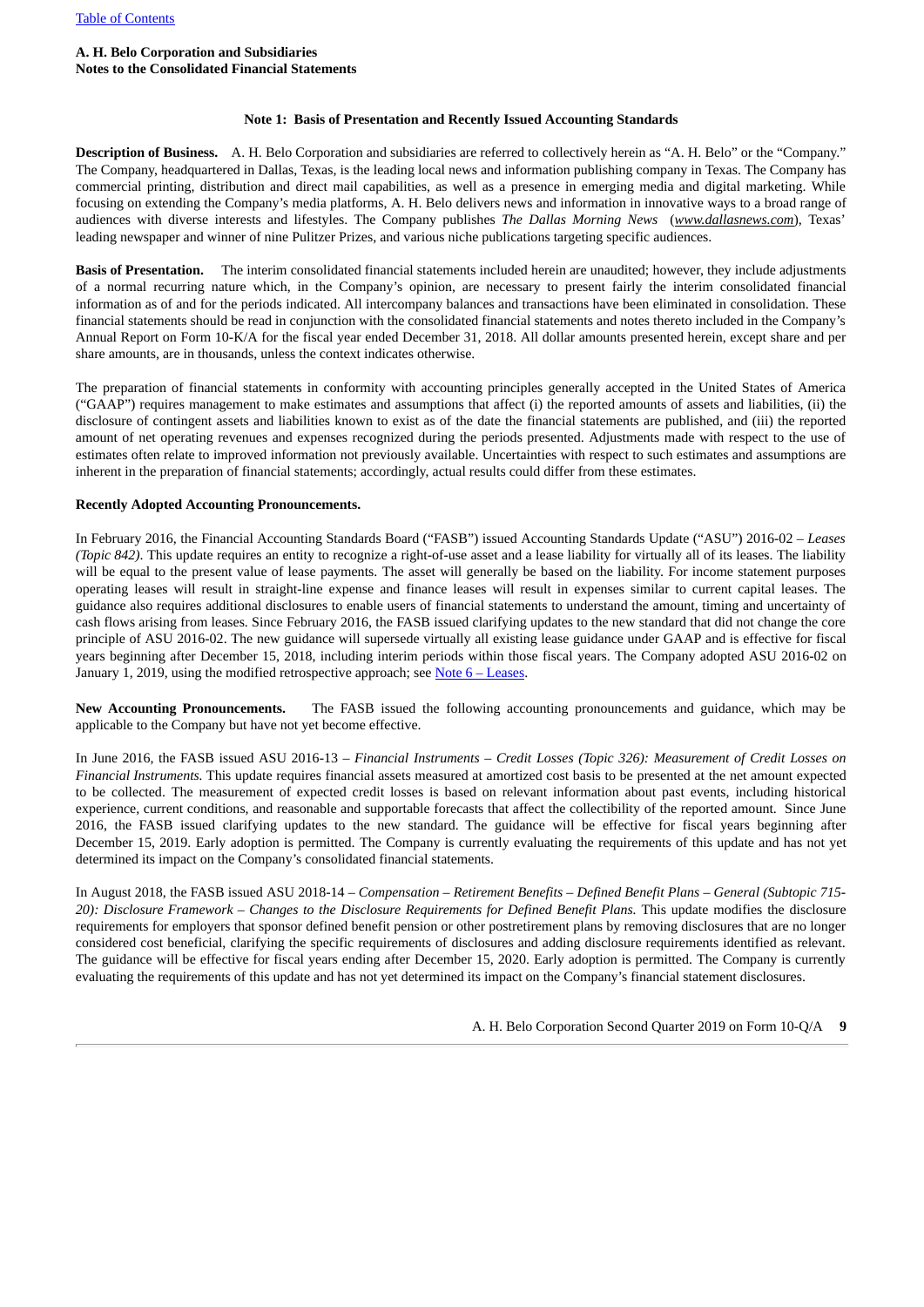In August 2018, the FASB issued ASU 2018-15 – *Intangibles – Goodwill and Other – Internal-Use Software (Subtopic 350-40):* Customer's Accounting for Implementation Costs Incurred in a Cloud Computing Arrangement That is a Service Contract. This update clarifies the accounting for implementation costs incurred in a cloud computing arrangement, or hosting arrangement, that is a service contract. Costs for implementation activities incurred during the application development stage will be capitalized depending on the nature of the costs, while costs incurred during the preliminary project and post implementation stages will be expensed as the activities are performed. The capitalized implementation costs will be expensed over the term of the hosting arrangement. The guidance will be effective for fiscal years beginning after December 15, 2019, and interim periods within those fiscal years. Early adoption is permitted. The Company is currently evaluating the requirements of this update and has not yet determined its impact on the Company's consolidated financial statements.

#### **Note 2: Restatement of Financial Statements**

<span id="page-9-0"></span>The Company restated its financial statements to amend its Consolidated Balance Sheet as of June 30, 2019, related to the corrections disclosed in the December 31, 2018 Form 10-K/A. In connection with the restatement, the Company re-calculated the income tax provision for the three and six months ended June 30, 2019, and the Company determined using an estimated annual effective tax rate to calculate the income tax provision was appropriate, compared to the discrete year-to-date calculation of income tax expense or benefit used in prior interim periods and in the original Form 10-Q. See Note 9 – [Income](#page-16-0) Taxes. The Consolidated Statements of Operations for the three and six months ended June 30, 2019, were restated to reflect the re-calculated income tax provision primarily resulting from using an estimated annual effective tax rate, a reduction in other income, net for additional interest expense related to uncertain tax positions, and the reversal of amortization expense related to the Marketing Services long-lived assets impairment disclosed in the Form 10-K/A. See Note 7 – Goodwill and [Intangible](#page-16-1) Assets. The use of an estimated annual effective tax rate in determining the income tax provision and a correction to the calculation of uncertain tax positions resulted in adjustments to other accrued expense, deferred income taxes, net, and other liabilities in the Consolidated Balance Sheet as of June 30, 2019.

In addition, the Company determined that a new line of business associated with its acquisition of Cubic Creative, Inc. on April 1, 2019, where the Company acted as an agent was incorrectly accounted for in the original Form 10-Q. See Note  $4 -$  [Acquisitions](#page-12-0). In the three and six months ended June 30, 2019, revenue and expense were immaterially overstated by the same amount, resulting in no impact to operating income (loss), net income (loss), retained earnings or earnings per share. The Company corrected this error and the restated Consolidated Statements of Operations for the three and six months ended June 30, 2019, reflect the associated reduction in advertising and marketing services revenue and in other production, distribution and operating costs.

The table below sets forth the impact of the restatement on the Consolidated Statements of Operations (unaudited).

|                                                 | Three Months Ended June 30, 2019 |              |                   |              |                    |              |                                  | Six Months Ended June 30, 2019 |                    |              |                    |  |  |  |  |
|-------------------------------------------------|----------------------------------|--------------|-------------------|--------------|--------------------|--------------|----------------------------------|--------------------------------|--------------------|--------------|--------------------|--|--|--|--|
|                                                 |                                  |              |                   |              |                    |              |                                  |                                |                    |              |                    |  |  |  |  |
|                                                 | <b>As Previously</b><br>Reported |              | <b>Adjustment</b> |              | <b>As Restated</b> |              | <b>As Previously</b><br>Reported |                                | <b>Adjustment</b>  |              | <b>As Restated</b> |  |  |  |  |
| <b>Net Operating Revenue:</b>                   |                                  |              |                   |              |                    |              |                                  |                                |                    |              |                    |  |  |  |  |
| Advertising and marketing                       |                                  |              |                   |              |                    |              |                                  |                                |                    |              |                    |  |  |  |  |
| services                                        | \$<br>25,920                     | \$           | (620)             | \$           | 25,300             | \$           | 49,961                           | \$.                            | (620)              | - \$         | 49,341             |  |  |  |  |
| Total net operating revenue                     | 47,735                           |              | (620)             |              | 47,115             |              | 94,324                           |                                | (620)              |              | 93,704             |  |  |  |  |
| <b>Operating Costs and</b>                      |                                  |              |                   |              |                    |              |                                  |                                |                    |              |                    |  |  |  |  |
| <b>Expense:</b>                                 |                                  |              |                   |              |                    |              |                                  |                                |                    |              |                    |  |  |  |  |
| Other production,<br>distribution and operating |                                  |              |                   |              |                    |              |                                  |                                |                    |              |                    |  |  |  |  |
| costs                                           | \$<br>24,465                     | $\mathbb{S}$ | (620)             | $\mathbb{S}$ | 23,845             | $\mathbb{S}$ | 46,649                           | S                              | (620)              | $\mathbf{s}$ | 46,029             |  |  |  |  |
| Amortization                                    | 200                              |              | (60)              |              | 140                |              | 400                              |                                | (184)              |              | 216                |  |  |  |  |
| Total operating costs and                       |                                  |              |                   |              |                    |              |                                  |                                |                    |              |                    |  |  |  |  |
| expense                                         | 24,940                           |              | (680)             |              | 24,260             |              | 75,581                           |                                | (804)              |              | 74,777             |  |  |  |  |
| Operating income                                | 22,795                           |              | 60                |              | 22,855             |              | 18,743                           |                                | 184                |              | 18,927             |  |  |  |  |
| Other income, net                               | 1,161                            |              | (28)              |              | 1,133              |              | 2,058                            |                                | (96)               |              | 1,962              |  |  |  |  |
| <b>Income Before Income Taxes</b>               | 23,956                           |              | 32                |              | 23,988             |              | 20,801                           |                                | 88                 |              | 20,889             |  |  |  |  |
| Income tax provision                            | 7,095                            |              | 365               |              | 7,460              |              | 6,952                            |                                | (456)              |              | 6,496              |  |  |  |  |
| <b>Net Income</b>                               | 16,861                           |              | (333)             |              | 16,528             |              | 13,849                           |                                | 544                |              | 14,393             |  |  |  |  |
|                                                 |                                  |              |                   |              |                    |              |                                  |                                |                    |              |                    |  |  |  |  |
| <b>Per Share Basis</b>                          |                                  |              |                   |              |                    |              |                                  |                                |                    |              |                    |  |  |  |  |
| Net income                                      |                                  |              |                   |              |                    |              |                                  |                                |                    |              |                    |  |  |  |  |
| Basic and diluted                               | \$<br>0.78                       | \$           | (0.01)            | \$           | 0.77               | \$           | 0.64                             | \$                             | $0.03 \text{ }$ \$ |              | 0.67               |  |  |  |  |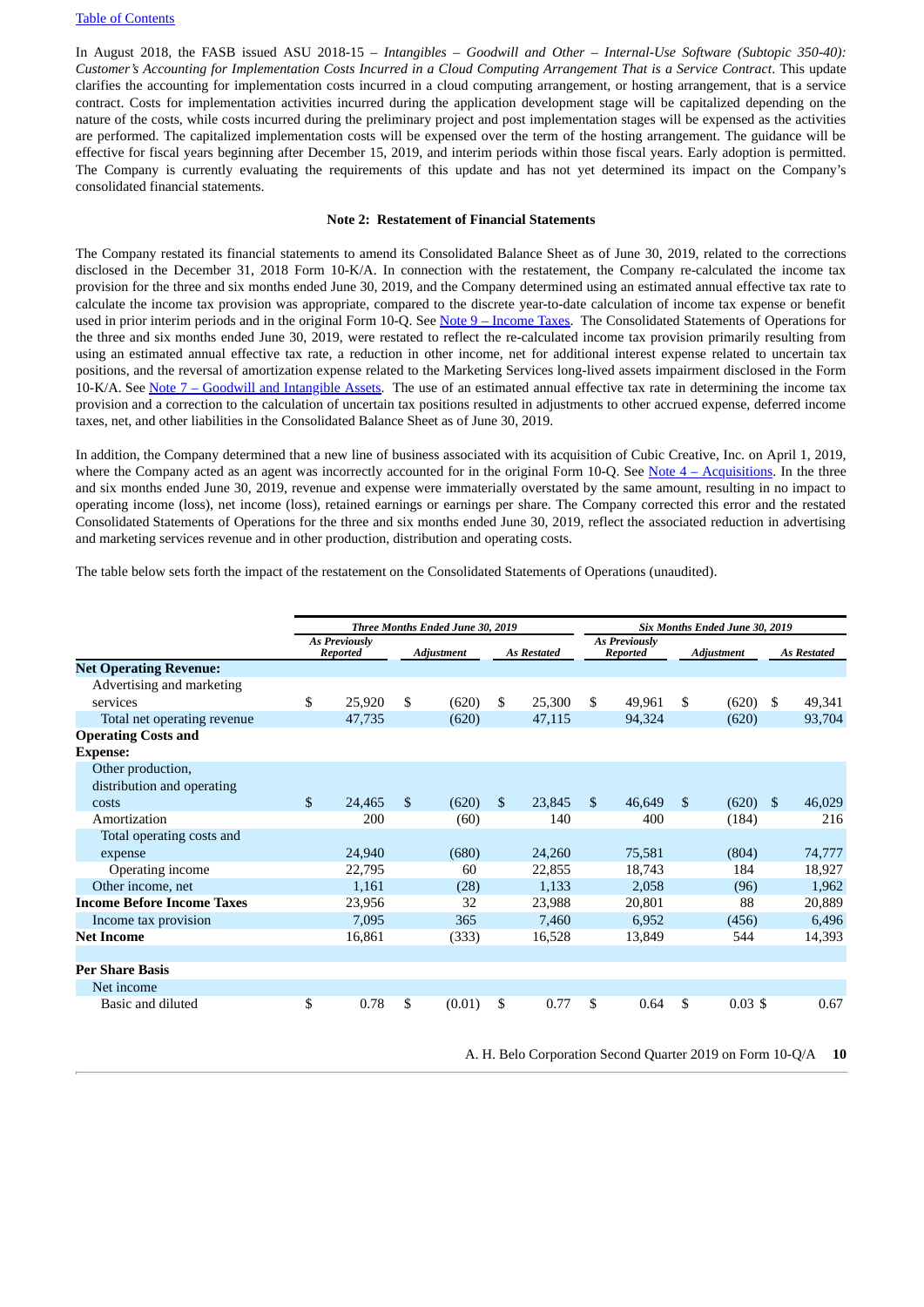The table below sets forth the impact of the restatement on the Consolidated Statements of Comprehensive Income (Loss) (unaudited).

|                                   |   |                                  | Three Months Ended June 30, 2019 |                    | Six Months Ended June 30, 2019   |            |                    |
|-----------------------------------|---|----------------------------------|----------------------------------|--------------------|----------------------------------|------------|--------------------|
|                                   |   | <b>As Previously</b><br>Reported | Adiustment                       | <b>As Restated</b> | <b>As Previously</b><br>Reported | Adiustment | <b>As Restated</b> |
| <b>Net Income</b>                 | Ψ | 16.861                           | (333)                            | 16.528             | 13.849                           | 544        | 14.393             |
| <b>Total Comprehensive Income</b> |   | 16,923                           | (333)                            | 16.590             | 13,974                           | 544        | 14,518             |

The table below sets forth the impact of the restatement on the Consolidated Balance Sheet (unaudited).

|                                             |                               | June 30, 2019     |                    |
|---------------------------------------------|-------------------------------|-------------------|--------------------|
|                                             | <b>As Previously Reported</b> | <b>Adjustment</b> | <b>As Restated</b> |
| <b>Assets</b>                               |                               |                   |                    |
| Intangible assets, net                      | \$<br>3,384                   | \$<br>(2,786)     | \$<br>598          |
| Goodwill                                    | 15,566                        | (13, 973)         | 1,593              |
| Total assets                                | 170,990                       | (16,759)          | 154,231            |
| <b>Liabilities and Shareholders' Equity</b> |                               |                   |                    |
| Other accrued expense                       | \$<br>4,430                   | \$<br>671         | \$<br>5,101        |
| Total current liabilities                   | 30,820                        | 671               | 31,491             |
| Deferred income taxes, net                  |                               | 1.718             | 1.718              |
| Other liabilities                           | 4,679                         | 96                | 4,775              |
| <b>Total liabilities</b>                    | 90,393                        | 2,485             | 92,878             |
| Accumulated deficit                         | (363, 381)                    | (19,244)          | (382,625)          |
| Total shareholders' equity                  | 80,597                        | (19,244)          | 61,353             |
| Total liabilities and shareholders' equity  | 170.990                       | (16,759)          | 154.231            |

The table below sets forth the impact of the restatement on the Consolidated Statement of Cash Flows (unaudited).

|                    | Six Months Ended June 30, 2019 |    |                               |                                                                                                |  |  |  |  |  |
|--------------------|--------------------------------|----|-------------------------------|------------------------------------------------------------------------------------------------|--|--|--|--|--|
| <b>As Restated</b> | <b>Adjustment</b>              |    | <b>As Previously Reported</b> |                                                                                                |  |  |  |  |  |
|                    |                                |    |                               | <b>Operating Activities</b>                                                                    |  |  |  |  |  |
| \$<br>14,393       | 544                            | \$ | 13,849                        | \$<br>Net income                                                                               |  |  |  |  |  |
|                    |                                |    |                               | Adjustments to reconcile net income used for<br>operating activities:                          |  |  |  |  |  |
| \$<br>4,935        | (184)                          | \$ | 5.119                         | \$<br>Depreciation and amortization                                                            |  |  |  |  |  |
| 5,290              | (1,127)                        |    | 6,417                         | Deferred income taxes                                                                          |  |  |  |  |  |
|                    |                                |    |                               | Changes in working capital and other operating<br>assets and liabilities, net of acquisitions: |  |  |  |  |  |
| \$<br>1,105        | 767                            | S  | 338                           | \$<br>Other accrued expenses                                                                   |  |  |  |  |  |
|                    |                                |    |                               |                                                                                                |  |  |  |  |  |

#### **Note 3: Segment Reporting**

<span id="page-10-0"></span>The Company identified two reportable segments based on reporting structure and the go-to-market for the Company's service and product offerings. The two reportable segments are Publishing and Marketing Services.

The Publishing segment includes the Company's core print and digital operations associated with its newspapers, niche publications and related websites and apps. These operations generate revenue from sales of advertising within its newspaper and digital platforms, subscription and retail sales of its newspapers, commercial printing and distribution services, primarily related to national and regional newspapers, and preprint advertising. Businesses within the Publishing segment leverage its production facilities, subscriber and advertiser base, and digital news platforms to provide additional contribution margin. The Publishing segment's operating results includes \$6,361 and \$4,145 of corporate expense for the three months ended June 30, 2019 and 2018, respectively, and \$11,566 and \$10,893 for the six months ended June 30, 2019 and 2018, respectively. The Company evaluates Publishing operations based on operating profit and cash flows from operating activities.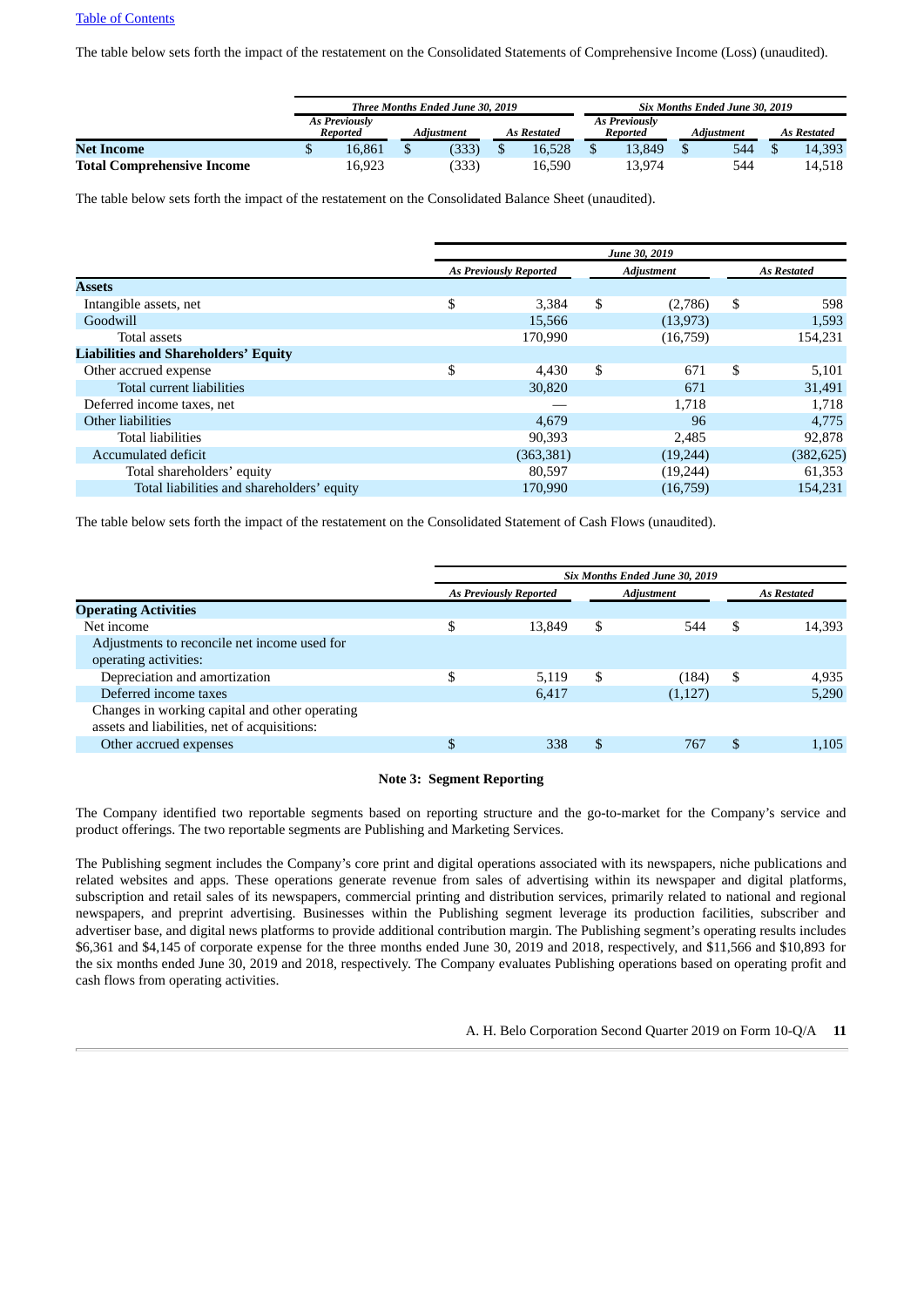The Marketing Services segment includes the operations of DMV Digital Holdings Company ("DMV Holdings") and digital advertising through Connect (programmatic advertising). The Company operates this integrated portfolio of assets within its Marketing Services segment as separate businesses that sell digital marketing and advertising through different channels, including programmatic advertising and content marketing within the social media environment.

Based on the organization of the Company's structure and organizational chart, the Company's chief operating decision maker (the "CODM") is its Chief Executive Officer, Robert W. Decherd. The CODM allocates resources and capital to the Publishing and Marketing Services segments at the segment level.

In the first quarter of 2019, the Company determined one of the Company's business units, previously reported in the Publishing segment, is now providing services and products more closely aligned with the Marketing Services segment. Beginning January 1, 2019, this business unit will be reported in the Marketing Services segment. The 2018 financial information by segment was recast for comparative purposes.

The tables below set forth summarized financial information for the Company's reportable segments.

|                                | Three Months Ended June 30, |                    |              | Six Months Ended June 30, |            |                    |          |  |  |  |  |  |
|--------------------------------|-----------------------------|--------------------|--------------|---------------------------|------------|--------------------|----------|--|--|--|--|--|
|                                | 2019                        |                    | 2018         |                           | 2019       |                    | 2018     |  |  |  |  |  |
|                                | (Restated)                  |                    | (Recast)     |                           | (Restated) |                    | (Recast) |  |  |  |  |  |
| <b>Revenue</b>                 |                             |                    |              |                           |            |                    |          |  |  |  |  |  |
| Publishing                     | \$<br>40,915                | \$                 | 45,085       | \$                        | 81,618     | \$                 | 88,714   |  |  |  |  |  |
| <b>Marketing Services</b>      | 6,200                       |                    | 6,084        |                           | 12,086     |                    | 11,908   |  |  |  |  |  |
| Total                          | \$<br>47,115                | \$                 | 51,169       | \$                        | 93,704     | \$                 | 100,622  |  |  |  |  |  |
| <b>Operating Income (Loss)</b> |                             |                    |              |                           |            |                    |          |  |  |  |  |  |
| Publishing                     | \$<br>22,742                | $\mathfrak{S}$     | $(1,799)$ \$ |                           | 18,702     | -\$                | (8,101)  |  |  |  |  |  |
| <b>Marketing Services</b>      | 113                         |                    | 432          |                           | 225        |                    | 517      |  |  |  |  |  |
| Total                          | \$<br>22,855                | \$                 | (1,367)      | $\mathfrak{S}$            | 18,927     | \$                 | (7,584)  |  |  |  |  |  |
| <b>Noncash Expenses</b>        |                             |                    |              |                           |            |                    |          |  |  |  |  |  |
| <b>Publishing</b>              |                             |                    |              |                           |            |                    |          |  |  |  |  |  |
| Depreciation                   | \$<br>2,263                 | $\mathfrak{S}$     | 2,498        | - \$                      | 4,580      | $\mathbf{\hat{S}}$ | 4,934    |  |  |  |  |  |
| Gain on sale of assets, net    | (25,908)                    |                    |              |                           | (25,908)   |                    |          |  |  |  |  |  |
| Asset impairments              |                             |                    | (22)         |                           |            |                    | (22)     |  |  |  |  |  |
| Total                          | (23, 645)                   | \$                 | 2,476        | \$                        | (21, 328)  | \$                 | 4,912    |  |  |  |  |  |
|                                |                             |                    |              |                           |            |                    |          |  |  |  |  |  |
| <b>Marketing Services</b>      |                             |                    |              |                           |            |                    |          |  |  |  |  |  |
| Depreciation                   | \$<br>70                    | $\mathbf{\hat{S}}$ | 37           | $\mathbf{\hat{S}}$        | 139        | $\mathcal{S}$      | 74       |  |  |  |  |  |
| Amortization                   | 140                         |                    | 200          |                           | 216        |                    | 400      |  |  |  |  |  |
| <b>Total</b>                   | \$<br>210                   | \$                 | 237          | \$                        | 355        | \$                 | 474      |  |  |  |  |  |

|                           | <b>June 30,</b><br>2019<br>(Restated) |      | December 31,<br>2018 |
|---------------------------|---------------------------------------|------|----------------------|
|                           |                                       |      | (Restated)           |
| <b>Total Assets</b>       |                                       |      |                      |
| Publishing                | \$<br>141,938                         | - \$ | 117,289              |
| <b>Marketing Services</b> | 12,293                                |      | 5,271                |
| Total                     | 154,231                               | S    | 122,560              |
|                           |                                       |      |                      |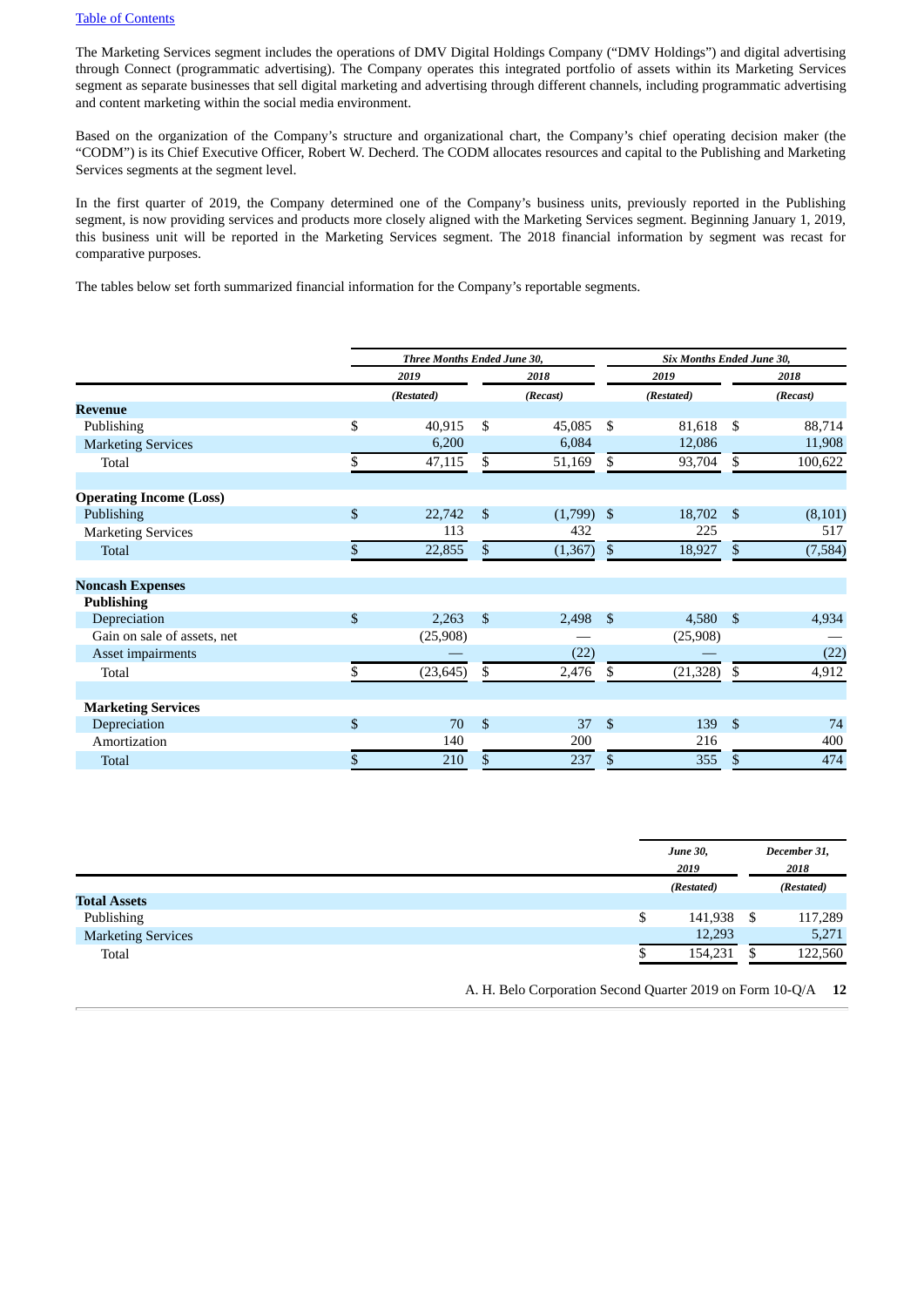#### **Note 4: Acquisitions**

<span id="page-12-0"></span>On April 1, 2019, the Company completed the acquisition of certain assets of Cubic, Inc. for a cash purchase price of \$2,425, net of \$213 cash acquired. Transaction costs related to the purchase were a component of other production, distribution and operating costs in the Consolidated Statements of Operations and totaled \$92, of which \$63 and \$86 were incurred in the three and six months ended June 30, 2019, respectively.

The new entity Cubic Creative, Inc. ("Cubic Creative") is located in Tulsa, Oklahoma and has approximately 25 employees. This acquisition adds creative strategy services, which will be complementary to service offerings currently available to A. H. Belo clients. The expected benefit from providing these additional services was attributed to goodwill, all of which is expected to be deductible for tax purposes. The acquired operations will be included in the Marketing Services segment.

As of June 30, 2019, the Company was in the process of finalizing the business valuation and its allocation to underlying assets and liabilities. The table below sets forth the preliminary allocation of the purchase price, which is subject to adjustment upon finalization.

|                                       | <b>Estimated</b><br><b>Fair Value</b> |
|---------------------------------------|---------------------------------------|
| Working capital, net of acquired cash | 297                                   |
| Property, plant and equipment         | 25                                    |
| Other intangible assets               | 510                                   |
| Goodwill                              | 1,593                                 |
| Total                                 | 2,425                                 |

Operating results of the business acquired have been included in the Consolidated Statements of Operations from the acquisition date forward. Pro forma results of the Company, assuming the acquisition had occurred at the beginning of each period presented, would not be materially different from the results reported.

#### **Note 5: Revenue**

#### **Revenue Recognition**

Revenue is recognized when obligations under the terms of a contract with our customer are satisfied. This occurs when control of the promised goods or services is transferred to our customers, in an amount that reflects the consideration we expect to be entitled to in exchange for those goods or services. Sales tax collected concurrent with revenue-producing activities are excluded from revenue.

Accounts receivable are reported net of a valuation reserve that represents an estimate of amounts considered uncollectible. The Company estimates the allowance for doubtful accounts based on historical write-off experience and the Company's knowledge of the customers' ability to pay amounts due. Accounts are written-off after all collection efforts fail; generally, after one year has expired. Expense for such uncollectible amounts is included in other production, distribution and operating costs.

Notes receivable are recorded net of an allowance for doubtful accounts. Notes receivable primarily relates to the financed portion of the sale of the Company's former headquarters (see Note  $14 -$  Sales of [Assets\)](#page-19-1). Interest income is accrued on the unpaid principal balance. The Company puts notes receivable on non-accrual status and provides an allowance against accrued interest if it is determined the likelihood of collecting substantially all of the note and accrued interest is not probable. Notes are written-off against the allowance when all possible means of collection have been exhausted and the potential for recovery is considered remote.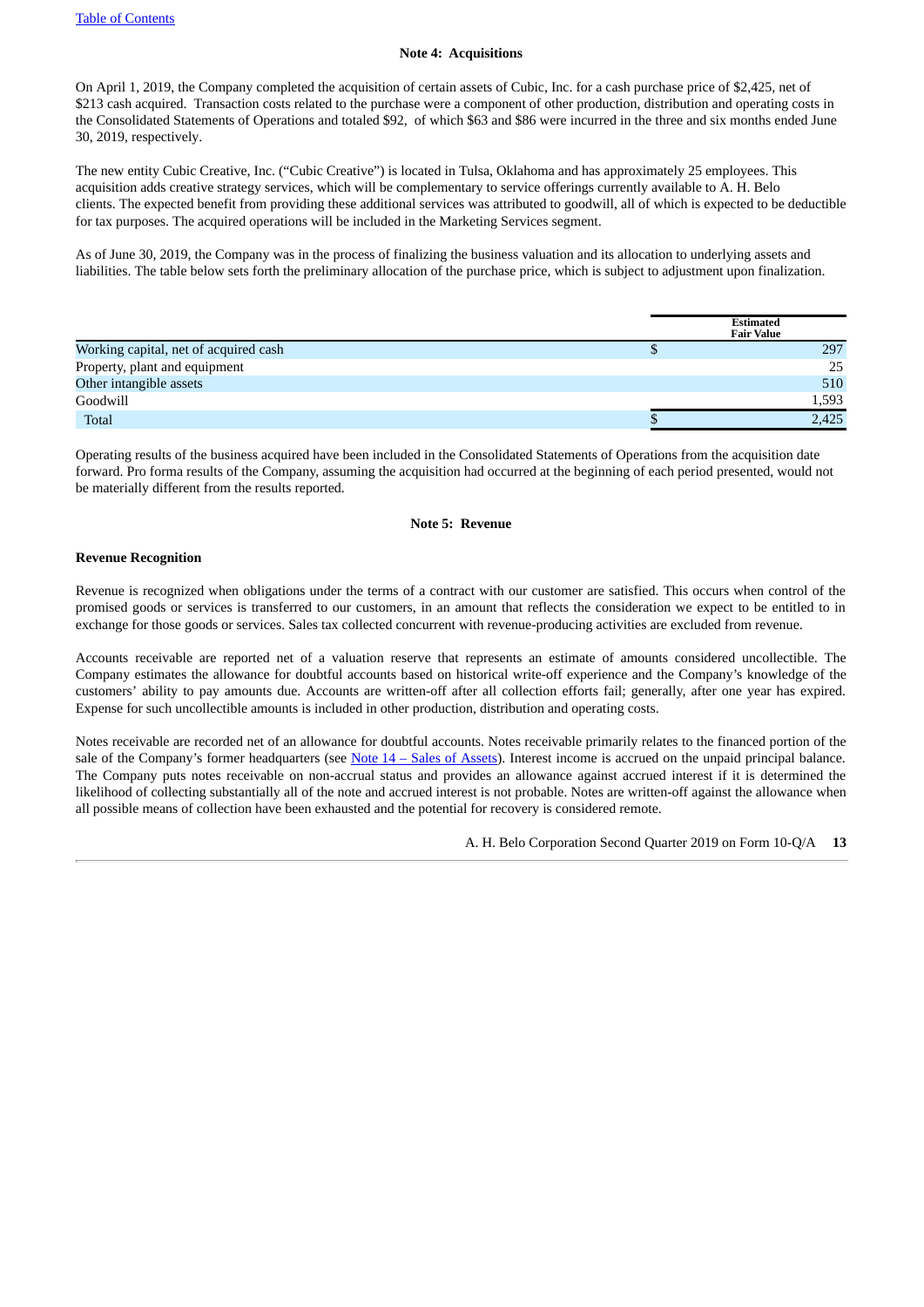The table below sets forth revenue disaggregated by revenue source.

|                                    |      | Three Months Ended June 30, |    |        |     |            |    | Six Months Ended June 30, |  |  |  |
|------------------------------------|------|-----------------------------|----|--------|-----|------------|----|---------------------------|--|--|--|
|                                    | 2019 |                             |    | 2018   |     | 2019       |    | 2018                      |  |  |  |
|                                    |      | (Restated)                  |    |        |     | (Restated) |    |                           |  |  |  |
| Advertising revenue $(a)$          |      | 19,100                      | \$ | 20,313 | - S | 37,255     | -S | 40,230                    |  |  |  |
| Digital services $(a)$             |      | 5,005                       |    | 4,899  |     | 9,314      |    | 9,367                     |  |  |  |
| Other services                     |      | 1,195                       |    | 1,185  |     | 2,772      |    | 2,541                     |  |  |  |
| Advertising and marketing services |      | 25,300                      |    | 26,397 |     | 49,341     |    | 52,138                    |  |  |  |
| Circulation                        |      | 17,013                      |    | 17,921 |     | 34,286     |    | 35,668                    |  |  |  |
| Printing, distribution and other   |      | 4,802                       |    | 6,851  |     | 10,077     |    | 12,816                    |  |  |  |
| <b>Total Revenue</b>               |      | 47,115                      |    | 51,169 |     | 93,704     |    | 100,622                   |  |  |  |

*(a)* Due to the first quarter 2019 change to the segments (see Note 3 – Segment [Reporting\)](#page-10-0), revenue previously reported as advertising revenue is now reported as digital services revenue. The 2018 amounts for these revenue sources were recast for comparative purposes.

#### **Advertising and Marketing Services Revenue**

Advertising revenue, included in the Publishing segment results, is generated by selling print and digital advertising products. Print advertising revenue represents sales of advertising space within the Company's core and niche newspapers, as well as preprinted advertisements inserted into the Company's core newspapers and niche publications or distributed to non-subscribers through the mail. Digital advertising is generated by selling banner and real estate classified advertising on *The Dallas Morning News'* website *dallasnews.com*, online employment and obituary classified advertising on third-party websites sold under a print/digital bundle package and sales of online automotive classifieds on the *cars.com* platform. The Company's agreement to sell on the *cars.com* platform was not renewed and will end September 30, 2019.

Digital services and other services revenues are included in the Marketing Services segment results. Digital services revenue includes targeted and multi-channel (programmatic) advertising placed on third-party websites, content development, social media management, search optimization, creative strategy services and other consulting. Other services revenue is primarily generated from the sale of promotional merchandise.

Advertising and marketing services revenue is primarily recognized at a point in time when the ad or service is complete and delivered, based on the customers' contract price. In addition, certain digital advertising revenue related to website access is recognized over time, based on the customers' monthly rate.

For ads placed on certain third-party websites, the Company must evaluate whether it is acting as the principal, where revenue is reported on a gross basis, or acting as the agent, where revenue is reported on a net basis. Generally, the Company reports advertising revenue for ads placed on third-party websites on a net basis, meaning the amount recorded to revenue is the amount billed to the customer net of amounts paid to the publisher of the third-party website. The Company is acting as the agent because the publisher controls the advertising inventory.

#### **Circulation**

Circulation revenue, included in the Publishing segment results, is generated primarily by selling home delivery and digital subscriptions, as well as single copy sales to non-subscribers. Home delivery and single copy revenue is recognized at a point in time when the paper is delivered or purchased. Digital subscriptions are recognized over time, based on the customers' monthly rate.

#### **Printing, Distribution and Other**

Printing, distribution and other revenue, included in the Publishing segment results, is primarily generated from printing and distribution of other newspapers, as well as production of preprinted advertisements for other newspapers. Printing, distribution and other revenue is recognized at a point in time when the product or service is delivered.

#### **Remaining Performance Obligations**

The Company has various Publishing advertising contracts and Marketing Services digital services contracts that range from 13 months to 36 months. The Company recognizes revenue on the advertising contracts over the term of the agreement at a point in time when the service or product is delivered. The Company recognizes revenue on the digital services contracts over time, based on the customers'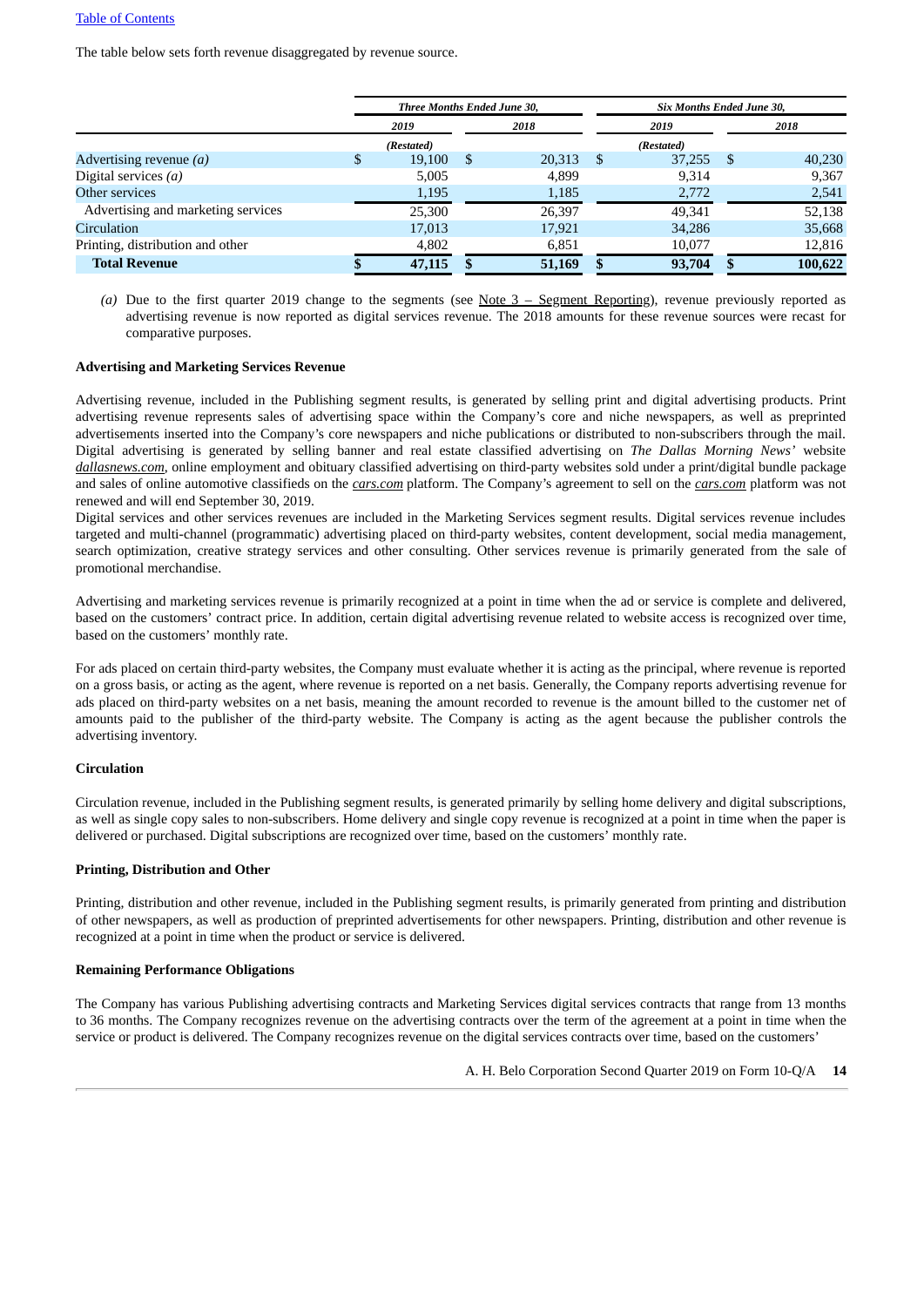monthly rate. At June 30, 2019, the remaining performance obligation was \$3,004. The Company expects to recognize \$809 over the remainder of 2019, \$1,196 in 2020, \$886 in 2021, and \$113 in 2022.

#### **Deferred Revenue**

Deferred revenue is recorded when cash payments are received in advance of the Company's performance, including amounts which are refundable. The short-term and long-term deferred revenue balance as of June 30, 2019, was \$13,280, included in advance subscription payments, other accrued expense and other liabilities in the Consolidated Balance Sheet. In the six months ended June 30, 2019, the balance increased \$685, primarily driven by cash payments received in advance of satisfying our performance obligations, offset by \$9,706 of revenue recognized that was included in the deferred revenue balance as of December 31, 2018.

#### **Practical Expedients and Exemptions**

The Company generally expenses sales commissions and circulation acquisition costs when incurred because the amortization period would have been one year or less. These costs are recorded within employee compensation and benefits expense and other production, distribution and operating costs expense, respectively.

The Company does not disclose the value of unsatisfied performance obligations for contracts with an original expected length of one year or less and contracts for which revenue is recognized at the amount invoiced for services performed.

#### **Note 6: Leases**

#### <span id="page-14-0"></span>**Adoption of ASU 2016-02 – Leases (Topic 842)**

On January 1, 2019, the Company adopted ASU 2016-02 using the modified retrospective approach applied to all leases with a remaining lease term greater than one year. Results for reporting periods beginning after January 1, 2019, are presented in accordance with the new guidance under ASU 2016-02, while prior period amounts are not restated. The adoption of the new lease guidance resulted in the Company recognizing operating lease right-of-use assets and lease liabilities based on the present value of remaining minimum lease payments. For the discount rate assumption, the implicit rate was not readily determinable in the Company's lease agreements. Therefore, the Company used an estimated secured incremental borrowing rate, based on the Company's credit rating, adjusted for the weighted average term of each lease in determining the present value of lease payments. There was no impact to opening retained earnings.

The Company elected the practical expedients available under ASU 2016-02 and applied them consistently to all applicable leases. The Company did not apply ASU 2016-02 to any leases with a remaining term of 12 months or less. For these leases, no asset or liability was recorded and lease expense continues to be recognized on a straight-line basis over the lease term. As allowed by the practical expedients, the Company does not reassess whether any expired or existing contracts are or contain leases, does not reassess the lease classification for any expired or existing leases and does not reassess initial direct costs for existing leases. Additionally, the Company does not separately identify lease and nonlease components, such as maintenance costs.

#### **Lease Accounting**

The Company has various operating leases primarily for office space and other distribution centers, some of which include escalating lease payments and options to extend or terminate the lease. The Company determines if a contract is a lease at the inception of the arrangement. The exercise of lease renewal options are at the Company's sole discretion and options are recognized when it is reasonably certain the Company will exercise the option. The Company's leases have remaining terms of less than one year to 15 years. The Company does not have lease agreements with residual value guarantees, sale leaseback terms or material restrictive covenants.

The Company has a sublease with Denton Publishing Company for a remaining term of approximately four years. Additionally, the Company has various subleases with distributors, for distribution center space, with varying remaining lease terms of less than one year to two years and are cancellable with notice by either party. As of June 30, 2019, sublease income is expected to approximate \$306 for the remainder of 2019, \$388 in 2020, \$237 in 2021, \$223 in 2022, and \$129 in 2023.

Operating lease right-of-use assets and liabilities are recognized at commencement date of lease agreements greater than one year based on the present value of lease payments over the lease term. Lease expense is recognized on a straight-line basis over the lease term and variable lease costs are expensed as incurred. In the second quarter of 2019, the Company recorded an additional right-of use asset and liability of \$356 as a result of the Cubic acquisition. As of June 30, 2019, the Company entered into one additional operating lease that will commence on September 1, 2019, with a lease term of five years, resulting in an additional right-of-use asset and liability of approximately \$505 that will be recorded in the third quarter of 2019.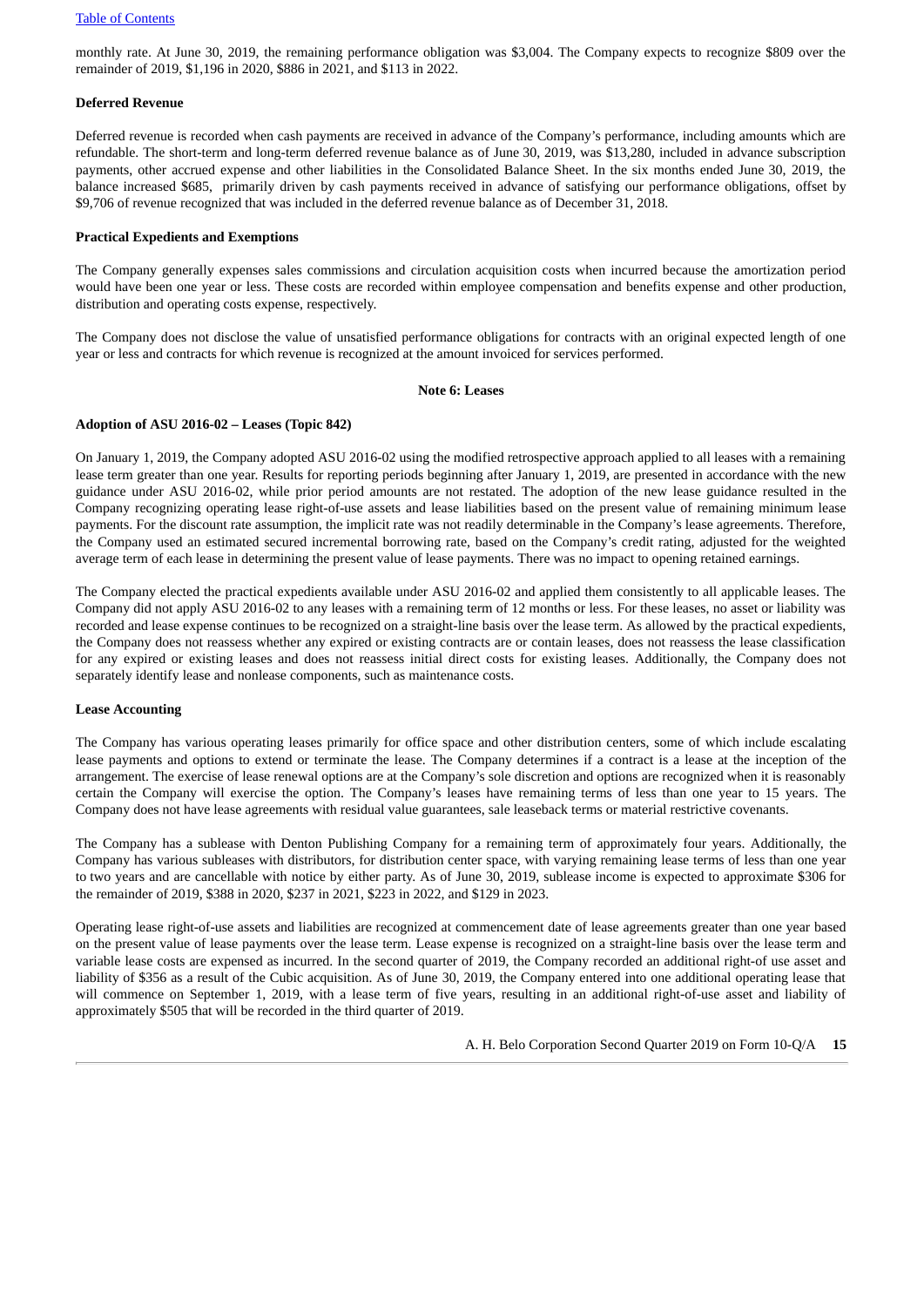The table below sets forth supplemental Consolidated Balance Sheet information for the Company's leases.

|                                               | <b>Classification</b>                 | June 30, 2019 |
|-----------------------------------------------|---------------------------------------|---------------|
| <b>Assets</b>                                 |                                       |               |
| <b>Operating</b>                              | Operating lease right-of-use assets   | \$<br>22,222  |
|                                               |                                       |               |
| <b>Liabilities</b>                            |                                       |               |
| <b>Operating</b>                              |                                       |               |
| Current                                       | Other accrued expense                 | \$<br>1,745   |
| <b>Noncurrent</b>                             | Long-term operating lease liabilities | 23,631        |
| Total lease liabilities                       |                                       | 25,376        |
|                                               |                                       |               |
| <b>Lease Term and Discount Rate</b>           |                                       |               |
| <b>Operating leases</b>                       |                                       |               |
| Weighted average remaining lease term (years) |                                       | 12.0          |
| Weighted average discount rate                |                                       | $7.5\%$       |
|                                               |                                       |               |

The table below sets forth components of lease expense and supplemental cash flow information for the Company's leases.

|                                                                 | Three Months Ended June 30, 2019 | Six Months Ended June 30, 2019 |       |  |  |
|-----------------------------------------------------------------|----------------------------------|--------------------------------|-------|--|--|
| <b>Lease Cost</b>                                               |                                  |                                |       |  |  |
| Operating lease cost                                            | 1,062                            | - S                            | 2,100 |  |  |
| Short-term lease cost                                           | 45                               |                                | 91    |  |  |
| Variable lease cost                                             | 155                              |                                | 245   |  |  |
| Sublease income                                                 | (182)                            |                                | (343) |  |  |
| Total lease cost                                                | 1,080                            |                                | 2,093 |  |  |
|                                                                 |                                  |                                |       |  |  |
| <b>Supplemental Cash Flow Information</b>                       |                                  |                                |       |  |  |
| Cash paid for operating leases included in operating activities |                                  |                                | 2,023 |  |  |
|                                                                 |                                  |                                |       |  |  |

The table below sets forth the remaining maturities of the Company's lease liabilities as of June 30, 2019.

| <b>Years Ending December 31,</b> | <b>Operating Leases</b> |        |  |  |  |  |  |
|----------------------------------|-------------------------|--------|--|--|--|--|--|
| 2019                             | Φ                       | 1,726  |  |  |  |  |  |
| 2020                             |                         | 3,577  |  |  |  |  |  |
| 2021                             |                         | 3,547  |  |  |  |  |  |
| 2022                             |                         | 3,496  |  |  |  |  |  |
| 2023                             |                         | 3,018  |  |  |  |  |  |
| Thereafter                       |                         | 24,506 |  |  |  |  |  |
| Total lease payments             |                         | 39,870 |  |  |  |  |  |
| Less: imputed interest           |                         | 14,494 |  |  |  |  |  |
| Total lease liabilities          |                         | 25,376 |  |  |  |  |  |

The table below sets forth the future minimum obligations for operating leases in effect as of December 31, 2018, as determined prior to the adoption of ASU 2016-02. Total operating lease expense was \$4,688 for the year ended December 31, 2018.

|                                                         |   | Total          |    | 2019  |   | 2020  |    | 2021                       | 2022  | 2023                |    | Thereafter            |
|---------------------------------------------------------|---|----------------|----|-------|---|-------|----|----------------------------|-------|---------------------|----|-----------------------|
| $\overline{\phantom{0}}$<br>Operating lease commitments | ╜ | ാട<br>$-1,00/$ | ٠D | 4,403 | w | 3,588 | ٠D | <b>FRE</b><br><u>J.J/J</u> | 3.467 | $F \cap D$<br>u.uuu | ۰D | 274<br>nn.<br>20,27 I |
|                                                         |   |                |    |       |   |       |    |                            |       |                     |    |                       |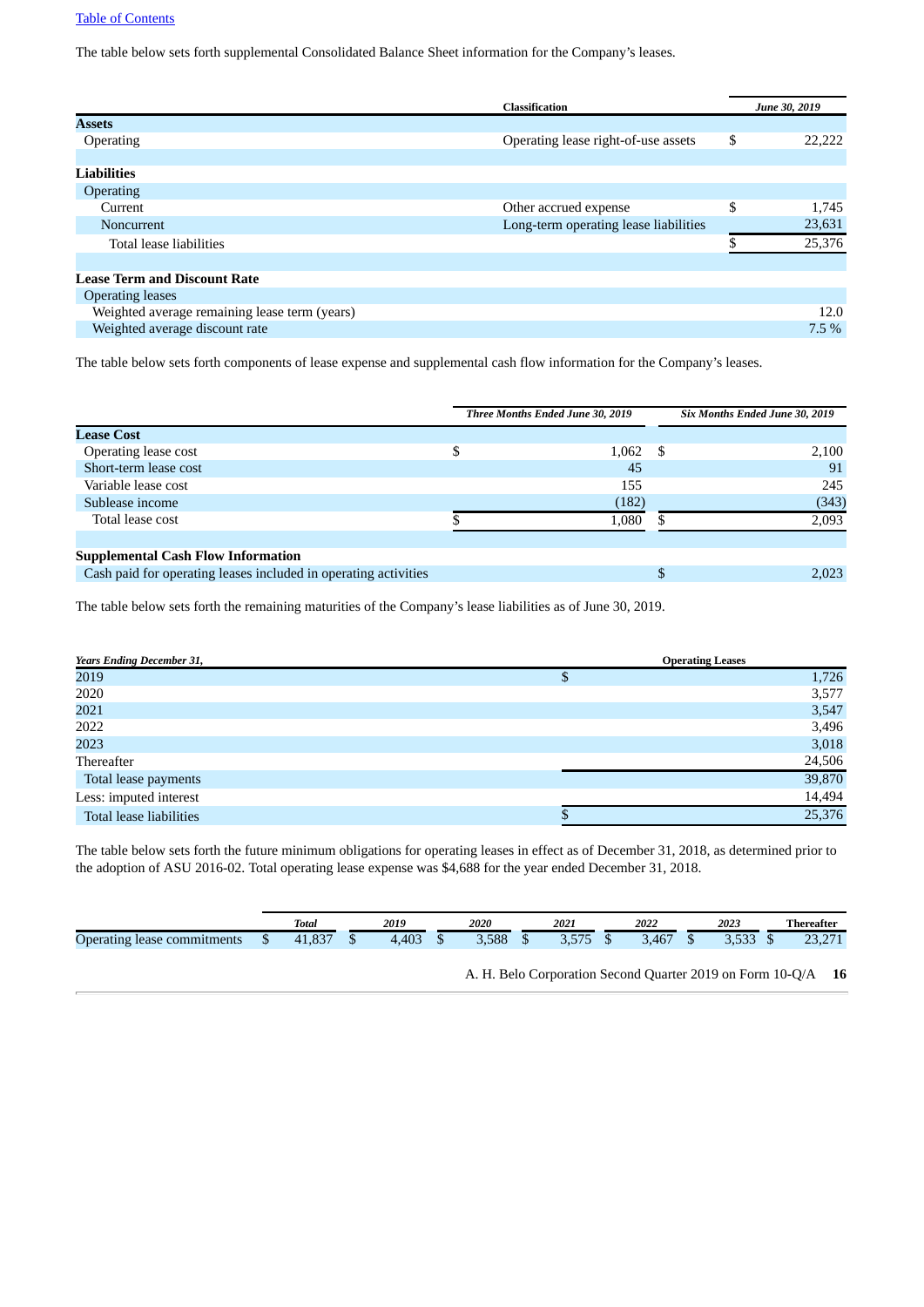#### **Note 7: Goodwill and Intangible Assets**

<span id="page-16-1"></span>The table below sets forth goodwill and other intangible assets by reportable segment as of June 30, 2019 and December 31, 2018. The Company's Publishing and Marketing Services segments each operate as a single reporting unit with all corporate expenses included in Publishing. There are no intangible assets or goodwill remaining for the Publishing segment.

|    |          | December 31,<br>2018                  |          |
|----|----------|---------------------------------------|----------|
|    |          | (Restated)                            |          |
|    |          |                                       |          |
|    | 1,593    | \$                                    |          |
|    |          |                                       |          |
|    |          |                                       |          |
|    |          |                                       |          |
| \$ | 2,030    | -S                                    | 6,470    |
|    | (1, 432) |                                       | (3, 196) |
|    |          |                                       | (2,970)  |
|    | 598      |                                       | 304      |
|    |          | <b>June 30,</b><br>2019<br>(Restated) |          |

The intangible assets include \$1,520 of developed technology, with an estimated useful life of five years and net carrying value of \$152 that will be fully expensed by the end of 2019, and \$510 of customer relationships, recorded in connection with the Cubic Creative acquisition, with estimated useful lives of two years and net carrying value of \$446. Aggregate amortization expense was \$140 and \$200 for the three months ended June 30, 2019 and 2018, respectively, and \$216 and \$400 for the six months ended June 30, 2019 and 2018, respectively.

In the second quarter of 2019, in connection with the Cubic Creative acquisition, the Company recorded \$1,593 of goodwill; see Note 4 – [Acquisitions.](#page-12-0)

#### **Note 8: Related Party Transactions**

On March 1, 2019, the Company made a loan of \$200 to eSite Analytics, Inc. As of June 30, 2019 and December 31, 2018, the Company had a note receivable of \$775 and \$650, respectively, included in prepaids and other current assets, and other assets in the Consolidated Balance Sheets, respectively. The Company accounts for eSite Analytics, Inc. as an equity method investment.

#### **Note 9: Income Taxes**

<span id="page-16-0"></span>The Company historically determined the quarterly income tax provision using a discrete year-to-date calculation due to volatility in the newspaper industry and the resulting inability to reliably forecast income or loss before income taxes. In connection with the restatement, the Company re-calculated the income tax provision for the three and six months ended June 30, 2019 using an estimated annual effective tax rate based on its annual income before income taxes, adjusted for permanent differences, which it applied to the year-to-date income (loss) before income taxes. Although volatility still exists in the newspaper industry, the Company is appropriately using an estimated annual effective tax rate to calculate its quarterly income tax provision, given the Company's ability to reliably forecast for the current annual period.

The Company recognized income tax provision (benefit) of \$7,460 and \$58 for the three months ended June 30, 2019 and 2018, respectively, and \$6,496 and \$(1,257) for the six months ended June 30, 2019 and 2018, respectively. Effective income tax rates were 31.1 percent and 21.7 percent for the six months ended June 30, 2019 and 2018, respectively. The income tax provision for the three and six months ended June 30, 2019, was due to applying the estimated annual effective tax rate to year-to-date income, which included effects of the income generated from the sale of the Company's former headquarters (see Note 14 – Sales of [Assets](#page-19-1)), a decrease in the deferred tax asset, and the effect of the Texas margin tax.

A refund of \$3,210 was received in the second quarter of 2018, for a tax benefit recognized in 2016 that was carried back against taxes paid in 2014.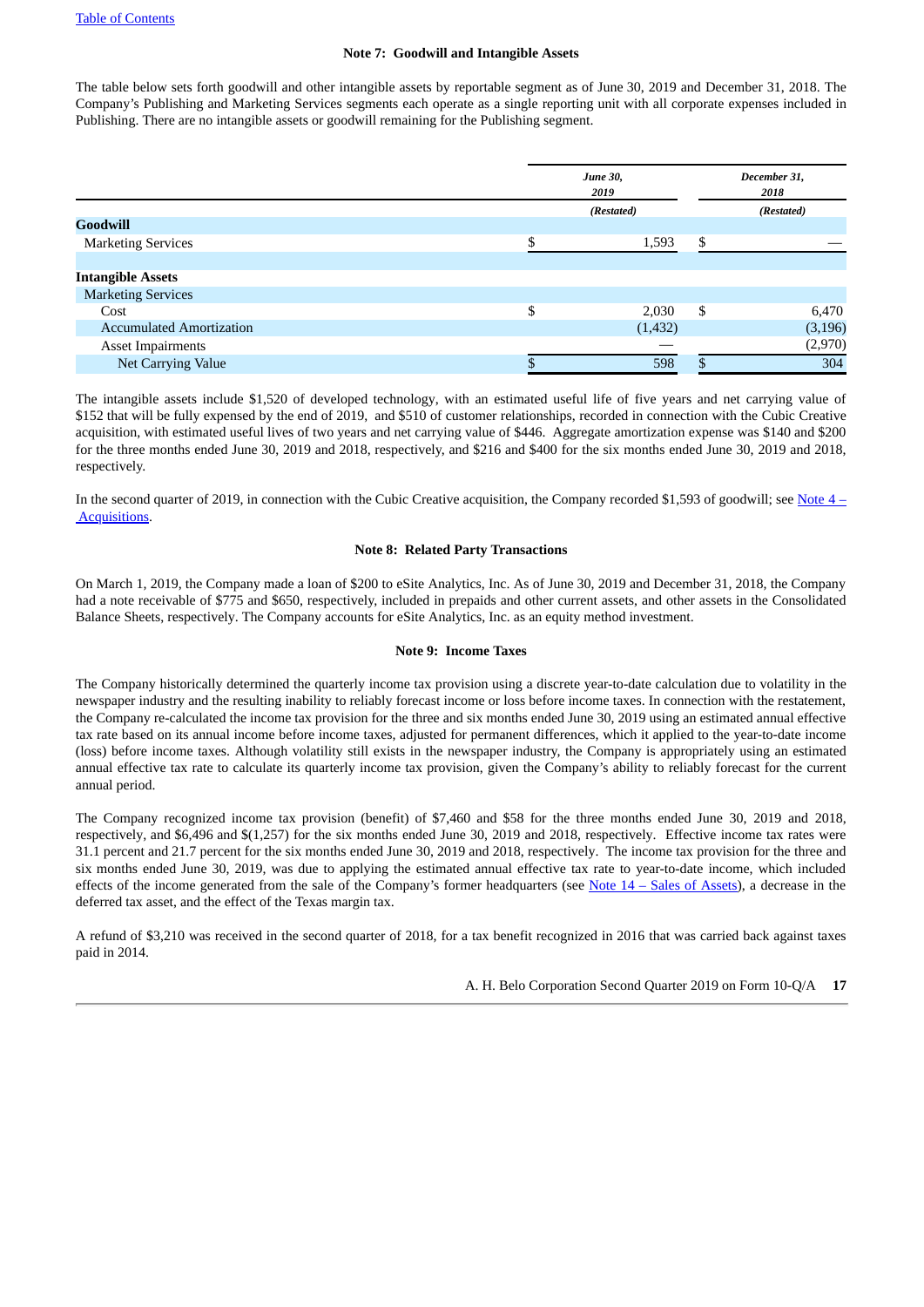#### **Note 10: Pension and Other Retirement Plans**

**Defined Benefit Plans.** The Company sponsors the A. H. Belo Pension Plans (the "Pension Plans"), which provide benefits to approximately 1,400 current and former employees of the Company. A. H. Belo Pension Plan I provides benefits to certain current and former employees primarily employed with *The Dallas Morning News* or the A. H. Belo corporate offices. A. H. Belo Pension Plan II provides benefits to certain former employees of The Providence Journal Company. This obligation was retained by the Company upon the sale of the newspaper operations of *The Providence Journal*. No additional benefits are accruing under the A. H. Belo Pension Plans, as future benefits were frozen.

No contributions are required to the A. H. Belo Pension Plans in 2019 under the applicable tax and labor laws governing pension plan funding.

#### *Net Periodic Pension Benefit*

The Company's estimates of net periodic pension expense or benefit are based on the expected return on plan assets, interest on the projected benefit obligations and the amortization of actuarial gains and losses that are deferred in accumulated other comprehensive loss. The table below sets forth components of net periodic pension benefit, which are included in other income, net in the Consolidated Statements of Operations.

|                                  |      |         |  | Three Months Ended June 30, |  | Six Months Ended June 30, |  |          |  |  |  |  |
|----------------------------------|------|---------|--|-----------------------------|--|---------------------------|--|----------|--|--|--|--|
|                                  | 2019 |         |  | 2018                        |  | 2019                      |  | 2018     |  |  |  |  |
| Interest cost                    |      | 1.975   |  | 1,797                       |  | 3,949                     |  | 3,593    |  |  |  |  |
| Expected return on plans' assets |      | (2,866) |  | (2,893)                     |  | (5,733)                   |  | (5,787)  |  |  |  |  |
| Amortization of actuarial loss   |      | 69      |  | 167                         |  | 139                       |  | 335      |  |  |  |  |
| Net periodic pension benefit     |      | (822)   |  | (929)                       |  | (1,645)                   |  | (1, 859) |  |  |  |  |

**Defined Contribution Plans.** The A. H. Belo Savings Plan (the "Savings Plan"), a defined contribution 401(k) plan, covers substantially all employees of A. H. Belo. Participants may elect to contribute a portion of their pretax compensation as provided by the Savings Plan and the Internal Revenue Code. Employees can contribute up to 100 percent of their annual eligible compensation less required withholdings and deductions up to statutory limits. The Company provides an ongoing dollar-for-dollar match of eligible employee contributions, up to 1.5 percent of the employees' compensation. During the three months ended June 30, 2019 and 2018, the Company recorded expense of \$112 and \$211, respectively, and during the six months ended June 30, 2019 and 2018, the Company recorded expense of \$325 and \$454, respectively, for matching contributions to the Savings Plan.

#### **Note 11: Shareholders' Equity**

**Dividends.** On May 9, 2019, the Company's board of directors declared an \$0.08 per share dividend to shareholders of record as of the close of business on August 16, 2019, which is payable on September 6, 2019.

**Treasury Stock.** The Company repurchased shares of its common stock pursuant to a publicly announced share repurchase program authorized by the Company's board of directors. In the first quarter of 2019, the Company's board of directors authorized an additional 1,500,000 shares for repurchase.

**Outstanding Shares.** The Company had Series A and Series B common stock outstanding of 19,025,788 and 2,469,512, respectively, net of treasury shares at June 30, 2019. At December 31, 2018, the Company had Series A and Series B common stock outstanding of 19,157,358 and 2,469,555, respectively, net of treasury shares.

**Accumulated other comprehensive loss.** Accumulated other comprehensive loss consists of actuarial gains and losses attributable to the A. H. Belo Pension Plans, gains and losses resulting from Pension Plans' amendments and other actuarial experience attributable to other post-employment benefit ("OPEB") plans. The Company records amortization of the components of accumulated other comprehensive loss in employee compensation and benefits in its Consolidated Statements of Operations. Gains and losses associated with the A. H. Belo Pension Plans are amortized over the weighted average remaining life expectancy of the Pension Plans' participants. Gains and losses associated with the Company's OPEB plans are amortized over the average remaining service period of active OPEB plans' participants.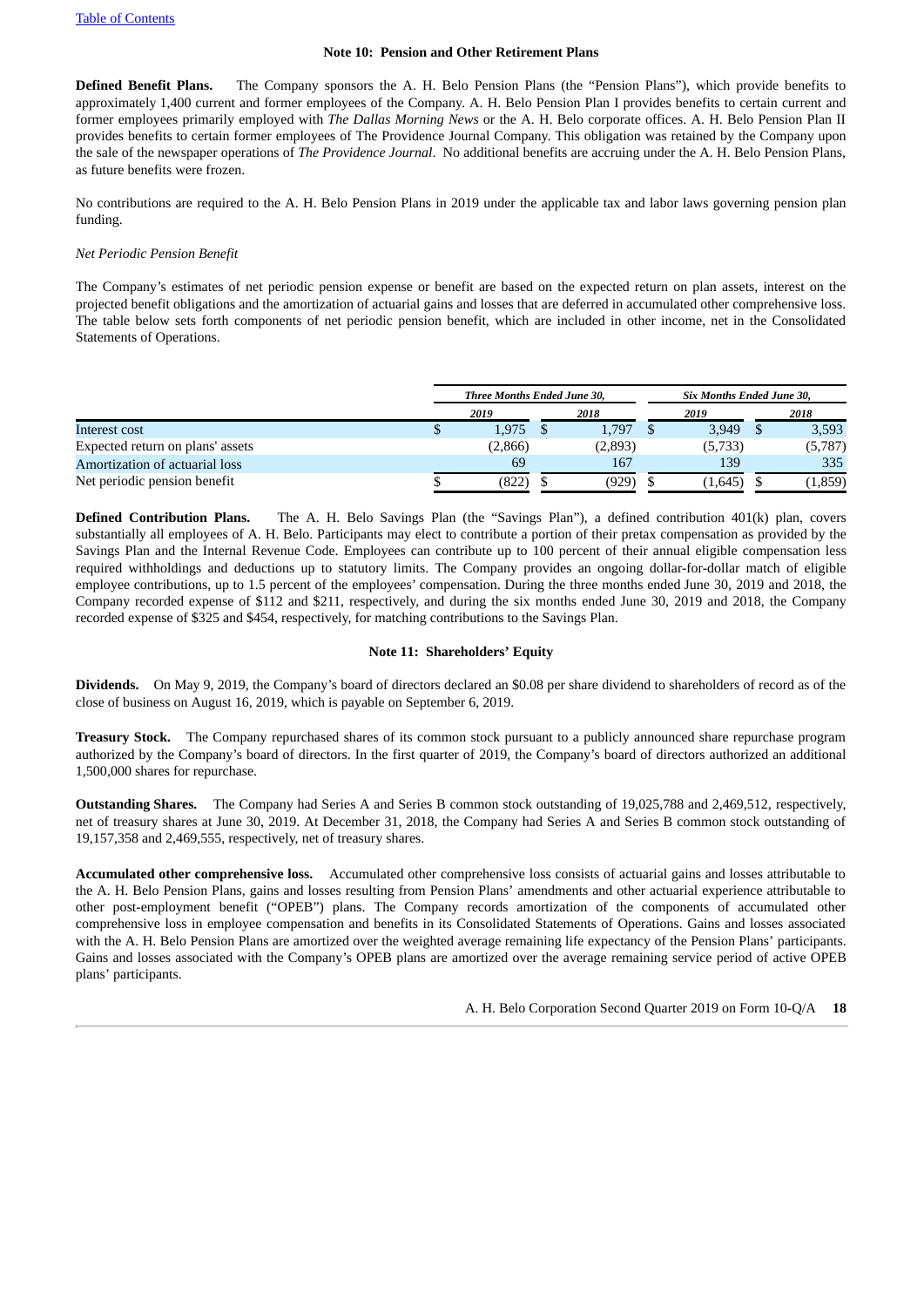The tables below set forth the changes in accumulated other comprehensive loss, net of tax, as presented in the Company's consolidated financial statements.

|                              | Three Months Ended June 30, |  |                                            |  |                                            |  |           |                                            |          |  |                                            |  |
|------------------------------|-----------------------------|--|--------------------------------------------|--|--------------------------------------------|--|-----------|--------------------------------------------|----------|--|--------------------------------------------|--|
|                              | 2019                        |  |                                            |  |                                            |  |           |                                            | 2018     |  |                                            |  |
|                              | <b>Total</b>                |  | <b>Defined</b><br>benefit pension<br>plans |  | Other post-<br>employment<br>benefit plans |  | Total     | <b>Defined</b><br>benefit pension<br>plans |          |  | Other post-<br>employment<br>benefit plans |  |
| Balance, beginning of period | $(37,578)$ \$               |  | $(37,933)$ \$                              |  | 355                                        |  | (24,774)  |                                            | (25,266) |  | 492                                        |  |
| Amortization                 | 62                          |  | 69                                         |  |                                            |  | 157       |                                            | 167      |  | (10)                                       |  |
| Balance, end of period       | (37,516)                    |  | (37, 864)                                  |  | 348                                        |  | (24, 617) |                                            | (25,099) |  | 482                                        |  |

|                              |              |                                     | <b>Six Months Ended June 30.</b>           |           |                                            |                                            |
|------------------------------|--------------|-------------------------------------|--------------------------------------------|-----------|--------------------------------------------|--------------------------------------------|
|                              |              | 2019                                |                                            |           | 2018                                       |                                            |
|                              | <b>Total</b> | Defined<br>benefit pension<br>plans | Other post-<br>employment<br>benefit plans | Total     | <b>Defined</b><br>benefit pension<br>plans | Other post-<br>employment<br>benefit plans |
| Balance, beginning of period | (37, 641)    | $(38,003)$ \$                       | 362                                        | (24, 932) | $(25, 434)$ \$                             | 502                                        |
| Amortization                 | 125          | 139                                 | (14)                                       | 315       | 335                                        | (20)                                       |
| Balance, end of period       | (37, 516)    | (37, 864)                           | 348                                        | (24, 617) | (25,099)                                   | 482                                        |

#### **Note 12: Earnings Per Share**

The table below sets forth the reconciliation for net income (loss) and weighted average shares used for calculating basic and diluted earnings per share ("EPS"). The Company's Series A and Series B common stock equally share in the distributed and undistributed earnings.

|                                                                   | Three Months Ended June 30, |     |            |      | Six Months Ended June 30, |   |            |
|-------------------------------------------------------------------|-----------------------------|-----|------------|------|---------------------------|---|------------|
|                                                                   | 2019                        |     | 2018       |      | 2019                      |   | 2018       |
|                                                                   | (Restated)                  |     |            |      | (Restated)                |   |            |
| <b>Earnings (Numerator)</b>                                       |                             |     |            |      |                           |   |            |
| Net income (loss)                                                 | \$<br>16,528                | \$. | $(534)$ \$ |      | 14,393                    |   | (4,548)    |
| Less: dividends to participating securities                       |                             |     | 49         |      |                           |   | 94         |
| Net income (loss) available to common shareholders                | 16,528                      |     | (583)      | - \$ | 14,393                    |   | (4, 642)   |
|                                                                   |                             |     |            |      |                           |   |            |
| <b>Shares (Denominator)</b>                                       |                             |     |            |      |                           |   |            |
| Weighted average common shares outstanding (basic<br>and diluted) | 21,525,971                  |     | 21,738,545 |      | 21,578,014                |   | 21,756,678 |
|                                                                   |                             |     |            |      |                           |   |            |
| <b>Income (Loss) Per Share</b>                                    |                             |     |            |      |                           |   |            |
| Basic and diluted                                                 | \$<br>0.77                  | S   | (0.03)     |      | 0.67                      | S | (0.21)     |

There were no options or RSUs outstanding as of June 30, 2019, that would result in dilution of shares.

In 2018, holders of service-based restricted stock units ("RSUs") participated in A. H. Belo dividends on a one-for-one share basis. Distributed and undistributed income associated with participating securities was included in the calculation of EPS under the two-class method as prescribed under ASC 260 – *Earnings Per Share*. The Company considered outstanding stock options and RSUs in the calculation of earnings per share. A total of 697,652 options and RSUs outstanding as of June 30, 2018, were excluded from the calculation because the effect was anti-dilutive.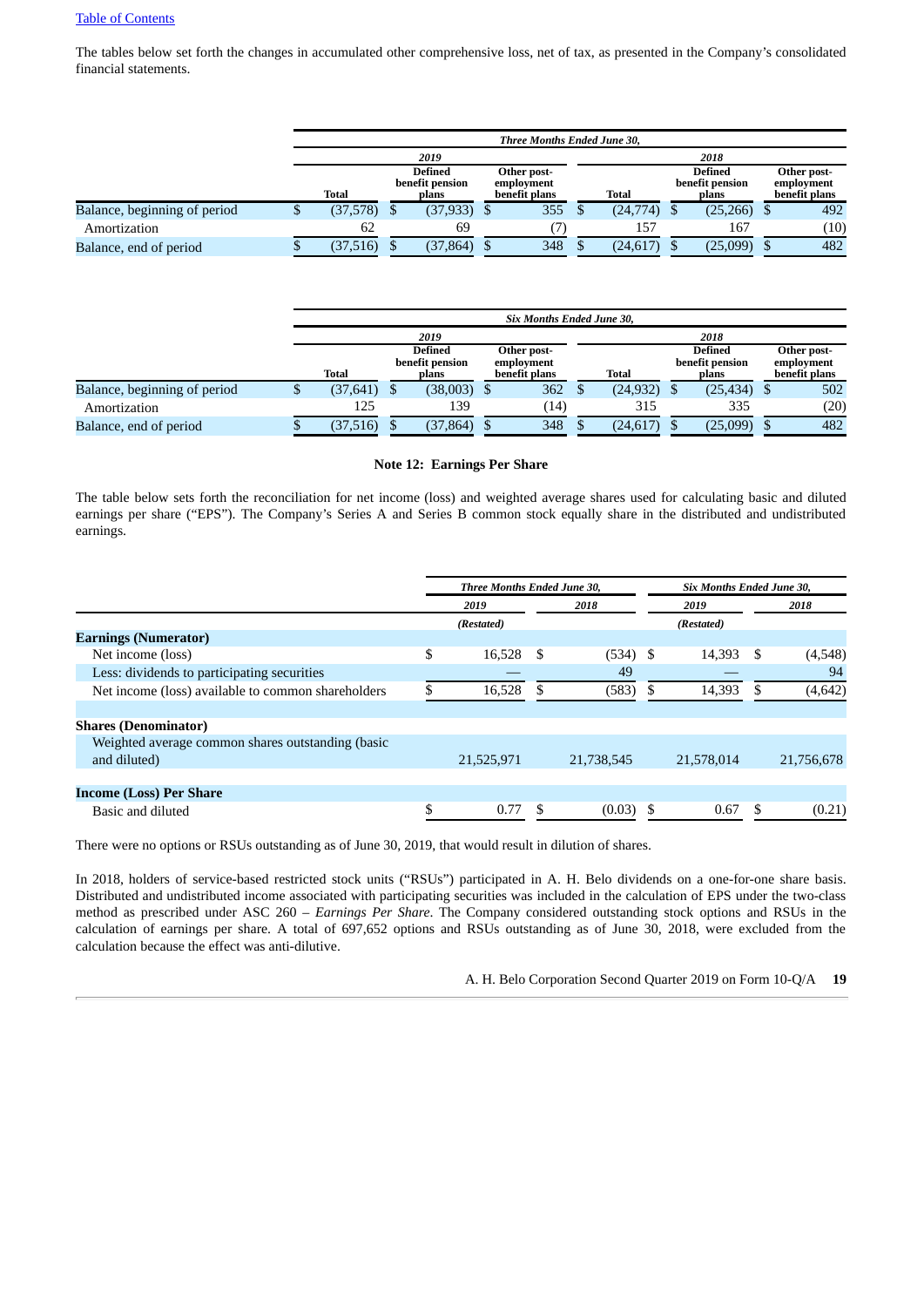#### **Note 13: Contingencies**

**Legal proceedings.** From time to time, the Company is involved in a variety of claims, lawsuits and other disputes arising in the ordinary course of business. Management routinely assesses the likelihood of adverse judgments or outcomes in these matters, as well as the ranges of probable losses to the extent losses are reasonably estimable. Accruals for contingencies are recorded when, in the judgment of management, adverse judgments or outcomes are probable and the financial impact, should an adverse outcome occur, is reasonably estimable. The determination of likely outcomes of litigation matters relates to factors that include, but are not limited to, past experience and other evidence, interpretation of relevant laws or regulations and the specifics and status of each matter. Predicting the outcome of claims and litigation and estimating related costs and financial exposure involves substantial uncertainties that could cause actual results to vary materially from estimates and accruals. In the opinion of management, liabilities, if any, arising from other currently existing claims against the Company would not have a material adverse effect on A. H. Belo's results of operations, liquidity or financial condition.

#### **Note 14: Sales of Assets**

<span id="page-19-1"></span>On May 17, 2019, the Company completed the sale of the real estate assets in downtown Dallas, Texas, previously used as the Company's headquarters for a sale price of \$28,000. The sale price consisted of \$4,597 cash received, after selling costs of approximately \$1,000, and a two-year seller-financed promissory note of \$22,400, included in long-term note receivable in the Consolidated Balance Sheet. The sale provides the Company an additional \$1,000 contingency payment if certain conditions are met, however at this time the Company does not believe these conditions are probable.

The promissory note is secured by a first lien deed of trust covering the property and bears interest payable in quarterly installments beginning July 1, 2019, continuing through its maturity on June 30, 2021, and includes a pre-payment feature. Interest will be accrued at 3.5 percent during the first year and at 4.5 percent during the second year.

In the second quarter of 2019, the Company recorded a pretax gain of \$25,908, included in gain on sale of assets, net in the Consolidated Statements of Operations. For tax purposes, the gain is fully offset by net operating loss carryforwards. These assets had a carrying value of \$1,089, and were reported as assets held for sale in the Consolidated Balance Sheet as of December 31, 2018.

#### **Note 15: Subsequent Events**

<span id="page-19-0"></span>The Company evaluates subsequent events at the date of the consolidated balance sheet as well as conditions that arise after the balance sheet date but before the consolidated financial statements are issued. To the extent any events and conditions exist, disclosures are made regarding the nature of events and the estimated financial effects for those events and conditions. The Company re-evaluated subsequent events in connection with the restatement and reissuance of these financial statements for events which arose since the previously issued consolidated financial statements were issued through the date these consolidated financial statements were reissued. The Company is not aware of any subsequent events which would require recognition or disclosure in the consolidated financial statements other than those listed below.

Beginning in January 2020, there has been an outbreak of the Coronavirus Disease 2019 ("COVID-19" or "virus"), which has been declared a "pandemic" by the World Health Organization. The full impact of COVID-19 is unknown and rapidly evolving. The outbreak and any preventative or protective actions that the Company or its customers may take in respect of this virus may result in a period of disruption, including the Company's financial reporting capabilities, its operations generally and could potentially impact the Company's customers, distribution partners, advertisers, production facilities, and third parties. Any resulting financial impact cannot be reasonably estimated at this time, but may materially affect the business and the Company's financial condition and results of operations. The extent to which the COVID-19 impacts the Company's results will depend on future developments, which are highly uncertain and cannot be predicted, including new information which may emerge concerning the severity of COVID-19 and the actions to contain the virus or treat its impact, among others. Media has been designated an essential business, therefore the Company's operations are continuing. The Company is experiencing an increase in digital subscriptions, which may not completely offset the loss of advertising revenue. The Company is currently evaluating and quantifying the impact on its consolidated financial statements.

In response to COVID-19, President Donald Trump signed into law the Coronavirus Aid, Relief, and Economic Security Act (the "CARES Act") on March 27, 2020. The CARES Act provides numerous tax provisions and other stimulus measures, including temporary changes regarding the prior and future utilization of net operating losses, temporary changes to the prior and future limitations on interest deductions, temporary suspension of certain payment requirements for the employer portion of Social Security taxes, technical corrections from prior tax legislation for tax depreciation of certain qualified improvement property, and the creation of certain refundable employee retention credits. This legislation was enacted before the date of filing this Form 10-Q/A and the effective date is subsequent to June 30, 2019. The Company is currently evaluating the impact on its consolidated financial statements and has not yet quantified what material impacts to the financial statements (if any) may result from the CARES Act. The Company anticipates it may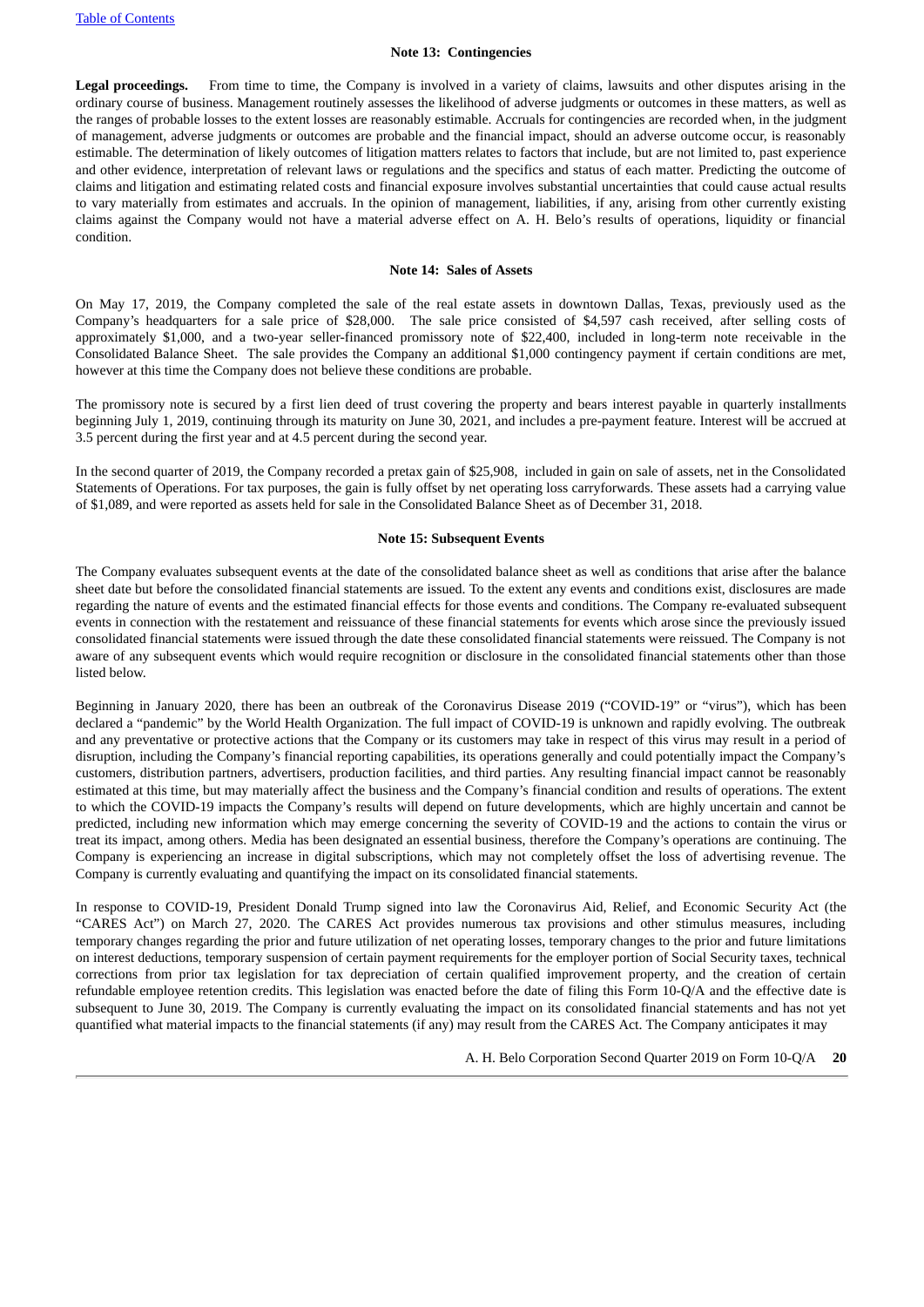benefit from the temporary five-year net operating loss carryback provisions, the technical correction for qualified leasehold improvements, which changes 39-year property to 15-year property, eligible for 100% tax bonus depreciation, and potentially other provisions within the CARES Act. Where certain tax provisions of the CARES Act are determined to be applicable following the completion of the Company's assessment, these may result in cash refunds and an income tax benefit recorded in the Consolidated Statements of Operations in the period in which the legislation was enacted.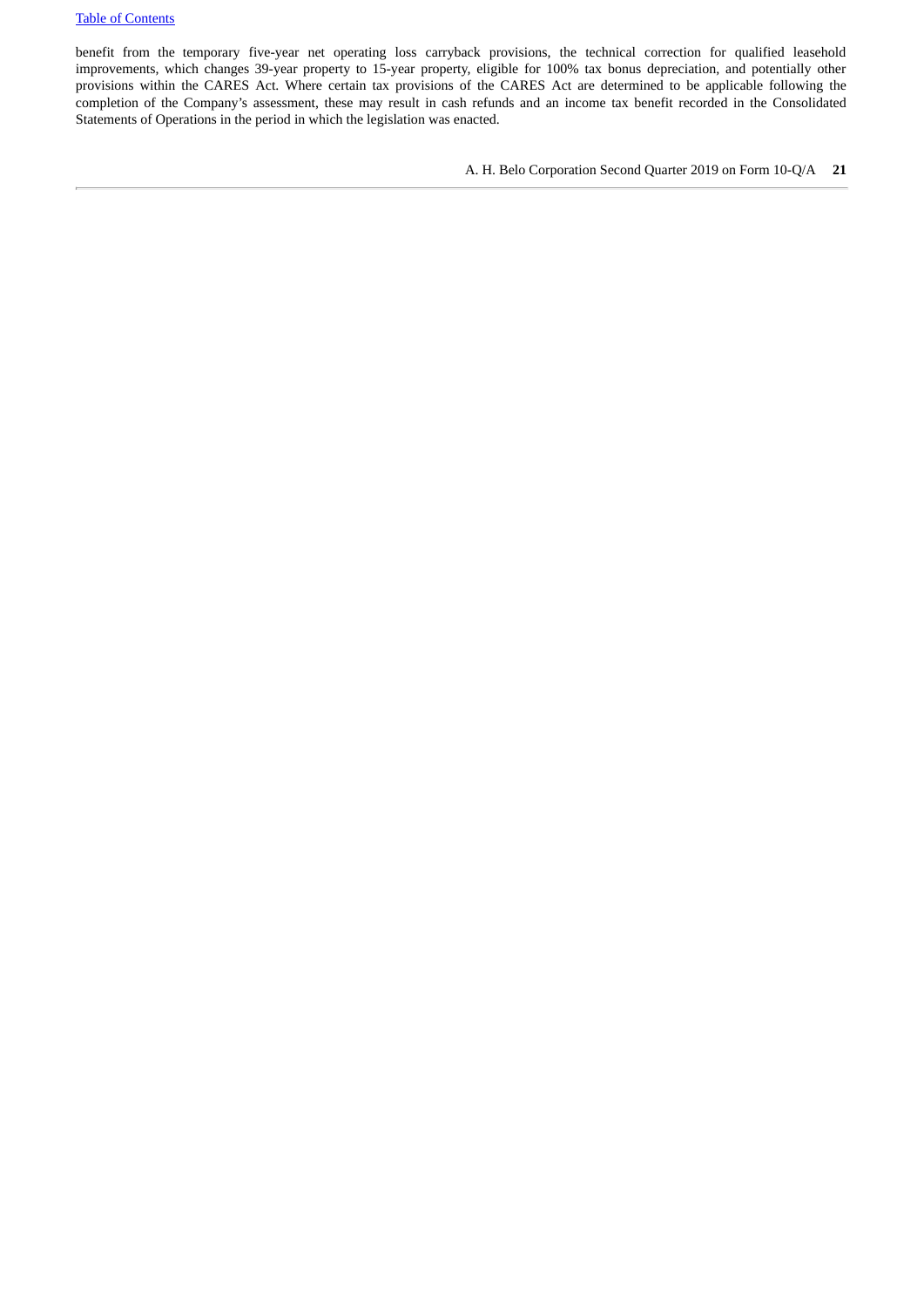#### <span id="page-21-0"></span>**Item 2. Management's Discussion and Analysis of Financial Condition and Results of Operations (Restated)**

A. H. Belo intends for the discussion of its financial condition and results of operations that follows to provide information that will assist in understanding its financial statements, the changes in certain key items in those statements from period to period, and the primary factors that accounted for those changes, as well as how certain accounting principles, policies and estimates affect its financial statements. The following information should be read in conjunction with the Company's consolidated financial statements and related notes filed as part of this report. Unless otherwise noted, amounts in Management's Discussion and Analysis reflect continuing operations of the Company, and all dollar amounts are presented in thousands, except share and per share amounts.

#### **OVERVIEW**

A. H. Belo, headquartered in Dallas, Texas, is the leading local news and information publishing company in Texas. The Company has commercial printing, distribution and direct mail capabilities, as well as a presence in emerging media and digital marketing. While focusing on extending the Company's media platforms, A. H. Belo delivers news and information in innovative ways to a broad range of audiences with diverse interests and lifestyles.

The Company's Publishing segment includes the operations of *The Dallas Morning News* (*www.dallasnews.com*), Texas' leading newspaper and winner of nine Pulitzer Prizes, and various niche publications targeting specific audiences. Its newspaper operations also provide commercial printing and distribution services to large national and regional newspapers and other businesses in Texas. The segment includes sales of online automotive classifieds on the *cars.com* platform. In addition, the Publishing segment includes all corporate expenses.

All other operations are reported within the Company's Marketing Services segment. These operations primarily include DMV Digital Holdings Company ("DMV Holdings") and its subsidiaries Distribion, Inc. ("Distribion"), Vertical Nerve, Inc. ("Vertical Nerve") and CDFX, LLC ("MarketingFX"). The segment also includes targeted display advertising generated by Connect (programmatic advertising). In addition, on April 1, 2019, the Company completed an asset acquisition. The new entity Cubic Creative, Inc. ("Cubic Creative") is located in Tulsa, Oklahoma and has approximately 25 employees. This acquisition adds creative strategy services, which will be complementary to service offerings currently available to A. H. Belo clients.

On May 17, 2019, the Company completed the sale of the real estate assets in downtown Dallas, Texas, previously used as the Company's headquarters for a sale price of \$28,000, and recorded a pretax gain of \$25,908, which for tax purposes is fully offset by net operating loss carryforwards.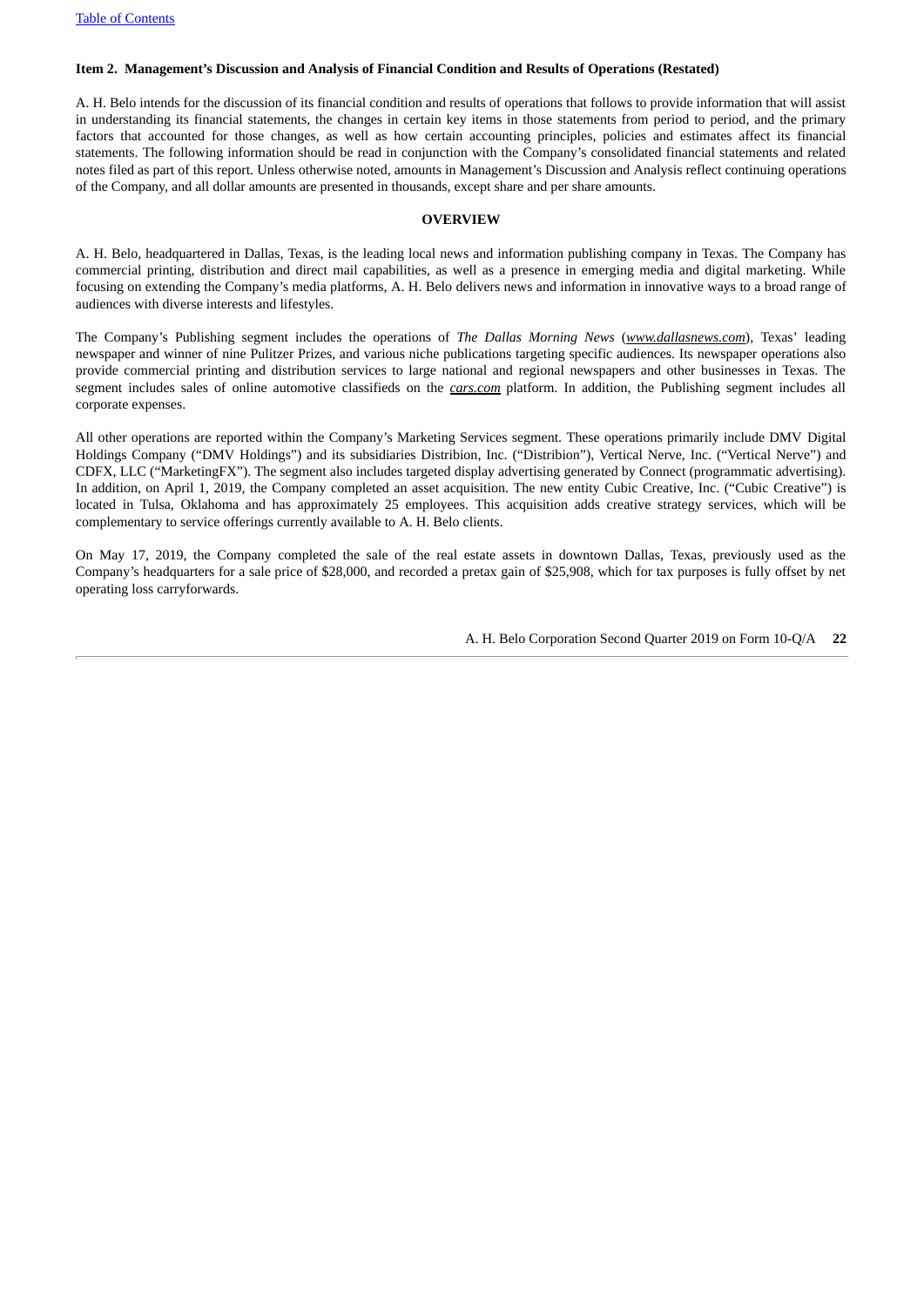#### **RESULTS OF OPERATIONS**

#### **Consolidated Results of Operations (unaudited)**

This section contains discussion and analysis of net operating revenue, expense and other information relevant to an understanding of results of operations for the three and six months ended June 30, 2019 and 2018. In the first quarter of 2019, the Company determined one of the Company's business units, previously reported in the Publishing segment, is now providing services and products more closely aligned with the Marketing Services segment. Beginning January 1, 2019, this business unit will be reported in the Marketing Services segment. The 2018 financial information by segment was recast for comparative purposes.

This Form 10-Q/A amends the Quarterly Report on Form 10-Q filed with the Securities and Exchange Commission on July 29, 2019, (the "original Form 10-Q") to reflect the restatement of the Company's financial statements for the quarter ended June 30, 2019. In connection with the restatement, the Company re-calculated the income tax provision for the three and six months ended June 30, 2019, and the Company determined using an estimated annual effective tax rate to calculate the income tax provision was appropriate, compared to the discrete year-to-date calculation of income tax expense or benefit used in prior interim periods and in the original Form 10-Q. The Consolidated Statements of Operations for the three and six months ended June 30, 2019, were restated to reflect the recalculated income tax provision primarily resulting from using an estimated annual effective tax rate, a reduction in other income, net for additional interest expense related to uncertain tax positions, and the reversal of amortization expense related to the Marketing Services long-lived assets impairment disclosed in the December 31, 2018 Form 10-K/A.

In addition, the Company determined that a new line of business associated with its acquisition of Cubic Creative on April 1, 2019, where the Company acted as an agent was incorrectly accounted for in the original Form 10-Q. In the three and six months ended June 30, 2019, revenue and expense were immaterially overstated by the same amount, resulting in no impact to operating income (loss), net income (loss), retained earnings or earnings per share. The Company corrected this error and the restated Consolidated Statements of Operations for the three and six months ended June 30, 2019, reflect the associated reduction in advertising and marketing services revenue and in other production, distribution and operating costs. See the Notes to the [Consolidated](#page-9-0) Financial Statements, Note 2 – Restatement of Financial Statements, for additional information.

The table below sets forth the components of A. H. Belo's operating income (loss) by segment.

|                                          |     |            | Three Months Ended June 30, |    |          |     |            | Six Months Ended June 30, |     |          |
|------------------------------------------|-----|------------|-----------------------------|----|----------|-----|------------|---------------------------|-----|----------|
|                                          |     | 2019       | Percentage<br>Change        |    | 2018     |     | 2019       | Percentage<br>Change      |     | 2018     |
|                                          |     | (Restated) |                             |    | (Recast) |     | (Restated) |                           |     | (Recast) |
| <b>Publishing</b>                        |     |            |                             |    |          |     |            |                           |     |          |
| Advertising and marketing services       | \$. | 19,100     | $(6.0)\%$                   | \$ | 20,313   | \$. | 37,255     | $(7.4)\%$                 | -\$ | 40,230   |
| Circulation                              |     | 17,013     | $(5.1)\%$                   |    | 17,921   |     | 34,286     | (3.9)%                    |     | 35,668   |
| Printing, distribution and other         |     | 4,802      | $(29.9)\%$                  |    | 6,851    |     | 10,077     | $(21.4)\%$                |     | 12,816   |
| <b>Total Net Operating Revenue</b>       |     | 40,915     | $(9.2)\%$                   |    | 45,085   |     | 81,618     | $(8.0)\%$                 |     | 88,714   |
|                                          |     |            |                             |    |          |     |            |                           |     |          |
| <b>Total Operating Costs and Expense</b> |     | 18,173     | $(61.2)\%$                  |    | 46,884   |     | 62,916     | $(35.0)\%$                |     | 96,815   |
|                                          |     |            |                             |    |          |     |            |                           |     |          |
| <b>Operating Income (Loss)</b>           |     | 22,742     | N/M                         |    | (1,799)  | \$  | 18,702     | 330.9 %                   |     | (8, 101) |
| <b>Marketing Services</b>                |     |            |                             |    |          |     |            |                           |     |          |
| Advertising and marketing services       | \$  | 6,200      | 1.9 %                       | S  | 6,084    | \$. | 12,086     | 1.5 %                     | \$  | 11,908   |
| <b>Total Net Operating Revenue</b>       |     | 6,200      | 1.9 %                       |    | 6,084    |     | 12,086     | 1.5 %                     |     | 11,908   |
|                                          |     |            |                             |    |          |     |            |                           |     |          |
| <b>Total Operating Costs and Expense</b> |     | 6,087      | $7.7\%$                     |    | 5,652    |     | 11,861     | 4.1 %                     |     | 11,391   |
|                                          |     |            |                             |    |          |     |            |                           |     |          |
| <b>Operating Income</b>                  |     | 113        | $(73.8)\%$                  |    | 432      | \$  | 225        | $(56.5)\%$                | \$  | 517      |

#### "N/M" – not meaningful

Traditionally, the Company's primary revenues are generated from advertising within its core newspapers, niche publications and related websites and from subscription and single copy sales of its printed newspapers. As a result of competitive and economic conditions, the newspaper industry has faced a significant revenue decline over the past decade. Therefore, the Company has sought to diversify its revenues through development and investment in new product offerings, increased circulation rates and leveraging of its existing assets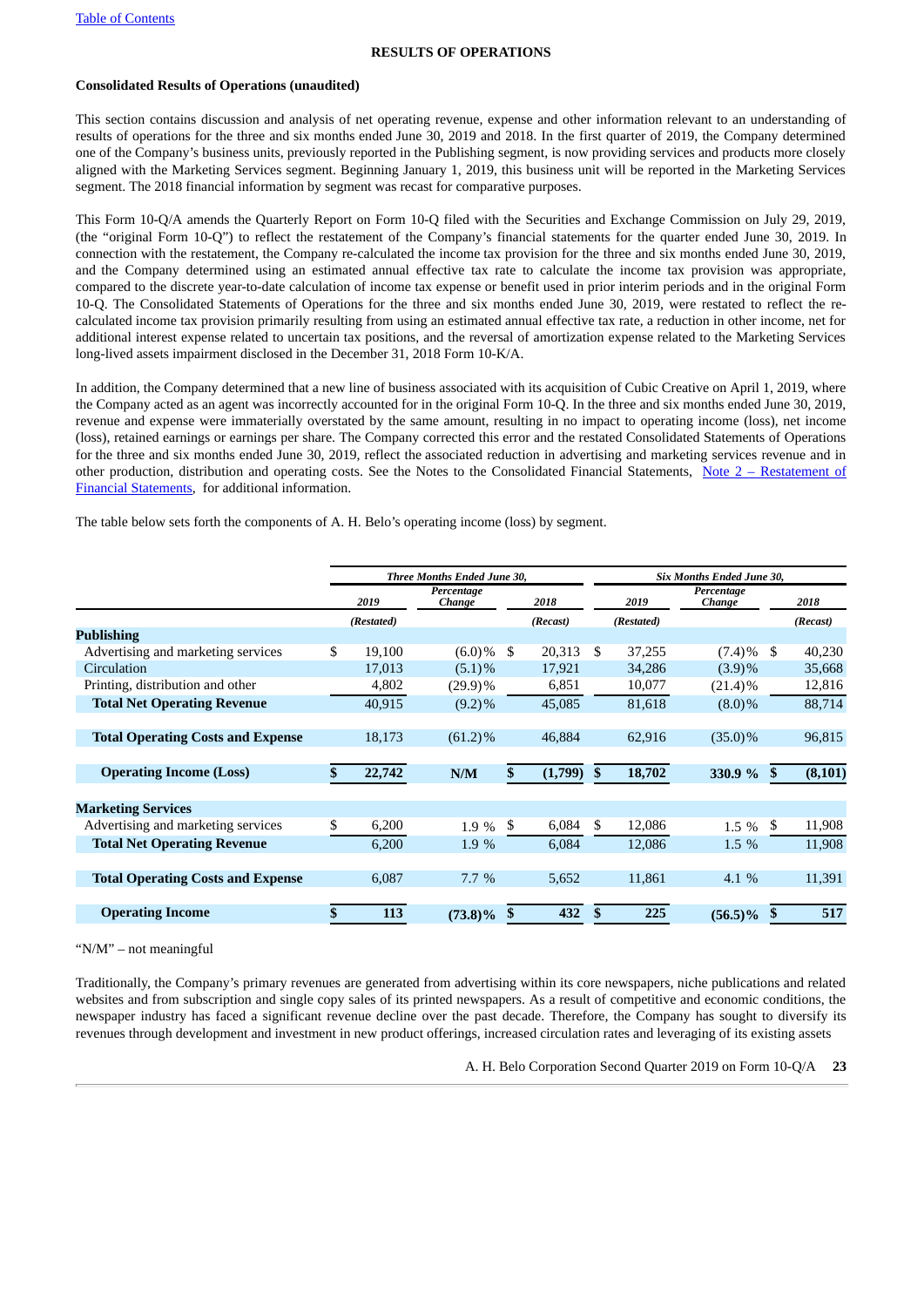to offer cost efficient commercial printing and distribution services to its local markets. The Company continually evaluates the overall performance of its core products to ensure existing assets are deployed adequately to maximize return.

The Company's advertising revenue from its core newspapers continues to be adversely affected by the shift of advertiser spending to other forms of media and the increased accessibility of free online news content, as well as news content from other sources, which resulted in declines in advertising and paid print circulation volumes and revenue. Decreases in print display and classified categories are indicative of continuing trends by advertisers towards digital platforms, which are widely available from many sources. In the current environment, companies are allocating more of their advertising spending towards programmatic channels that provide digital advertising on multiple platforms with enhanced technology for targeted delivery and measurement. The display and classified categories have declined to 18.0 percent of consolidated revenue thus far in 2019, and further declines are likely in future periods.

The Company has responded to these challenges by expanding programmatic channels through which it works to meet customer demand for digital advertisement opportunities in display, mobile, video and social media categories. By utilizing advertising exchanges to apply marketing insight, the Company believes it offers greater value to clients through focused targeting of advertising to potential customers. The Company has a meter on its website and continues to build a base of paid digital subscribers.

The Company's expanded digital and marketing services product offerings leverage the Company's existing resources and relationships to offer additional value to existing and new advertising clients. Solutions provided by DMV Holdings include development of mobile websites, search engine marketing and optimization, video, mobile advertising, email marketing, advertising analytics, creative strategy services and online reputation management services.

#### *Advertising and marketing services revenue*

Advertising and marketing services revenue was 53.7 percent and 52.7percent of total revenue for the three and six months ended June 30, 2019, respectively, and 51.6 percent and 51.8 percent for the three and six months ended June 30, 2018, respectively.

|                                                     |              | Three Months Ended June 30, |      |          | Six Months Ended June 30, |                      |  |          |  |  |
|-----------------------------------------------------|--------------|-----------------------------|------|----------|---------------------------|----------------------|--|----------|--|--|
|                                                     | 2019         | Percentage<br>Change        | 2018 |          | 2019                      | Percentage<br>Change |  | 2018     |  |  |
|                                                     | (Restated)   |                             |      | (Recast) | (Restated)                |                      |  | (Recast) |  |  |
| <b>Publishing</b>                                   |              |                             |      |          |                           |                      |  |          |  |  |
| Advertising revenue                                 | \$<br>19.100 | $(6.0)\%$                   | S    | 20,313   | \$<br>37.255              | $(7.4)\%$ \$         |  | 40,230   |  |  |
| <b>Marketing Services</b>                           |              |                             |      |          |                           |                      |  |          |  |  |
| Digital services                                    | 5.005        | $2.2 \%$                    |      | 4.899    | 9,314                     | $(0.6)$ %            |  | 9,367    |  |  |
| Other services                                      | 1,195        | $0.8 \%$                    |      | 1,185    | 2,772                     | 9.1%                 |  | 2,541    |  |  |
| <b>Advertising and Marketing</b><br><b>Services</b> | 25,300       | $(4.2)\%$                   |      | 26,397   | 49,341                    | $(5.4)\%$            |  | 52,138   |  |  |

#### **Publishing**

**Advertising Revenue** – The Company has a comprehensive portfolio of print and digital advertising products, which include display, classified, preprint and digital advertising. Display and classified print revenue primarily represents sales of advertising space within the Company's core and niche newspapers. As advertisers continue to diversify marketing budgets to incorporate more and varied avenues of reaching consumers, traditional display and classified advertising continues to decline. Display and classified print revenue decreased \$420 and \$931 in the three and six months ended June 30, 2019, respectively, primarily due to lower classified advertising in all categories.

Preprint revenue primarily reflects preprinted advertisements inserted into the Company's core newspapers and niche publications, or distributed to non-subscribers through the mail. Revenue decreased \$652 and \$1,675 for the three and six months ended June 30, 2019, respectively, due to a volume decline in preprint newspaper inserts, consistent with the decline in circulation volumes discussed below.

Digital Publishing revenue is primarily comprised of banner and real estate classified advertising on *The Dallas Morning News'* website *dallasnews.com*, online employment and obituary classified advertising on third-party websites sold under a print/digital bundle package and sales of online automotive classifieds on the *cars.com* platform. Revenue decreased \$141 and \$369 for the three and six months ended June 30, 2019, respectively, primarily due to a lower volume of online automotive classifieds on *cars.com*. The Company's agreement to sell on the *cars.com* platform was not renewed and will end September 30, 2019.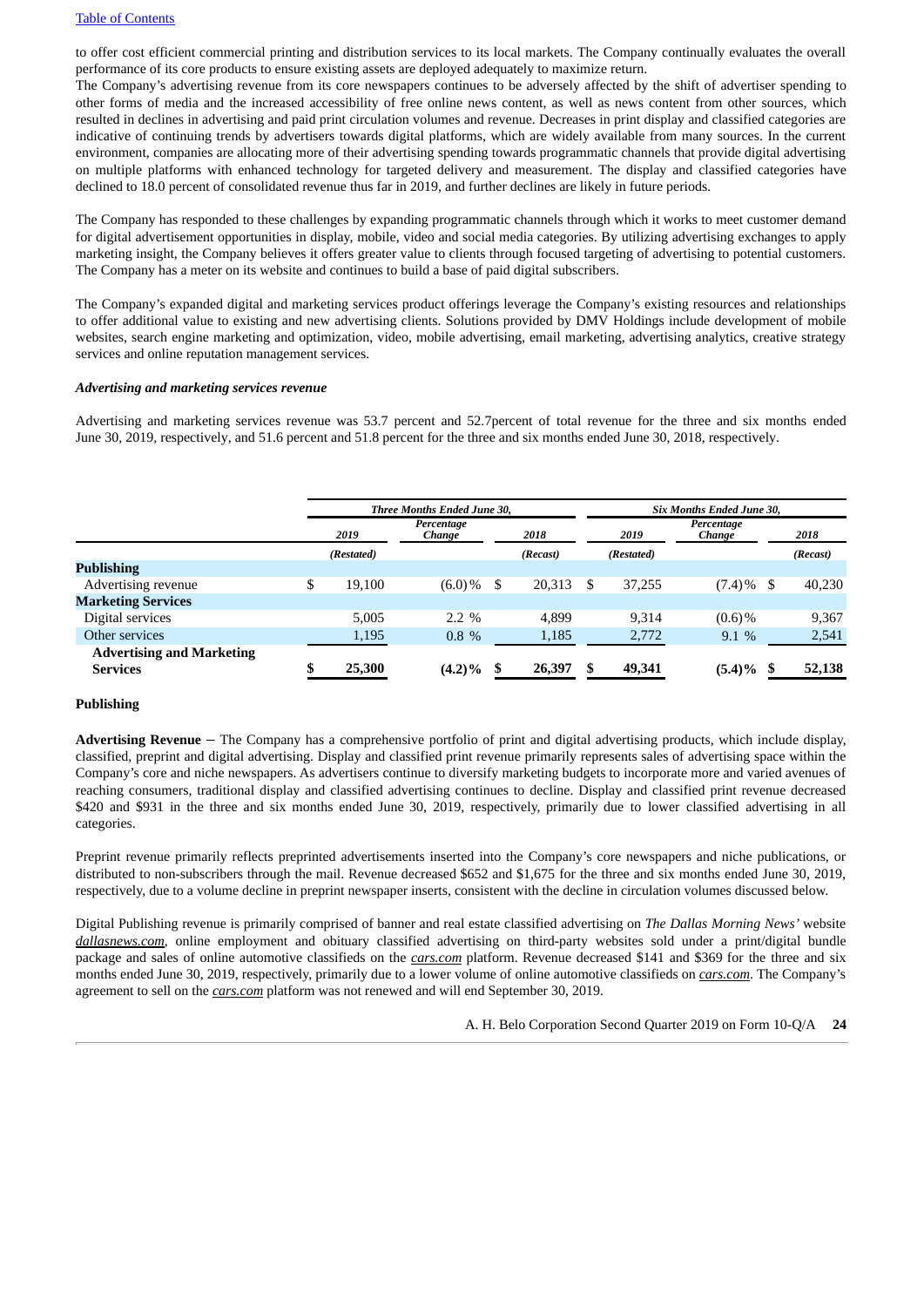#### **Marketing Services**

**Digital services –** Digital marketing revenue includes targeted and multi-channel advertising placed on third-party websites, content development, social media management, search optimization, and other consulting. Revenue increased \$106 for the three months ended June 30, 2019, due to additional revenue generated from the new business, Cubic Creative, acquired in the second quarter of 2019.

**Other services** – Other services revenue increased \$10 and \$231 for the three and six months ended June 30, 2019, respectively, due to an increase in the sale of promotional merchandise by MarketingFX.

#### *Circulation revenue*

Circulation revenue was 36.1 percent and 36.6 percent of total revenue for the three and six months ended June 30, 2019, respectively, and 35.0 percent and 35.5 percent for the three and six months ended June 30, 2018, respectively.

|                   |        | <b>Three Months Ended June 30.</b> |        | <b>Six Months Ended June 30.</b> |                      |  |        |  |  |
|-------------------|--------|------------------------------------|--------|----------------------------------|----------------------|--|--------|--|--|
|                   | 2019   | Percentage<br>Chanae               | 2018   | 2019                             | Percentage<br>Chanae |  | 2018   |  |  |
| <b>Publishing</b> |        |                                    |        |                                  |                      |  |        |  |  |
| Circulation       | 17,013 | $(5.1)\%$                          | 17,921 | 34,286                           | $(3.9)\%$            |  | 35,668 |  |  |

Revenue decreased primarily due to home delivery revenue, driven by a volume decline of 35.7 percent and 23.9 percent, for the three and six months ended June 30, 2019, respectively. Single copy revenue also decreased compared to prior year, due to single copy paid print circulation volume declines of 22.4 percent and 21.3 percent for the three and six months ended June 30, 2019, respectively. The volume declines were partially offset by rate increases.

#### *Printing, distribution and other revenue*

Printing, distribution and other revenue was 10.2 percent and 10.7 percent of total revenue for the three and six months ended June 30, 2019, respectively, and 13.4 percent and 12.7 percent for the three and six months ended June 30, 2018, respectively.

|                                         |       | <b>Three Months Ended June 30.</b> |       |        | <b>Six Months Ended June 30.</b> |        |  |  |  |  |
|-----------------------------------------|-------|------------------------------------|-------|--------|----------------------------------|--------|--|--|--|--|
|                                         |       | Percentage                         |       |        | Percentage                       |        |  |  |  |  |
|                                         | 2019  | Chanae                             | 2018  | 2019   | Chanae                           | 2018   |  |  |  |  |
| <b>Publishing</b>                       |       |                                    |       |        |                                  |        |  |  |  |  |
| <b>Printing, Distribution and Other</b> | 4.802 | (29.9)%                            | 6,851 | 10,077 | $(21.4)\%$                       | 12,816 |  |  |  |  |

Revenue decreased in the three and six months ended June 30, 2019, primarily due to the Company eliminating its brokered printing business in which it provided services direct to small business clients. Additionally, the Company reduced the number of local and national commercial print customers it serves from more than 30 to five. This strategic decision to streamline operations was implemented to improve the segment's operating income.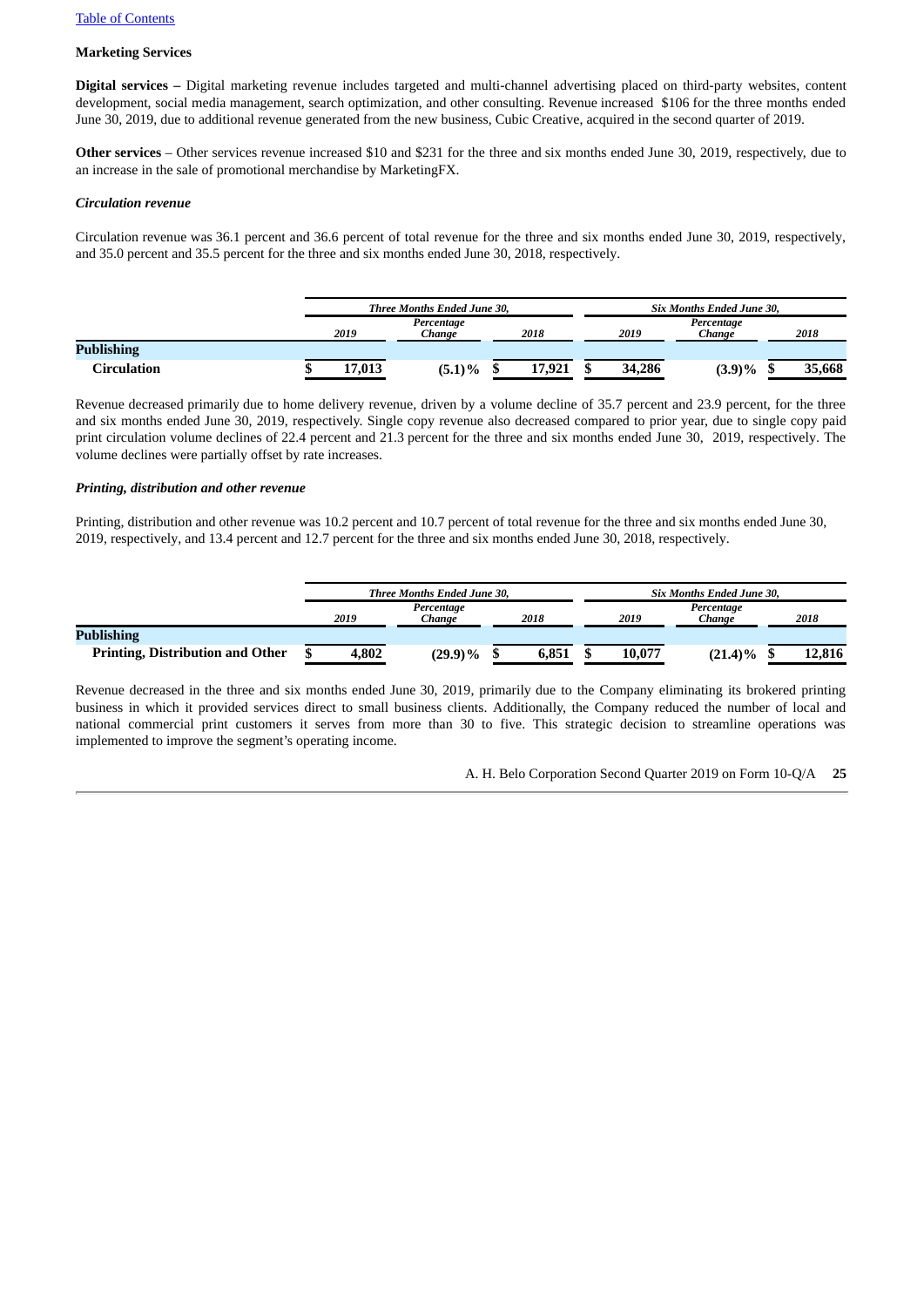#### *Operating Costs and Expense*

The table below sets forth the components of the Company's operating costs and expense.

|                                              | Three Months Ended June 30, |            |                      |    |          |    | Six Months Ended June 30, |                      |  |          |  |  |
|----------------------------------------------|-----------------------------|------------|----------------------|----|----------|----|---------------------------|----------------------|--|----------|--|--|
|                                              |                             | 2019       | Percentage<br>Change |    | 2018     |    | 2019                      | Percentage<br>Change |  | 2018     |  |  |
|                                              |                             | (Restated) |                      |    | (Recast) |    | (Restated)                |                      |  | (Recast) |  |  |
| <b>Publishing</b>                            |                             |            |                      |    |          |    |                           |                      |  |          |  |  |
| Employee compensation and benefits           | \$                          | 16,379     | $(10.9)\%$ \$        |    | 18,376   | S  | 34,441                    | $(13.2)\%$ \$        |  | 39,691   |  |  |
| Other production, distribution and operating |                             |            |                      |    |          |    |                           |                      |  |          |  |  |
| costs                                        |                             | 21,718     | 4.1 $%$              |    | 20,862   |    | 41,764                    | $(0.3)$ %            |  | 41,901   |  |  |
| Newsprint, ink and other supplies            |                             | 3,721      | $(28.0)\%$           |    | 5,170    |    | 8,039                     | $(22.0)\%$           |  | 10,311   |  |  |
| Depreciation                                 |                             | 2,263      | $(9.4)\%$            |    | 2,498    |    | 4,580                     | $(7.2)\%$            |  | 4,934    |  |  |
| Gain on sale of assets, net                  |                             | (25,908)   | N/A                  |    |          |    | (25,908)                  | N/A                  |  |          |  |  |
| Asset impairments                            |                             |            | 100.0 %              |    | (22)     |    |                           | 100.0 %              |  | (22)     |  |  |
| <b>Marketing Services</b>                    |                             |            |                      |    |          |    |                           |                      |  |          |  |  |
| Employee compensation and benefits           |                             | 3,449      | $9.4\%$              |    | 3,153    |    | 6,511                     | $0.0\%$              |  | 6,510    |  |  |
| Other production, distribution and operating |                             |            |                      |    |          |    |                           |                      |  |          |  |  |
| costs                                        |                             | 2,127      | 7.9 %                |    | 1,971    |    | 4,265                     | 8.1 %                |  | 3,946    |  |  |
| Newsprint, ink and other supplies            |                             | 301        | 3.4%                 |    | 291      |    | 730                       | 58.4 %               |  | 461      |  |  |
| Depreciation                                 |                             | 70         | 89.2 %               |    | 37       |    | 139                       | 87.8 %               |  | 74       |  |  |
| Amortization                                 |                             | 140        | $(30.0)\%$           |    | 200      |    | 216                       | $(46)\%$             |  | 400      |  |  |
| <b>Total Operating Costs and Expense</b>     |                             | 24,260     | $(53.8)\%$           | \$ | 52,536   | \$ | 74,777                    | $(30.9)\%$ \$        |  | 108,206  |  |  |

#### **Publishing**

**Employee compensation and benefits** – The Company continues to implement measures to optimize its workforce and reduce risk associated with future obligations for employee benefit plans. Employee compensation and benefits decreased \$1,997 and \$5,250 in the three and six months ended June 30, 2019, respectively, primarily due to headcount reductions of 151 since June 30, 2018.

**Other production, distribution and operating costs** – Expense increased \$856 and decreased \$137 in the three and six months ended June 30, 2019, respectively, due to \$1,920 of expense related to a strategy review with an outside consulting firm in the second quarter of 2019.

**Newsprint, ink and other supplies** – Expense decreased due to reduced newsprint costs associated with lower circulation volumes and the elimination of brokered printing for small business clients. Newsprint consumption for the three and six months ended June 30, 2019, approximated 3,043 and 6,849 metric tons, respectively, and for the three and six months ended June 30, 2018, approximated 5,014 and 10,013 metric tons, respectively.

**Depreciation** – Expense decreased in the three and six months ended June 30, 2019, due to a lower depreciable asset base as a higher level of in-service assets are now fully depreciated.

**Gain on sale of assets** – In the second quarter of 2019, the Company completed the sale of real estate previously used as the Company's headquarters for \$28,000, resulting in a pretax gain of \$25,908.

#### **Marketing Services**

**Employee compensation and benefits** – Expense increased \$296 in the three months ended June 30, 2019, and remained flat in the six months ended June 30, 2019, due to additional expense generated from the 25 new employees of Cubic Creative, which was acquired in the second quarter of 2019.

**Other production, distribution and operating costs** – Expense increased \$156 and \$319 in the three and six months ended June 30, 2019, respectively, primarily due to additional expenses related to Cubic Creative.

**Newsprint, ink and other supplies** – Expense increased \$10 and \$269 in the three and six months ended June 30, 2019, respectively, primarily due to an increase in promotional material printing costs associated with MarketingFX.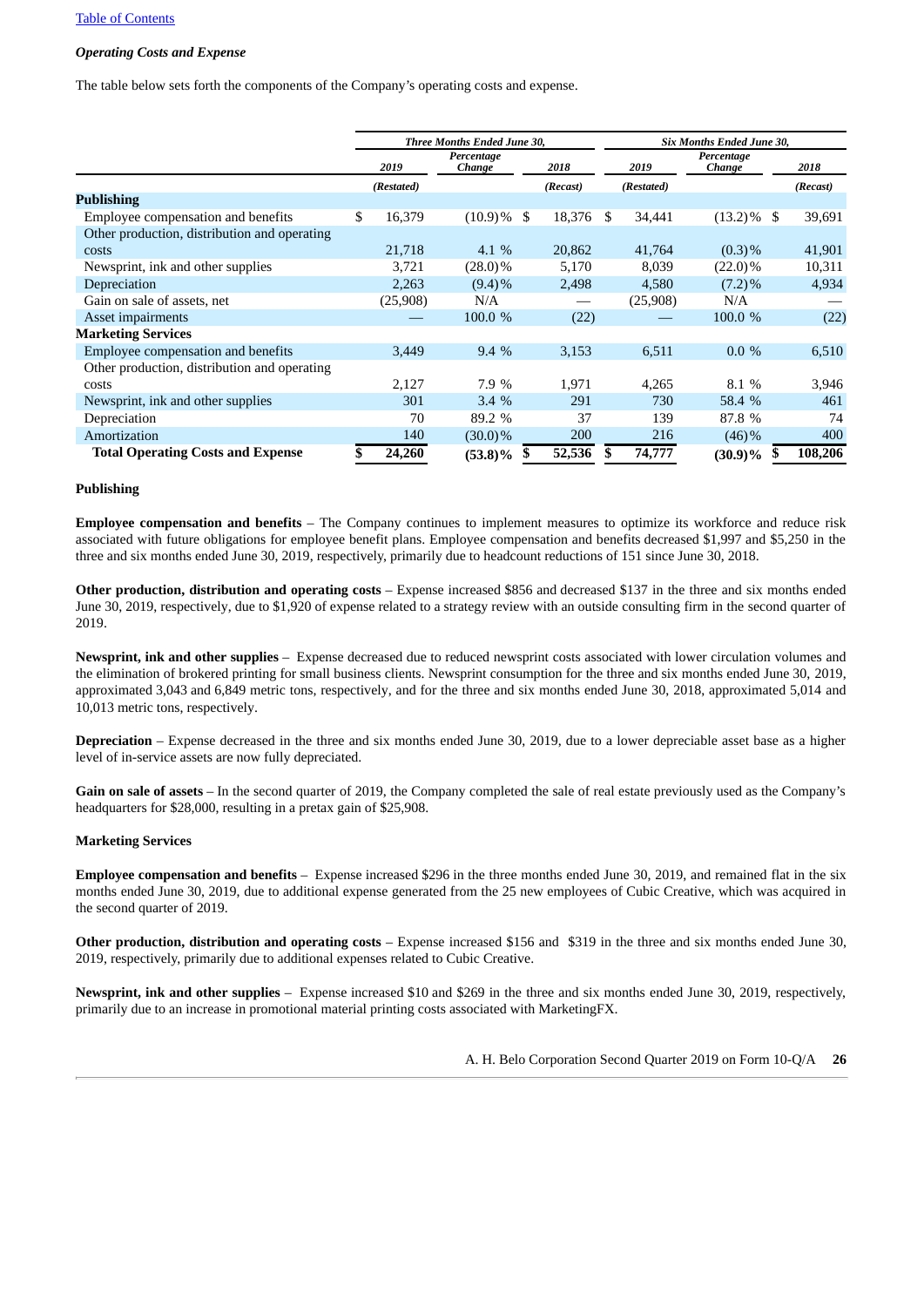**Depreciation** – Expense increased \$33 and \$65 in the three and six months ended June 30, 2019, respectively, due to a higher depreciable asset base as additional assets were purchased to support technology investments.

**Amortization** – Expense is related to developed technology associated with DMV Holdings and Cubic Creative customer relationships.

#### *Other*

The table below sets forth the other components of the Company's results of operations.

|                                |            | Three Months Ended June 30, |   |      | Six Months Ended June 30, |            |                      |         |  |
|--------------------------------|------------|-----------------------------|---|------|---------------------------|------------|----------------------|---------|--|
|                                | 2019       | Percentage<br>Change        |   | 2018 |                           | 2019       | Percentage<br>Change | 2018    |  |
|                                | (Restated) |                             |   |      |                           | (Restated) |                      |         |  |
| Other income, net              | 1,133      | 27.2%                       |   | 891  |                           | 1,962      | $10.3\%$ \$          | 1,779   |  |
| Income tax provision (benefit) | 7,460      | N/M                         | D | 58   |                           | 6,496      | 616.8%               | (1,257) |  |

"N/M" – not meaningful

**Other income, net** – Other income, net is primarily comprised of net periodic pension and other post-employment benefit of \$818 and \$1,636 for the three and six months ended June 30, 2019, respectively, and \$931 and \$1,861 for the three and six months ended June 30, 2018, respectively. Gain (loss) from investments and interest income (expense) are also included in other income, net.

**Income tax provision (benefit)** – The Company recognized income tax provision (benefit) of \$7,460 and \$58 for the three months ended June 30, 2019 and 2018, respectively, and \$6,496 and \$(1,257) for the six months ended June 30, 2019 and 2018, respectively. Effective income tax rates were 31.1 percent and 21.7 percent for the six months ended June 30, 2019 and 2018, respectively. The income tax provision for the three and six months ended June 30, 2019, was due to applying the estimated annual effective tax rate to year-to-date income, which included effects of the income generated from the sale of the Company's former [headquarters](#page-19-1) (see Note  $14$  – Sales of Assets), a decrease in the deferred tax asset, and the effect of the Texas margin tax.

**Legal proceedings** – From time to time, the Company is involved in a variety of claims, lawsuits and other disputes arising in the ordinary course of business. Management routinely assesses the likelihood of adverse judgments or outcomes in these matters, as well as the ranges of probable losses to the extent losses are reasonably estimable. Accruals for contingencies are recorded when, in the judgment of management, adverse judgments or outcomes are probable and the financial impact, should an adverse outcome occur, is reasonably estimable. The determination of likely outcomes of litigation matters relates to factors that include, but are not limited to, past experience and other evidence, interpretation of relevant laws or regulations and the specifics and status of each matter. Predicting the outcome of claims and litigation and estimating related costs and financial exposure involves substantial uncertainties that could cause actual results to vary materially from estimates and accruals. In the opinion of management, liabilities, if any, arising from other currently existing claims against the Company would not have a material adverse effect on A. H. Belo's results of operations, liquidity or financial condition.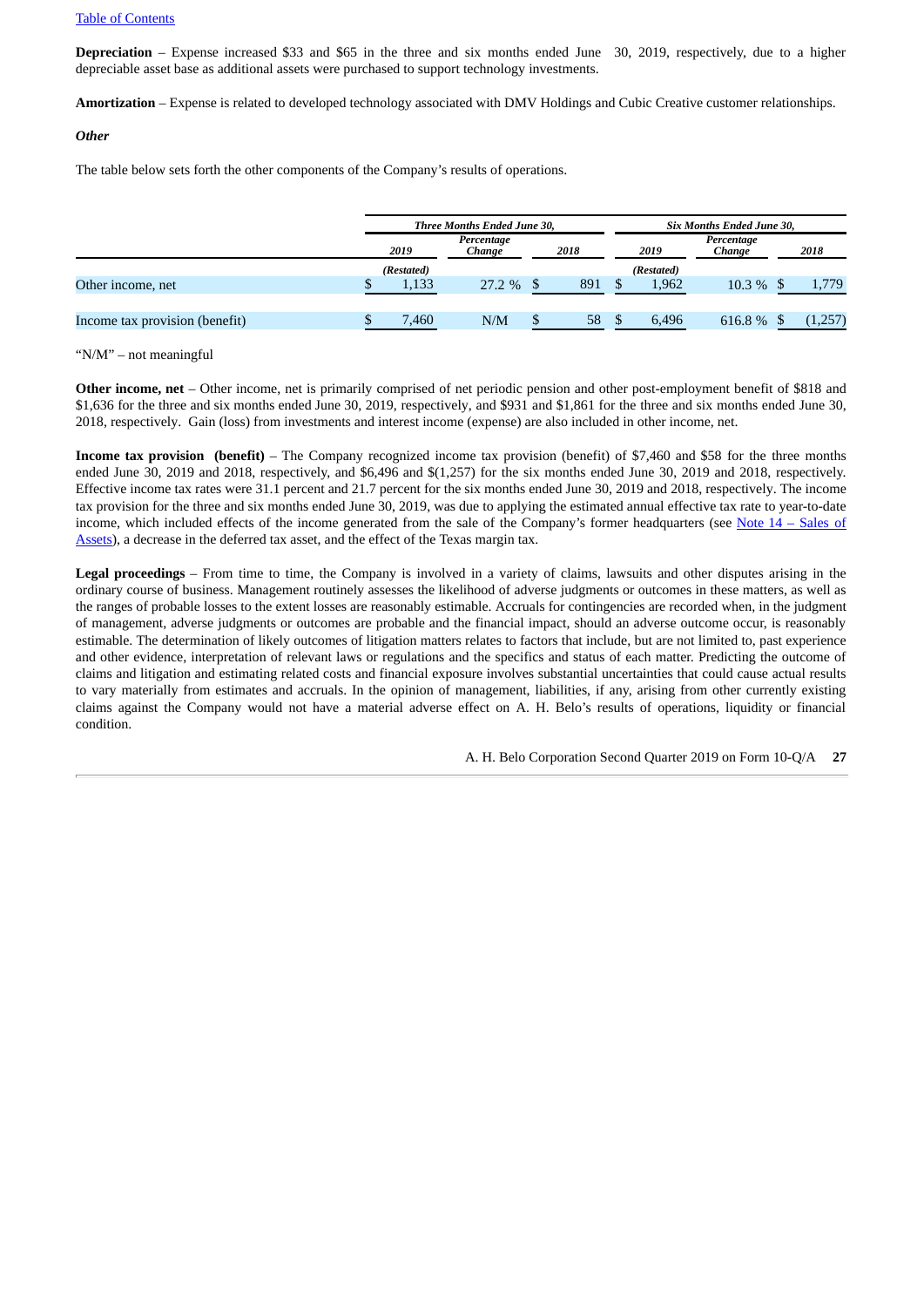#### **Liquidity and Capital Resources**

The Company's cash balances as of June 30, 2019 and December 31, 2018, were \$52,017 and \$55,313, respectively.

The Company intends to hold existing cash for purposes of future investment opportunities, potential return of capital to shareholders and for contingency purposes. Although revenue from Publishing operations is expected to continue to decline in future periods, operating contributions expected from the Company's Marketing Services businesses and other cost cutting measures, are expected to be sufficient to fund operating activities and capital spending of approximately \$1,500 over the remainder of the year.

The future payment of dividends is dependent upon available cash after considering future operating and investing requirements and cannot be guaranteed. The Company continued stock repurchases under its prior board-authorized repurchase authority and in the first quarter of 2019, the board authorized an additional 1,500,000 shares for repurchase. Current holdings of treasury stock can be sold on the open market.

The following discusses the changes in cash flows by operating, investing and financing activities.

#### **Operating Cash Flows**

Net cash provided by (used for) operating activities for the six months ended June 30, 2019 and 2018, was \$(1,037) and \$7,165, respectively. Cash flows from operating activities decreased by \$8,202 during the six months ended June 30, 2019, when compared to the prior year period, primarily due to changes in working capital and other operating assets and liabilities.

#### **Investing Cash Flows**

Net cash provided by (used for) investing activities was \$1,715 and \$(3,697) for the six months ended June 30, 2019 and 2018, respectively. Cash flows from investing activities improved due to cash proceeds of \$4,597 received during the second quarter of 2019 related to the sale of real estate previously used as the Company's headquarters in downtown Dallas, Texas, partially offset by the acquisition of Cubic, Inc. for \$2,425. Cash flows from investing activities also included \$457 and \$3,697 of capital spending in 2019 and 2018, respectively.

#### **Financing Cash Flows**

Net cash used for financing activities was \$3,974 and \$4,377 for the six months ended June 30, 2019 and 2018, respectively. Cash used for financing activities included dividend payments of \$3,447 and \$3,552 in 2019 and 2018, respectively. Additionally, in 2019, the Company purchased 131,613 shares of its Series A common stock at a cost of \$527 under its share repurchase program.

#### **Financing Arrangements**

None.

#### **Contractual Obligations**

Under the applicable tax and labor laws governing pension plan funding, no contributions to the A. H. Belo Pension Plans are required in 2019.

On May 9, 2019, the Company's board of directors declared an \$0.08 per share dividend to shareholders of record as of the close of business on August 16, 2019, which is payable on September 6, 2019.

Additional information related to the Company's contractual obligations is available in Company's Annual Report on Form 10‑K/A for the year ended December 31, 2018, filed on March 18, 2020, with the Securities and Exchange Commission ("SEC").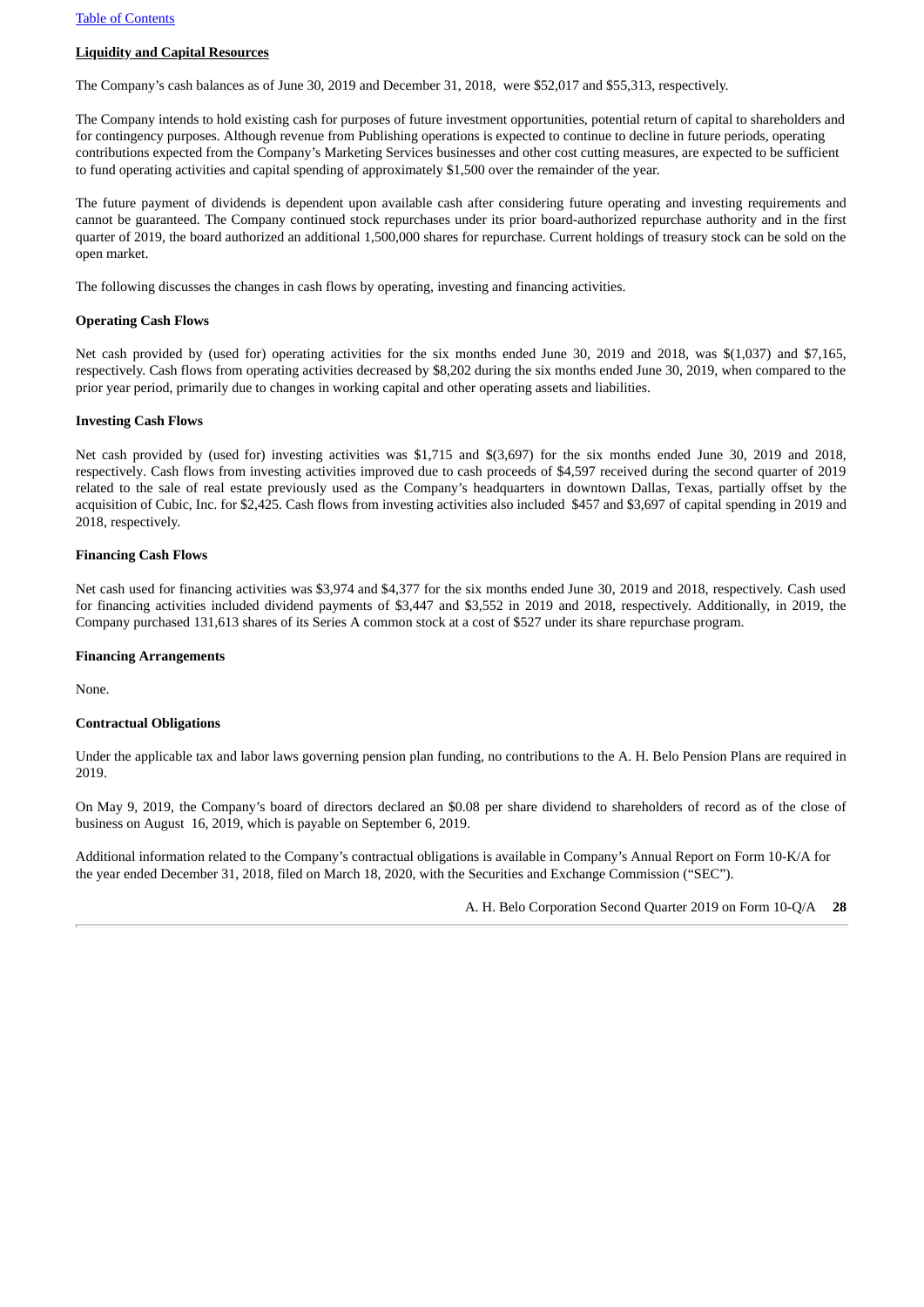#### **Critical Accounting Policies and Estimates**

Beginning January 1, 2019, the Company adopted Accounting Standards Update ("ASU") 2016-02 – Leases (Topic 842)*.* As a result, the Company implemented changes to the Company's polices related to processes around evaluating and accounting for leases or arrangements that contain a lease. Under the new standard, for substantially all leases an operating lease right-of-use asset and liability is recognized at commencement date based on the present value of lease payments over the lease term.

Except for adoption of the new lease guidance (Topic 842), no material changes were made to the Company's critical accounting policies as set forth in "Item 7. Management's Discussion and Analysis of Financial Condition and Results of Operations", included in the Company's Annual Report on Form 10-K/A filed with the SEC for the year ended December 31, 2018.

#### *Forward-Looking Statements*

Statements in this communication concerning A, H, Belo Corporation's business outlook or future economic performance, revenues, expenses, and other financial and non-financial items that are not historical facts, including statements of the Company's expectations relating to the outcome of its ongoing review of asset impairment and related items and the timing of its late third quarter 2019 report and its 2019 Form 10-K with the Securities and Exchange Commission and filing future reports, are "forward-looking statements" as the term is defined under applicable federal securities laws. Forward-looking statements are subject to risks, uncertainties and other factors that could cause actual results to differ materially from those statements. Such risks, trends and uncertainties are, in most instances, beyond the Company's control, and include unanticipated challenges in completing the 2019 audit process or filing the Company's late reports, the impact of the COVID-19 virus outbreak on the Company's financial reporting capabilities and its operations generally and the potential impact of such virus on the Company's customers, distribution partners, advertisers and production facilities and third parties, as well as changes in advertising demand and other economic conditions; consumers' tastes; newsprint prices; program costs; labor relations; technology obsolescence; as well as other risks described in the Company's Annual Report on Form 10-K and in the Company's other public disclosures and filings with the Securities and Exchange Commission. Forward-looking statements, which are as of the date of this filing, are not updated to reflect events or circumstances after the date of the statement.

#### <span id="page-28-1"></span>**Item 3. Quantitative and Qualitative Disclosures about Market Risk**

There were no material changes in A. H. Belo Corporation's exposure to market risk from the disclosure included in the Annual Report on Form 10-K/A for the year ended December 31, 2018.

#### <span id="page-28-2"></span><span id="page-28-0"></span>**Item 4. Controls and Procedures (Restated)**

#### **Evaluation of Disclosure Controls and Procedures**

Disclosure controls and procedures, as defined in Rules 13a-15(e) and 15d-15(e) under the Exchange Act, are controls that are designed to ensure that information required to be disclosed by the Company in reports filed or submitted under the Exchange Act is recorded, processed, summarized and reported within the time periods specified in the SEC's rules and forms, and that such information is accumulated and communicated to management, including the Company's Chief Executive Officer and Principal Financial Officer, as appropriate, to allow timely decisions regarding required disclosure. In designing disclosure controls and procedures, management is required to apply its judgment in evaluating the cost-benefit relationship of possible disclosure controls and procedures. The design of any disclosure controls and procedures is also based, in part, upon certain assumptions about the likelihood of future events and there can be no assurance that any design will succeed in achieving its stated goals under all potential future conditions.

The Company's management, with the participation of its Chief Executive Officer and Principal Financial Officer, initially evaluated the effectiveness of the design and operation of its disclosure controls and procedures in connection with the preparation of the Company's original Form 10-Q for the period ended June 30, 2019. The Company disclosed in its original Form 10-Q that, based on that evaluation, management concluded the Company's disclosure controls and procedures were effective. In connection with the restatements described in this Form 10-Q/A, the Company's management with the participation of its Chief Executive Officer and Principal Financial Officer reevaluated the effectiveness of the Company's disclosure controls and procedures as of the end of the period covered by this report. As a result, management concluded that as of the end of the period covered by this report, due to material weaknesses in internal control over financial reporting described in Management's Report on Internal Control Over Financial Reporting in the Company's Annual Report on Form 10-K/A for the year ended December 31, 2018 (the "Management's Report on Internal Controls"), the Company's disclosure controls and procedures were not effective.

Notwithstanding the material weaknesses, management believes the consolidated financial statements included in this Quarterly Report on Form 10-Q/A present fairly, in all material respects, the Company's financial condition, results of operations and cash flows at and for the periods presented in accordance with U.S. generally accepted accounting principles.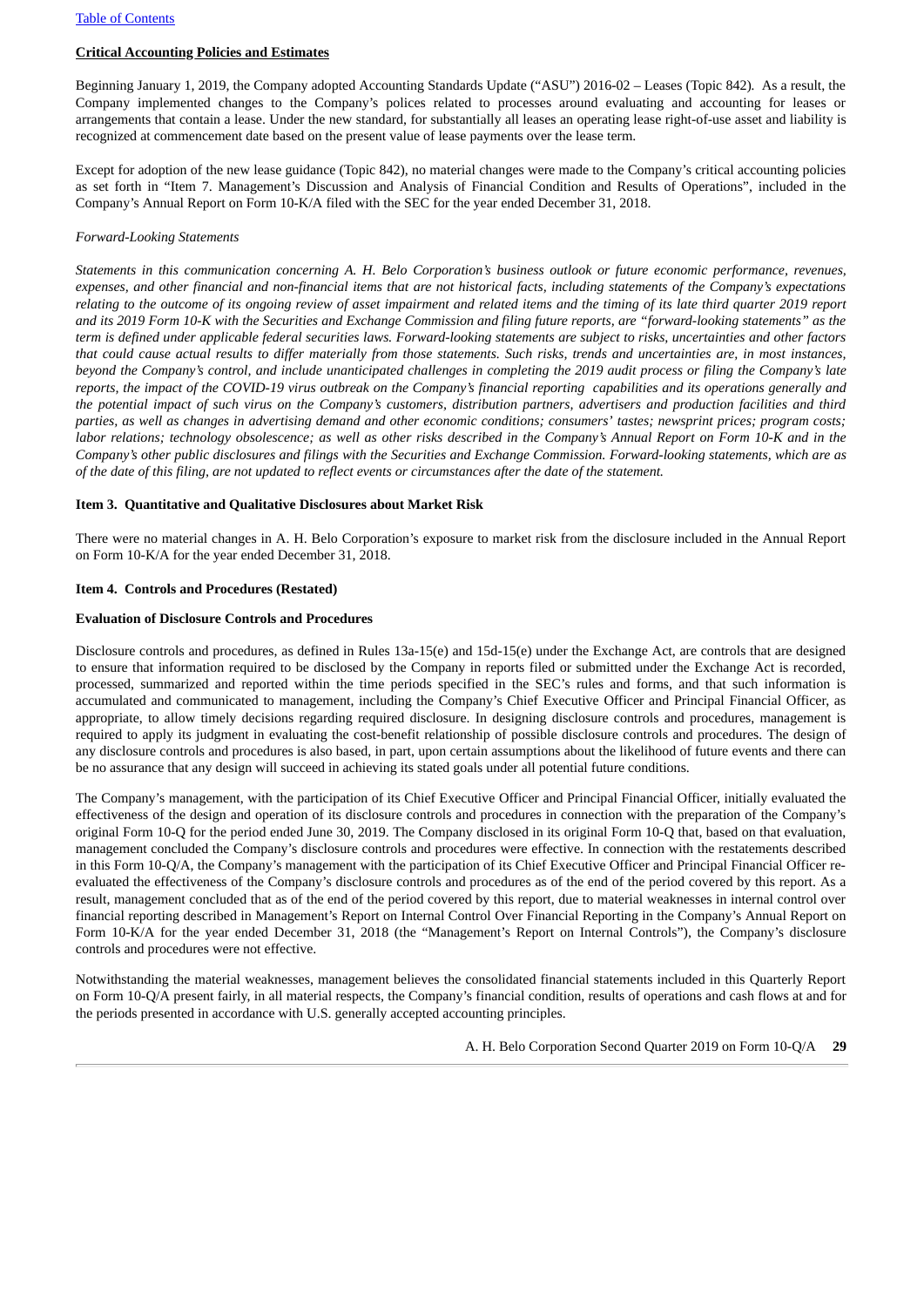#### **Management's Report on Internal Control Over Financial Reporting**

The Company's management, with oversight from the Audit Committee of the Board of Directors of the Company, is actively engaged in remediation efforts to address the material weaknesses identified in the Management's Report on Internal Controls. Management has taken a number of actions to remediate the 2018 material weaknesses including the following:

- Improve monitoring and risk assessment activities to address these control deficiencies.
- Increase the level of review and analysis of work performed by management and third-party tax professionals in the preparation of the Company's provision for income taxes.
- Enhance the controls over impairment testing for both goodwill and the long-lived assets to ensure the controls are designed and operating effectively to include properly identifying triggering events along with enhancing controls around the reviews of assumptions used in impairment tests.
- Improve the risk assessment and design of monitoring activities over change-management and the review of user access to the Company's IT systems and strengthen the review of activities conducted by users with elevated access.
- Institute change-management controls over reports generated by the Company's IT systems, which are used in the execution of key controls.
- · Implement additional process-level controls over revenue recognition of new contracts.
- Develop and deliver further Internal Controls training to individuals associated with these control deficiencies and enhance training provided to all personnel who have financial reporting or internal control responsibilities in these areas. The training will include a review of individual roles and responsibilities related to internal controls, proper oversight and reemphasize the importance of completing the control procedures.

These improvements are targeted at strengthening the Company's internal control over financial reporting and remediating the 2018 material weaknesses. The Company remains committed to an effective internal control environment and management believes that these actions and the improvements management expects to achieve as a result, will effectively remediate the 2018 material weaknesses. However, the material weaknesses in the Company's internal control over financial reporting will not be considered remediated until the controls operate for a sufficient period of time and management has concluded, through testing that these controls operate effectively. As of the date of filing this Form 10-Q/A, management is in the process of testing and evaluating these additional controls to determine whether they are operating effectively.

#### **Changes in Internal Control Over Financial Reporting**

Beginning January 1, 2019, the Company adopted ASU 2016-02 – Leases (Topic 842). The Company implemented new lease management software and changes to processes related to lease accounting and the control activities within them. The changes are primarily related to processes around evaluating and accounting for leases or arrangements that contain a lease. Under the new standard, for substantially all leases an operating lease right-of-use asset and liability is recognized at commencement date based on the present value of lease payments over the lease term.

Except as related to the adoption of the new lease guidance (Topic 842) and the material weaknesses described above, there have been no changes in the Company's internal control over financial reporting identified in connection with the evaluation required by Rules 13a-15(d) and 15d-15(d) of the Exchange Act that occurred during the second fiscal quarter ended June 30, 2019, that have materially affected, or are reasonably likely to materially affect, the Company's internal control over financial reporting. The material weaknesses discussed above were subsequently identified and will result in future mitigation activities.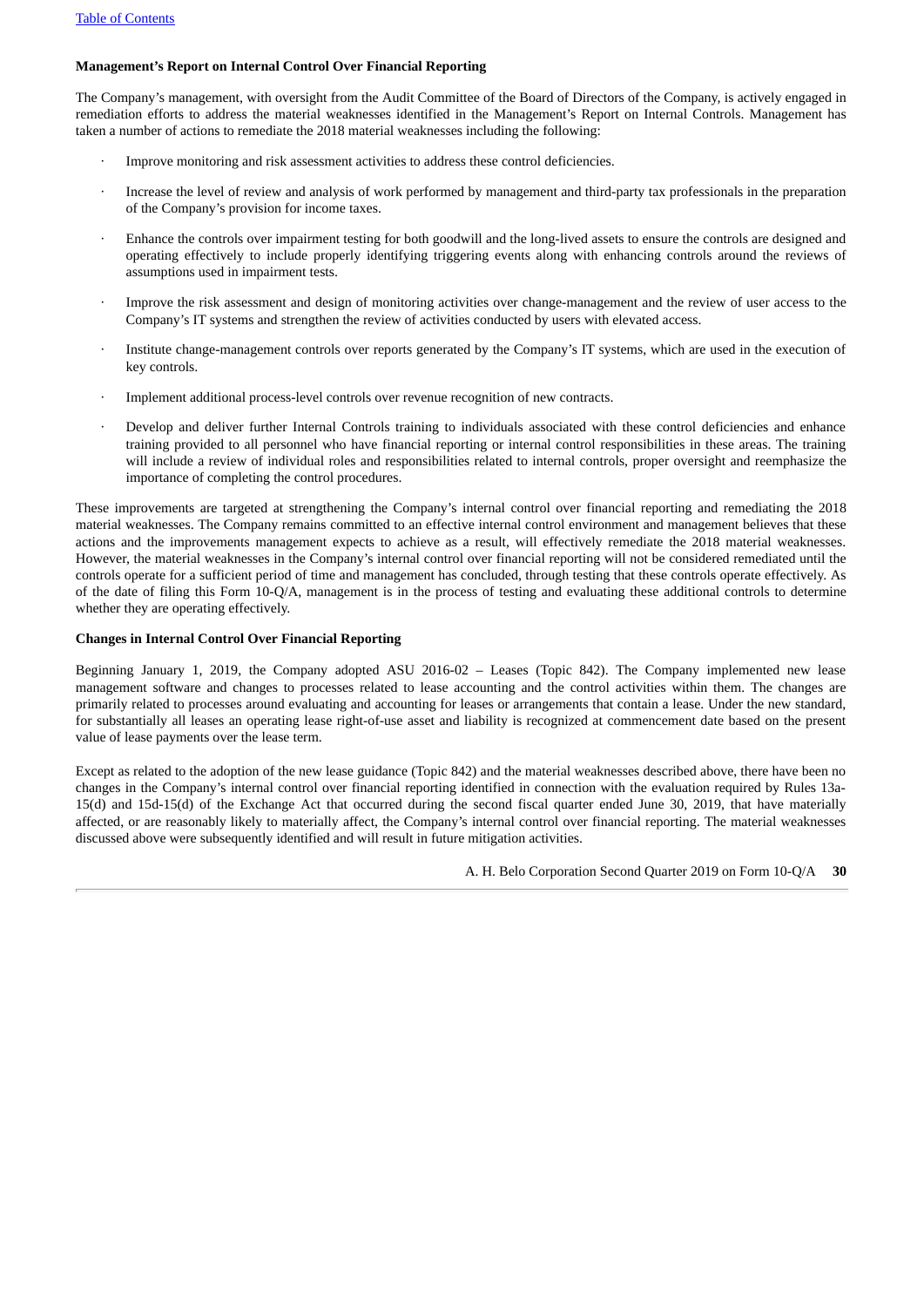# <span id="page-30-1"></span>**PART II**

### <span id="page-30-2"></span>**Item 1. Legal Proceedings**

A number of legal proceedings are pending against A. H. Belo. In the opinion of management, liabilities, if any, arising from these legal proceedings would not have a material adverse effect on A. H. Belo's results of operations, liquidity or financial condition.

#### <span id="page-30-3"></span><span id="page-30-0"></span>**Item 1A. Risk Factors**

Except as updated below, there were no material changes from the risk factors disclosed under the heading "Risk Factors" in Item 1A in the Annual Report on Form 10-K/A for the year ended December 31, 2018.

#### Recent COVID-19 and other pandemic outbreaks could negatively impact A. H. Belo's businesses and results of operations.

The Company may face risks related to the recent outbreak of the Coronavirus Disease 2019 ("COVID-19" or "virus"), which has been declared a "pandemic" by the World Health Organization. The full impact of COVID-19 is unknown and rapidly evolving. The outbreak and any preventative or protective actions that the Company or its customers may take in respect of this virus may result in a period of disruption, including the Company's financial reporting capabilities, its operations generally and could potentially impact the Company's customers, distribution partners, advertisers, production facilities, and third parties. Any resulting financial impact cannot be reasonably estimated at this time, but may materially affect the business and the Company's financial condition and results of operations. The extent to which the COVID-19 impacts the Company's results will depend on future developments, which are highly uncertain and cannot be predicted, including new information which may emerge concerning the severity of COVID-19 and the actions to contain the virus or treat its impact, among others.

#### <span id="page-30-4"></span>**Item 2. Unregistered Sales of Equity Securities and Use of Proceeds**

There were no unregistered sales of the Company's equity securities during the period covered by this report.

#### **Issuer Purchases of Equity Securities**

The Company repurchased shares of its common stock pursuant to a publicly announced share repurchase program authorized by the Company's board of directors. In the first quarter of 2019, the Company's board of directors authorized an additional 1,500,000 shares for repurchase. During 2019, the Company repurchased 131,613 shares of its Series A common stock at a total cost of \$527. All purchases were made through open market transactions and were recorded as treasury stock.

The following table contains information for shares repurchased during the second quarter of 2019. None of the shares in this table were repurchased directly from any of the Company's officers or directors.

| Period     | <b>Total Number</b><br>of Shares<br>Purchased | <b>Average Price</b><br><b>Paid per Share</b> | <b>Total Number of</b><br><b>Shares Purchased as</b><br><b>Part of Publicly</b><br><b>Announced Plans</b><br>or Programs | <b>Maximum Number of</b><br><b>Shares that May Yet</b><br><b>Be Purchased Under</b><br>the Plans or Programs |
|------------|-----------------------------------------------|-----------------------------------------------|--------------------------------------------------------------------------------------------------------------------------|--------------------------------------------------------------------------------------------------------------|
| April 2019 | 34,778                                        | 3.92                                          | 1,815,677                                                                                                                | 2,184,323                                                                                                    |
| May 2019   |                                               |                                               | 1,815,677                                                                                                                | 2,184,323                                                                                                    |
| June 2019  | 13,306                                        | 3.79                                          | 1,828,983                                                                                                                | 2,171,017                                                                                                    |

#### <span id="page-30-5"></span>**Item 3. Defaults Upon Senior Securities**

None.

<span id="page-30-6"></span>**Item 4. Mine Safety Disclosures**

None.

#### <span id="page-30-7"></span>**Item 5. Other Information**

None.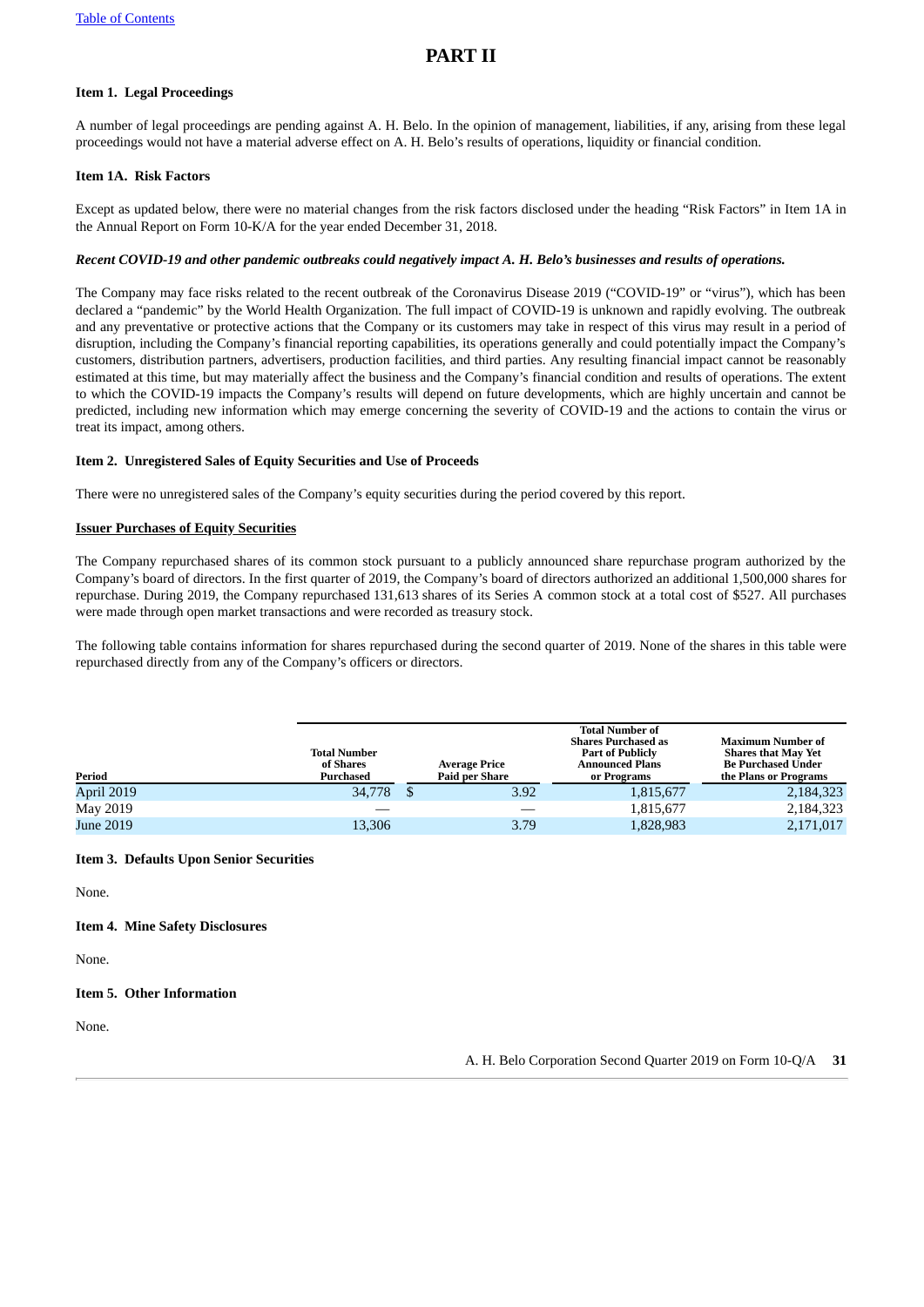#### <span id="page-31-0"></span>**Item 6. Exhibits**

Exhibits marked with an asterisk (\*) are incorporated by reference to documents previously filed by the Company with the SEC, as indicated. In accordance with Regulation S-T, the XBRL-related information marked with a double asterisk (\*\*) in Exhibit No. 101 to this Quarterly Report on Form 10-Q/A is deemed filed. All other documents are filed with this report. Exhibits marked with a tilde (~) are management contracts, compensatory plan contracts or arrangements filed pursuant to Item 601(b)(10)(iii)(A) of Regulation S-K.

| <b>Exhibit</b><br>Number |        | <b>Description</b>                                                                                                                                                                                                                                                                                                                                                                                                                                                                                                                                |
|--------------------------|--------|---------------------------------------------------------------------------------------------------------------------------------------------------------------------------------------------------------------------------------------------------------------------------------------------------------------------------------------------------------------------------------------------------------------------------------------------------------------------------------------------------------------------------------------------------|
| 2.1                      | $\ast$ | Agreement and Plan of Merger dated April 23, 2018 by and between A. H. Belo Corporation and A. H. Belo Texas, Inc.<br>(Exhibit 2.1 to the Company's Current Report on Form 8-K filed with the Securities and Exchange Commission on April 23,<br>2018 (Securities and Exchange Commission File No. 001-33741) (the "April 23, 2018 Form 8-K"))                                                                                                                                                                                                    |
| 3.1                      | $\ast$ | Certificate of Formation of A. H. Belo Corporation (successor to A. H. Belo Texas, Inc.)(Exhibit 3.1 to the April 23, 2018<br>Form $8-K$ )                                                                                                                                                                                                                                                                                                                                                                                                        |
| 3.2                      | $\ast$ | Certificate of Merger (Delaware) of A. H. Belo Corporation with and into A. H. Belo Texas, Inc. (Exhibit 3.3 to the<br>Company's Current Report on Form 8-K filed with the Securities and Exchange Commission on July 2, 2018 (Securities and<br>Exchange Commission File No. 001-33741) (the "July 2, 2018 Form 8-K"))                                                                                                                                                                                                                           |
| 3.3                      | $\ast$ | Certificate of Merger (Texas) of A. H. Belo Corporation with and into A. H. Belo Texas, Inc. (Exhibit 3.4 to the July 2, 2018<br>Form $8-K$ )                                                                                                                                                                                                                                                                                                                                                                                                     |
| 3.4                      | $\ast$ | Bylaws of A. H. Belo Corporation (successor to A. H. Belo Texas, Inc.) (Exhibit 3.2 to the April 23, 2018 Form 8-K)                                                                                                                                                                                                                                                                                                                                                                                                                               |
| 4.1(a) $*$               |        | Certain rights of the holders of the Company's Common Stock set forth in Exhibits 3.1-3.4 above                                                                                                                                                                                                                                                                                                                                                                                                                                                   |
| $4.1(b)$ *               |        | Description of Capital Stock (Exhibit 4.1 to the July 2, 2018 Form 8-K)                                                                                                                                                                                                                                                                                                                                                                                                                                                                           |
| 4.2                      | ∗      | Specimen Form of Certificate representing shares of the Company's Series A Common Stock (Exhibit 4.2 to the July 2, 2018<br>Form $8-K$ )                                                                                                                                                                                                                                                                                                                                                                                                          |
| 4.3                      | $\ast$ | Specimen Form of Certificate representing shares of the Company's Series B Common Stock (Exhibit 4.3 to the July 2, 2018<br>Form $8-K$ )                                                                                                                                                                                                                                                                                                                                                                                                          |
| 10.1                     | $\ast$ | <b>Material Contracts</b>                                                                                                                                                                                                                                                                                                                                                                                                                                                                                                                         |
|                          |        | * Sublease Agreement for Old Dallas Library Building dated December 30, 2016 (Exhibit 10.1 to A. H. Belo<br>(1)<br>Corporation's Current Report on Form 8-K filed with the Securities and Exchange Commission on January 3, 2017<br>(Securities and Exchange Commission File No. 001-33741) (the "January 3, 2017 Form 8-K"))                                                                                                                                                                                                                     |
|                          |        | * Guaranty of Lease dated December 30, 2016 (Exhibit 10.2 to the January 3, 2017 Form 8-K)<br>(2)                                                                                                                                                                                                                                                                                                                                                                                                                                                 |
|                          |        | (3)<br>* Paper Supply Agreement effective as of August 5, 2019, by and between The Dallas Morning News, Inc. and<br>Gannett Supply Corporation (Exhibit 10.1 to A. H. Belo Corporation's Current Report on Form 8-K filed with the<br>Securities and Exchange Commission on May 6, 2019 (Securities and Exchange Commission File No. 001-33741)).                                                                                                                                                                                                 |
|                          |        | * Purchase and Sale Agreement effective as of May 17, 2019, by and between The Dallas Morning News, Inc. and<br>(4)<br>Charter DMN Holdings, LP, together with related Promissory Note dated May 17, 2019, in the original principal<br>amount of \$22.4 million made by Charter DMN Holdings, LP, payable to The Dallas Morning News, Inc. (Exhibit<br>10.1 to A. H. Belo Corporation's Current Report on Form 8-K filed with the Securities and Exchange Commission<br>on May 17, 2019 (Securities and Exchange Commission File No. 001-33741)) |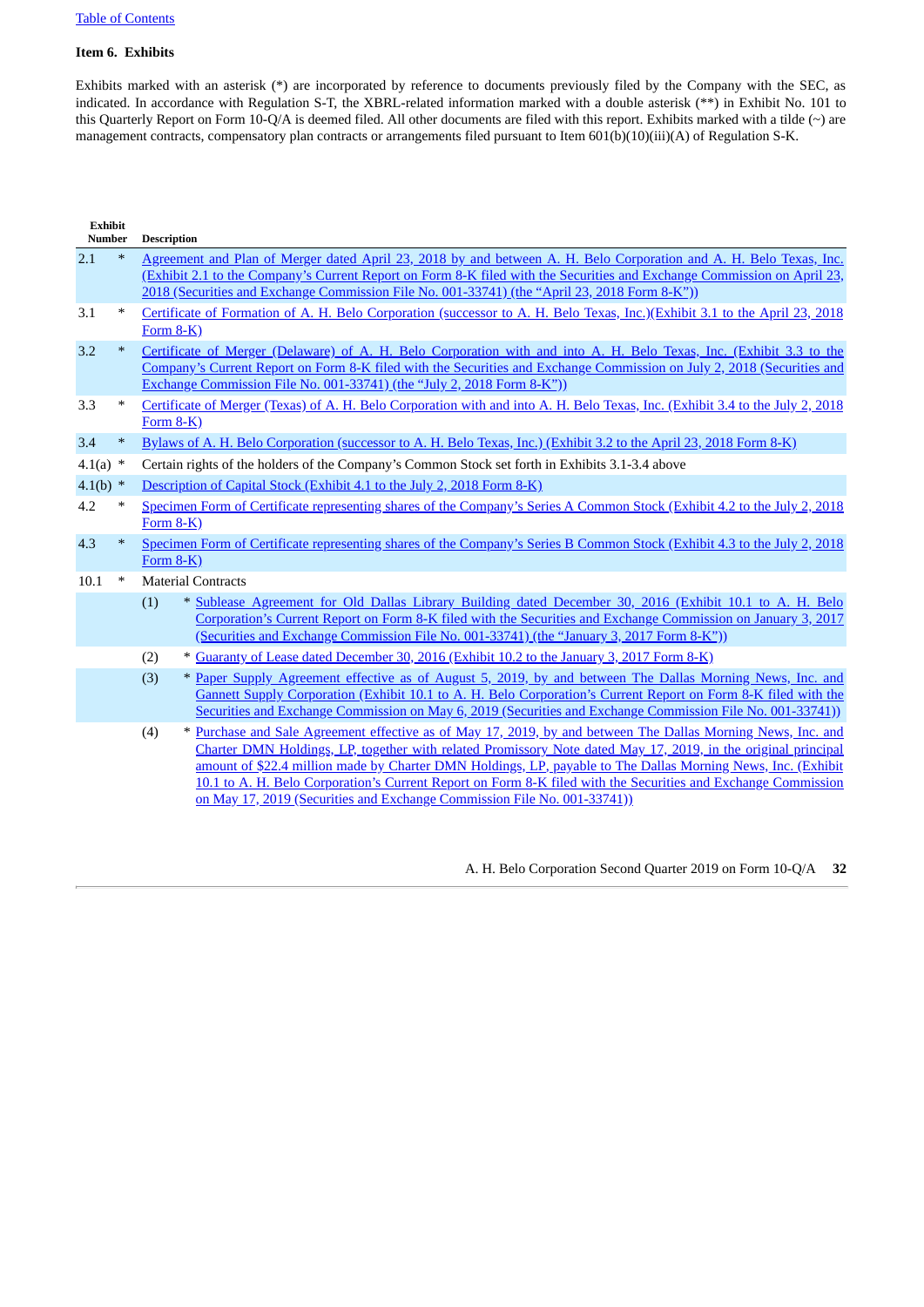| <b>Exhibit</b><br>Number | <b>Description</b>   |        |                                                                                                                                                                                                                                                                                                                                                     |
|--------------------------|----------------------|--------|-----------------------------------------------------------------------------------------------------------------------------------------------------------------------------------------------------------------------------------------------------------------------------------------------------------------------------------------------------|
| $10.2$ *                 |                      |        | Compensatory plans and arrangements:                                                                                                                                                                                                                                                                                                                |
|                          | $\sim$ (1)           |        | A. H. Belo Savings Plan as Amended and Restated Effective January 1, 2015 (Exhibit 10.2(1) to the Company's<br>Annual Report on Form 10-K filed with the Securities and Exchange Commission on March 6, 2015 (Securities and<br>Exchange Commission File No. 001-33741))                                                                            |
|                          | $\ast$               |        | First Amendment to the A. H. Belo Savings Plan effective January 1, 2016 (Exhibit 10.2(1)(a) to the Company's<br>(a)<br>Quarterly Report on Form 10-Q filed with the Securities and Exchange Commission on November 1, 2016<br>(Securities and Exchange Commission File No. 001-33741))                                                             |
|                          |                      |        | (b) Second Amendment to the A. H. Belo Savings Plan effective September 8, 2016 (Exhibit 10.2(1)(b) to the<br>Company's Quarterly Report on Form 10-Q filed with the Securities and Exchange Commission on<br>November 1, 2016 (Securities and Exchange Commission File No. 001-33741))                                                             |
|                          |                      | $\ast$ | Third Amendment to the A. H. Belo Savings Plan dated September 7, 2017 (Exhibit 10.3 to the Company's<br>(c)<br>Current Report on Form 8-K filed with the Securities and Exchange Commission on September 8, 2017<br><u>(Securities and Exchange Commission File No. 001-33741)(the "September 8, 2017 Form 8-K"))</u>                              |
|                          | $\ast$               |        | Fourth Amendment to the A. H. Belo Savings Plan (Exhibit 10.2 to the July 2, 2018 Form 8-K)<br>(d)                                                                                                                                                                                                                                                  |
|                          | $\ast$               |        | Fifth Amendment to the A. H. Belo Savings Plan dated November 27, 2018 (Exhibit 10.2(1)(E) to the<br>(e)<br>Company's Quarterly Report on Form 10-Q filed with the Securities and Exchange Commission on April 29,<br>2019 (Securities and Exchange Commission File No. 001-33741)(the "1 <sup>s</sup> Quarter 2019 Form 10-Q")).                   |
|                          | $\ast$               |        | Sixth Amendment to the A. H. Belo Savings Plan dated April 1, 2019 (Exhibit 10.2(1)(F) to the 1 <sup>s</sup> Quarter 2019<br>(f)<br>Form $10-Q$ )                                                                                                                                                                                                   |
|                          | $\sim$ (2)<br>$\ast$ |        | A. H. Belo 2017 Incentive Compensation Plan (Exhibit I to A. H. Belo Corporation's Schedule 14A Proxy<br>Statement filed with the Securities and Exchange Commission on March 28, 2017).                                                                                                                                                            |
|                          | ∗                    |        | (a) First Amendment to the A. H. Belo 2017 Incentive Compensation Plan (Exhibit 10.1 to the July 2, 2018 Form<br>$8-K$ )                                                                                                                                                                                                                            |
|                          | $\ast$               |        | Form of A. H. Belo 2017 Incentive Compensation Plan Evidence of Grant (for Non-Employee Directors)<br>(b)<br>(Exhibit 10.1 to A. H. Belo Corporation's Current Report on Form 8-K filed with the Securities and Exchange<br>Commission on May 12, 2017 (Securities and Exchange Commission File No. 001-33741) (the "May 12, 2017<br>Form $8-K$ ")) |
|                          | $\ast$               |        | (c) Form of A. H. Belo 2017 Incentive Compensation Plan Evidence of Grant (for Employee Awards) (Exhibit 10.2<br>to the May 12, 2017 Form 8-K)                                                                                                                                                                                                      |
|                          | $\sim$ (3)<br>$*$    |        | Form of A. H. Belo Cash Long-Term Incentive Compensation Evidence of Grant (for Employee Awards) (Exhibit<br>10.1 to the Company's Annual Report on Form 10-K filed with the Securities and Exchange Commission on March<br>14, 2019 (Securities and Exchange Commission File No. 001-33741))                                                       |
|                          | $\sim$ (4)           |        | A. H. Belo Corporation Change In Control Severance Plan (Exhibit 10.7 to the February 12, 2008 Form 8-K)                                                                                                                                                                                                                                            |
|                          |                      | $\ast$ | (a) Amendment to the A. H. Belo Change in Control Severance Plan dated March 31, 2009 (Exhibit 10.3 to the<br>April 2, 2009 Form 8-K)                                                                                                                                                                                                               |
|                          |                      |        | A. H. Belo Corporation Second Quarter 2019 on Form 10-Q/A<br>33                                                                                                                                                                                                                                                                                     |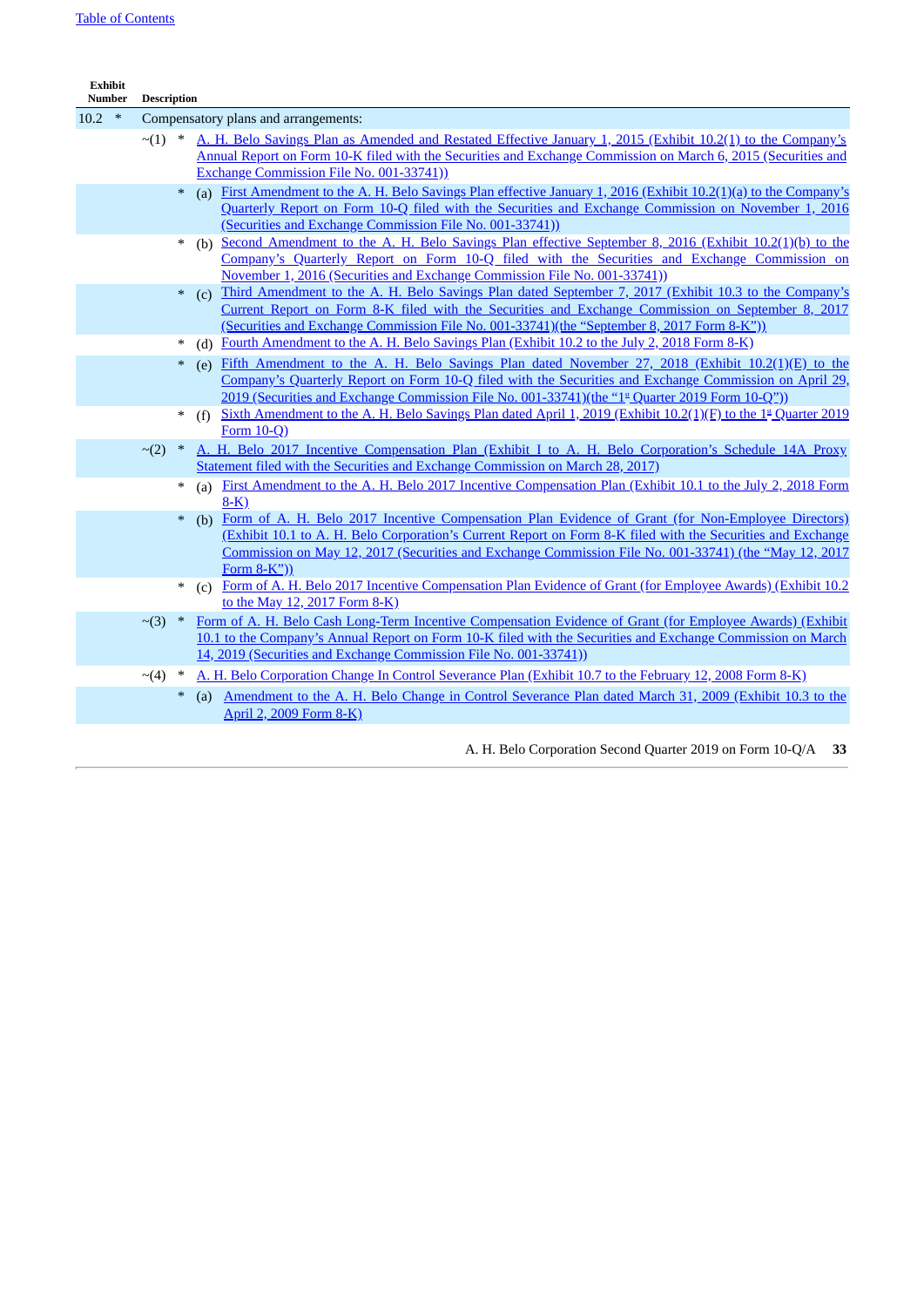| <b>Exhibit</b><br><b>Number</b> |               | <b>Description</b> |                                                                                                                                                                                                                                                                                                                          |
|---------------------------------|---------------|--------------------|--------------------------------------------------------------------------------------------------------------------------------------------------------------------------------------------------------------------------------------------------------------------------------------------------------------------------|
|                                 | $\sim$<br>(5) |                    | * Robert W. Decherd Compensation Arrangements dated June 19, 2013 (Exhibit 10.1 to the Company's Current Report<br>on Form 8-K filed with the Securities and Exchange Commission on June 19, 2013)                                                                                                                       |
|                                 | $\sim$<br>(6) |                    | * Timothy M. Storer Amended and Restated Employment Agreement dated December 10, 2018 (Exhibit 10.2 to the<br>Company's Current Report on Form 8-K filed with the Securities and Exchange Commission on December 11, 2018<br>(Securities and Exchange Commission File No. 001-33741) (the "December 11, 2018 Form 8-K")) |
|                                 |               |                    | * (a) Timothy M. Storer Severance Letter effective July 17, 2019 (Exhibit 10.1 to the Company's Current Report on Form<br>8-K filed with the Securities and Exchange Commission on July 29, 2019 (Securities and Exchange Commission<br>File No. 001-33741))                                                             |
|                                 | $\sim$<br>(7) |                    | * James M. Moroney III Employment Agreement dated April 18, 2018 (Exhibit 10.1 to the Company's April 18, 2018<br>Form 8-K)                                                                                                                                                                                              |
| $10.3$ *                        |               |                    | Agreements relating to the separation of A. H. Belo from its former parent company:                                                                                                                                                                                                                                      |
|                                 | (1)           |                    | * Pension Plan Transfer Agreement by and between Belo Corp. and A. H. Belo Corporation dated as of October 6, 2010<br>(Exhibit 10.1 to the Company's current Report on Form 8-K filed with the Securities and Exchange Commission on<br>October 8, 2010 (Securities and Exchange Commission File No. 001-33741))         |
|                                 |               |                    | (2) * Agreement among the Company, Belo Corp., and The Pension Benefit Guaranty Corporation, effective March 9, 2011<br>(Exhibit 10.3(6) to the Company's Annual Report on Form 10-K filed with the Securities and Exchange Commission<br>on March 11, 2011 (Securities and Exchange Commission File No. 001-33741))     |
| 31.1                            |               |                    | <b>Certification of Chief Executive Officer pursuant to Section 302 of the Sarbanes-Oxley Act of 2002</b>                                                                                                                                                                                                                |
| 31.2                            |               |                    | <u>Certification of principal financial officer pursuant to Section 302 of the Sarbanes-Oxley Act of 2002</u>                                                                                                                                                                                                            |
| 32                              |               |                    | Certifications of Chief Executive Officer and principal financial officer pursuant to 18 U.S.C. Section 1350, as adopted<br>pursuant to Section 906 of the Sarbanes-Oxley Act of 2002                                                                                                                                    |
| 101.INS                         |               | $***$              | <b>XBRL Instance Document</b>                                                                                                                                                                                                                                                                                            |
| 101.SCH                         |               | $***$              | <b>XBRL Taxonomy Extension Scheme</b>                                                                                                                                                                                                                                                                                    |
| 101.CAL                         |               | $***$              | <b>XBRL Taxonomy Extension Calculation Linkbase Document</b>                                                                                                                                                                                                                                                             |
| 101.DEF                         |               | $***$              | XBRL Taxonomy Extension Definition Linkbase Document                                                                                                                                                                                                                                                                     |
| 101.LAB                         |               | $***$              | XBRL Taxonomy Extension Label Linkbase Document                                                                                                                                                                                                                                                                          |
| <b>101.PRE</b>                  |               | $***$              | XBRL Taxonomy Extension Presentation Linkbase Document                                                                                                                                                                                                                                                                   |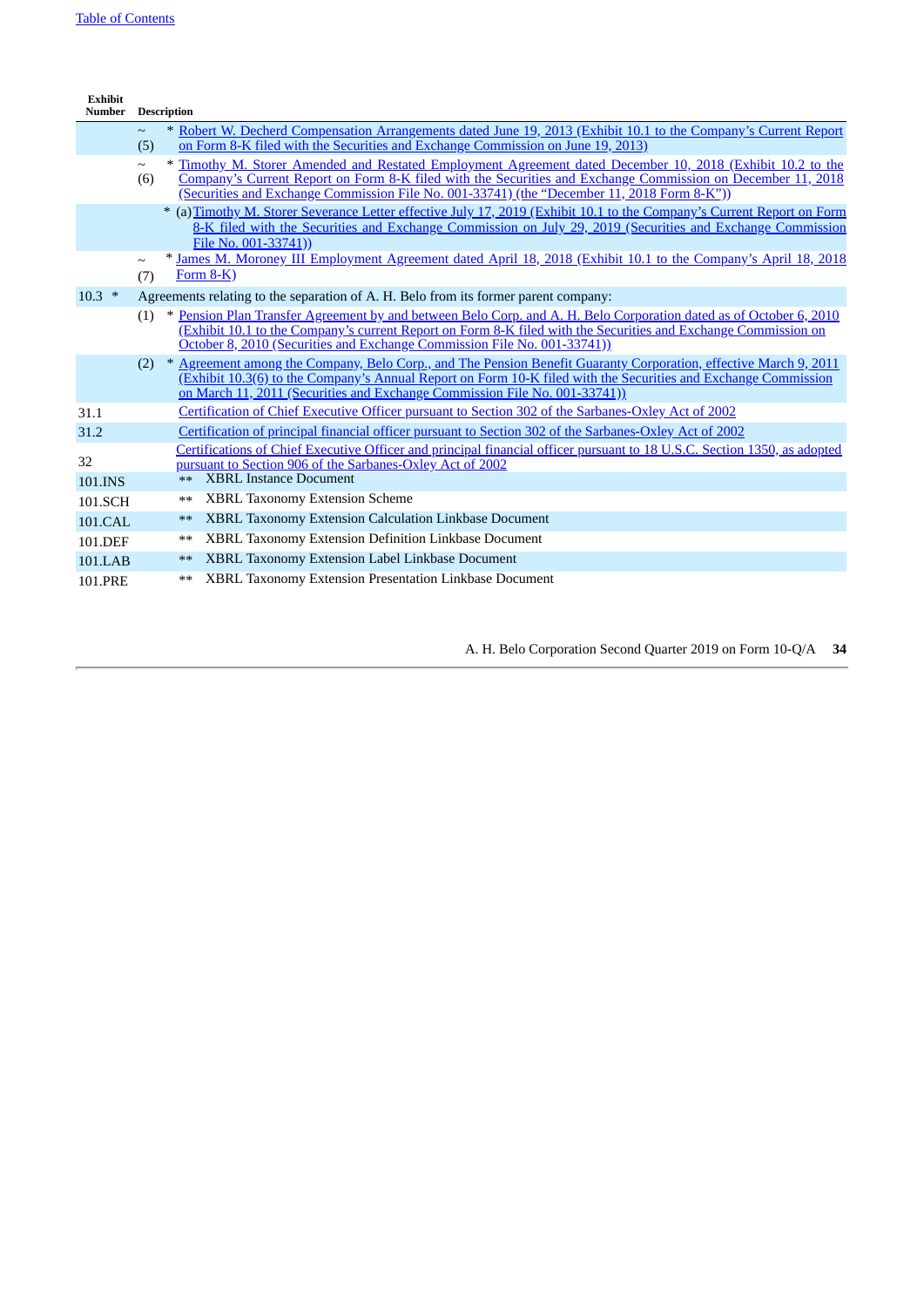#### <span id="page-34-0"></span>**SIGNATURES**

Pursuant to the requirements of Section 13 or 15(d) of the Securities Exchange Act of 1934, the Company has duly caused this report to be signed on its behalf by the undersigned, thereunto duly authorized.

#### **A. H. BELO CORPORATION**

By: /s/ Katy Murray

Katy Murray Senior Vice President/Chief Financial Officer (Principal Financial Officer)

Dated: April 3, 2020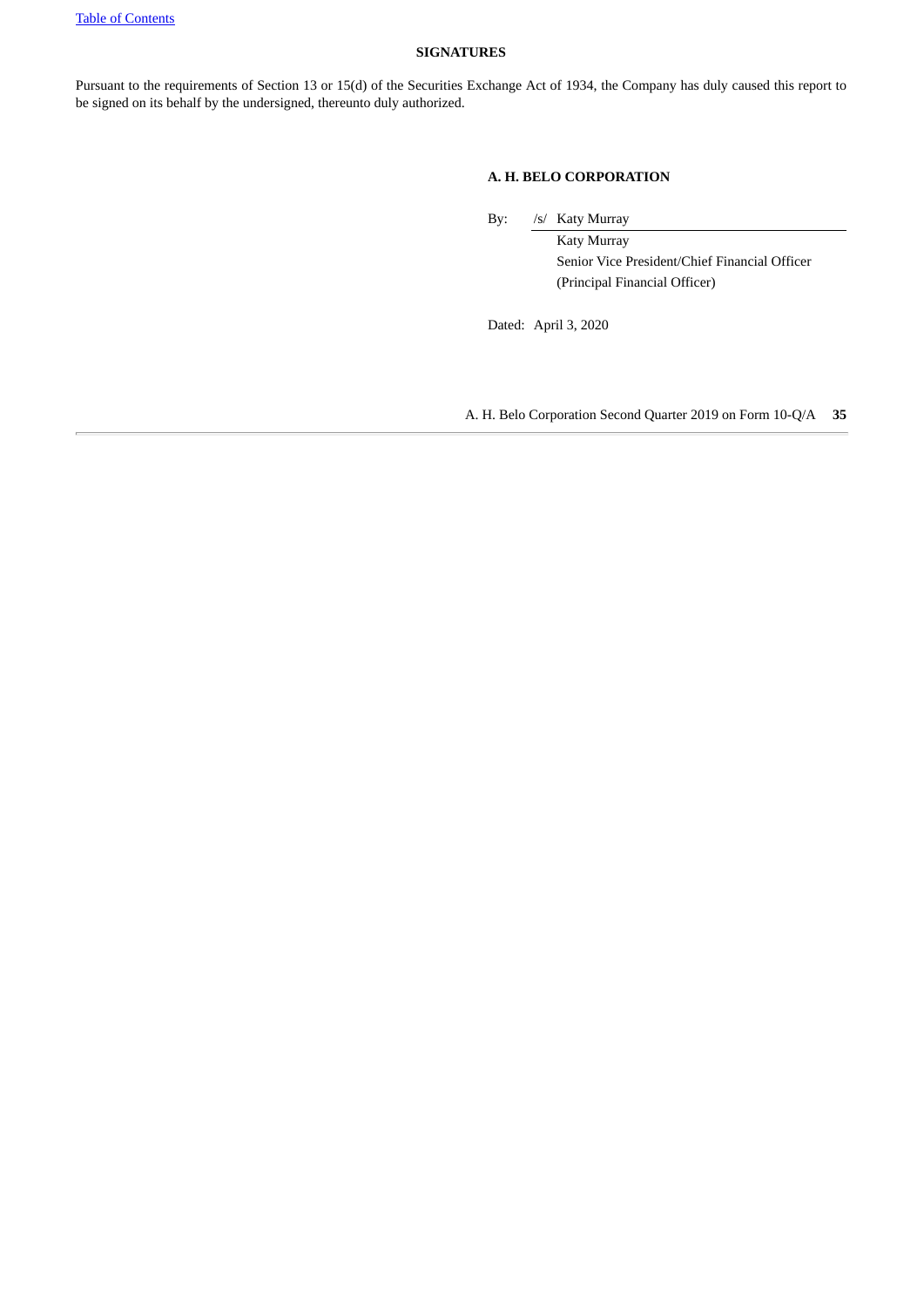<span id="page-35-0"></span>

| <b>Exhibit</b><br><b>Number</b> |       | <b>Description</b>                                                                                           |
|---------------------------------|-------|--------------------------------------------------------------------------------------------------------------|
| 31.1                            |       | Certification of Chief Executive Officer pursuant to Section 302 of the Sarbanes-Oxley Act of 2002           |
| 31.2                            |       | Certification of Chief Financial Officer pursuant to Section 302 of the Sarbanes-Oxley Act of 2002           |
| 32                              |       | Certifications of Chief Executive Officer and Chief Financial Officer pursuant to 18 U.S.C. Section 1350, as |
|                                 |       | adopted pursuant to Section 906 of the Sarbanes-Oxley Act of 2002                                            |
| 101.INS                         | **    | <b>XBRL Instance Document</b>                                                                                |
| 101.SCH                         | $***$ | <b>XBRL Taxonomy Extension Schema</b>                                                                        |
| 101.CAL                         | $***$ | XBRL Taxonomy Extension Calculation Linkbase Document                                                        |
| 101.DEF                         | $***$ | XBRL Taxonomy Extension Definition Linkbase Document                                                         |
| 101.LAB                         | $***$ | XBRL Taxonomy Extension Label Linkbase Document                                                              |
| 101.PRE                         | $***$ | XBRL Taxonomy Extension Presentation Linkbase Document                                                       |

In accordance with Regulation S-T, the XBRL-related information marked with a double asterisk (\*\*) in Exhibit No. 101 to this Quarterly Report on Form 10-Q/A is deemed filed.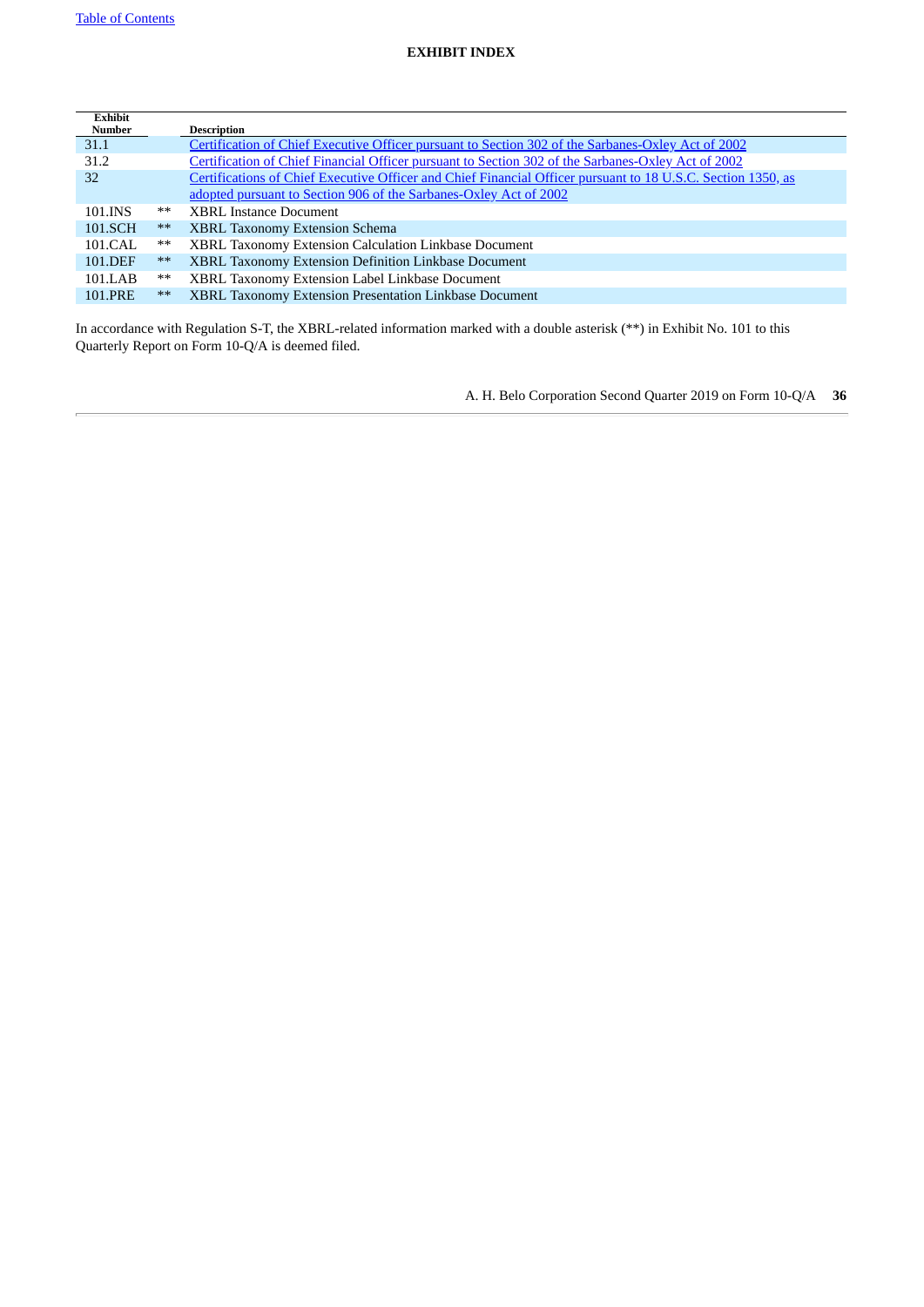#### **SECTION 302 CERTIFICATION**

<span id="page-36-0"></span>I, Robert W. Decherd, Chairman of the Board, President and Chief Executive Officer of A. H. Belo Corporation, certify that:

- 1. I have reviewed this quarterly report on Form 10-Q/A of A. H. Belo Corporation;
- 2. Based on my knowledge, this report does not contain any untrue statement of a material fact or omit to state a material fact necessary to make the statements made, in light of the circumstances under which such statements were made, not misleading with respect to the period covered by this report;
- 3. Based on my knowledge, the financial statements, and other financial information included in this report, fairly present in all material respects the financial condition, results of operations and cash flows of the registrant as of, and for, the periods presented in this report;
- 4. The registrant's other certifying officer(s) and I are responsible for establishing and maintaining disclosure controls and procedures (as defined in Exchange Act Rules 13a-15(e) and 15d-15(e)) and internal control over financial reporting (as defined in Exchange Act Rules 13a-15(f) and 15d-15(f)) for the registrant and have:
	- a) designed such disclosure controls and procedures, or caused such disclosure controls and procedures to be designed under our supervision, to ensure that material information relating to the registrant, including its consolidated subsidiaries, is made known to us by others within those entities, particularly during the period in which this report is being prepared;
	- b) designed such internal control over financial reporting, or caused such internal control over financial reporting to be designed under our supervision, to provide reasonable assurance regarding the reliability of financial reporting and the preparation of financial statements for external purposes in accordance with generally accepted accounting principles;
	- c) evaluated the effectiveness of the registrant's disclosure controls and procedures and presented in this report our conclusions about the effectiveness of the disclosure controls and procedures, as of the end of the period covered by this report based on such evaluation; and
	- d) disclosed in this report any change in the registrant's internal control over financial reporting that occurred during the registrant's most recent fiscal quarter (the registrant's fourth fiscal quarter in the case of an annual report) that has materially affected, or is reasonably likely to materially affect, the registrant's internal control over financial reporting; and
- 5. The registrant's other certifying officer(s) and I have disclosed, based on our most recent evaluation of internal control over financial reporting, to the registrant's auditors and the audit committee of the registrant's board of directors (or persons performing the equivalent functions):
	- a) all significant deficiencies and material weaknesses in the design or operation of internal control over financial reporting which are reasonably likely to adversely affect the registrant's ability to record, process, summarize and report financial information; and
	- b) any fraud, whether or not material, that involves management or other employees who have a significant role in the registrant's internal control over financial reporting.

By: /s/ Robert W. Decherd

Robert W. Decherd Chairman of the Board, President and Chief Executive Officer

Date: April 3, 2020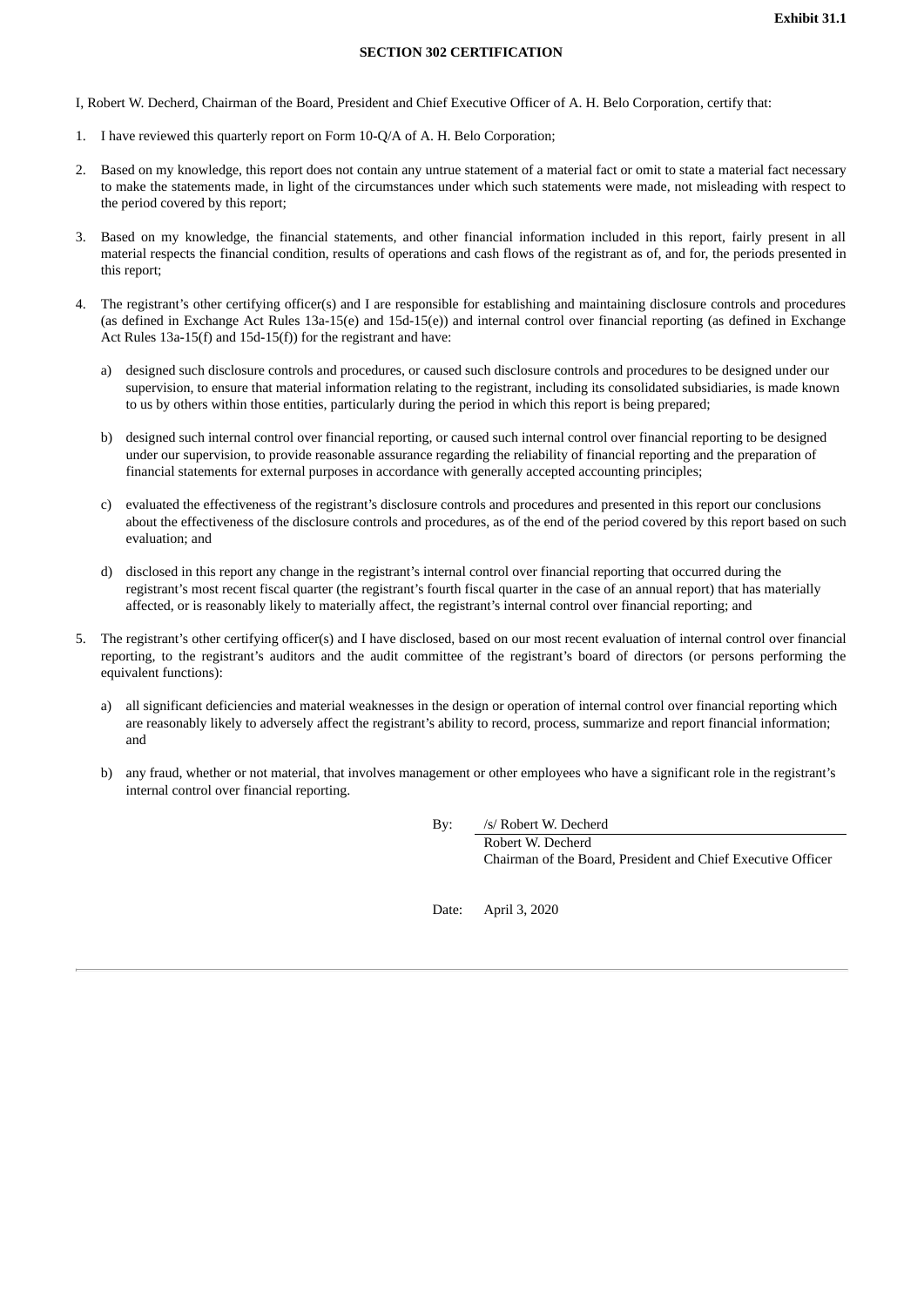#### **SECTION 302 CERTIFICATION**

<span id="page-37-0"></span>I, Katy Murray, Senior Vice President/Chief Financial Officer of A. H. Belo Corporation, certify that:

- 1. I have reviewed this quarterly report on Form 10-Q/A of A. H. Belo Corporation;
- 2. Based on my knowledge, this report does not contain any untrue statement of a material fact or omit to state a material fact necessary to make the statements made, in light of the circumstances under which such statements were made, not misleading with respect to the period covered by this report;
- 3. Based on my knowledge, the financial statements, and other financial information included in this report, fairly present in all material respects the financial condition, results of operations and cash flows of the registrant as of, and for, the periods presented in this report;
- 4. The registrant's other certifying officer(s) and I are responsible for establishing and maintaining disclosure controls and procedures (as defined in Exchange Act Rules 13a-15(e) and 15d-15(e)) and internal control over financial reporting (as defined in Exchange Act Rules 13a-15(f) and 15d-15(f)) for the registrant and have:
	- a) designed such disclosure controls and procedures, or caused such disclosure controls and procedures to be designed under our supervision, to ensure that material information relating to the registrant, including its consolidated subsidiaries, is made known to us by others within those entities, particularly during the period in which this report is being prepared;
	- b) designed such internal control over financial reporting, or caused such internal control over financial reporting to be designed under our supervision, to provide reasonable assurance regarding the reliability of financial reporting and the preparation of financial statements for external purposes in accordance with generally accepted accounting principles;
	- c) evaluated the effectiveness of the registrant's disclosure controls and procedures and presented in this report our conclusions about the effectiveness of the disclosure controls and procedures, as of the end of the period covered by this report based on such evaluation; and
	- d) disclosed in this report any change in the registrant's internal control over financial reporting that occurred during the registrant's most recent fiscal quarter (the registrant's fourth fiscal quarter in the case of an annual report) that has materially affected, or is reasonably likely to materially affect, the registrant's internal control over financial reporting; and
- 5. The registrant's other certifying officer(s) and I have disclosed, based on our most recent evaluation of internal control over financial reporting, to the registrant's auditors and the audit committee of the registrant's board of directors (or persons performing the equivalent functions):
	- a) all significant deficiencies and material weaknesses in the design or operation of internal control over financial reporting which are reasonably likely to adversely affect the registrant's ability to record, process, summarize and report financial information; and
	- b) any fraud, whether or not material, that involves management or other employees who have a significant role in the registrant's internal control over financial reporting.

By: /s/ Katy Murray

Katy Murray Senior Vice President/Chief Financial Officer

Date: April 3, 2020